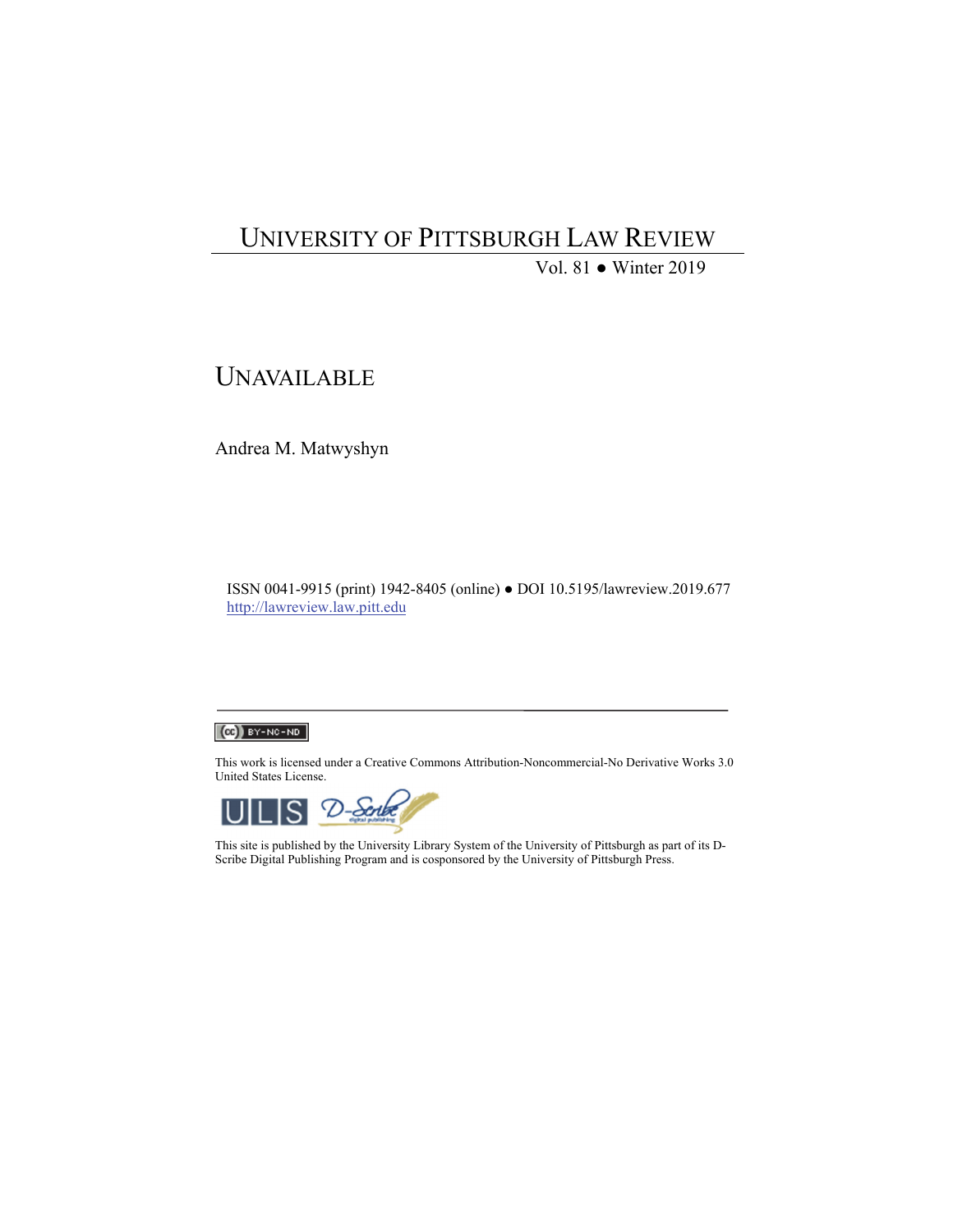# UNAVAILABLE

Andrea M. Matwyshyn\*

l

## **I. INTRODUCTION**

"You get the chicken by hatching the egg, not by smashing it."<sup>1</sup>

Our economy is counting its proverbial chickens before they hatch. On the one hand, we are building a society that increasingly relies on the Internet for its functionality and economic success.<sup>2</sup> But, on the other hand, our current Internet infrastructure suffers from troubling security flaws,<sup>3</sup> a deficit of high-quality, redundant Internet access in both rural and urban areas,<sup>4</sup> and shortages in key fields

<sup>\*</sup> Professor of Law and Engineering and Associate Dean of Innovation and Technology, Penn State Law— University Park/Professor of Engineering Design, Penn State Engineering/Founding Director, PSU PILOT Lab. The author wishes to thank Michael Antonio, Matt Blaze, Jim Green, Brian Martin, Eric Meyer, Terrell McSweeny, Stephanie Pell, Abigail Slater, and Marcia Tiersky for their critiques and comments. Any bugs remain her own.

<sup>&</sup>lt;sup>1</sup> Arnold H. Glasow, BRAINYQUOTE, https://www.brainyquote.com/authors/arnold h glasow (last visited Apr. 2, 2019).

<sup>2</sup> *See infra* notes 150–74 and accompanying text.

<sup>3</sup> Joseph Cox, *Criminals Are Tapping into the Phone Network Backbone to Empty Bank Accounts*, MOTHERBOARD (Jan. 31, 2019), https://motherboard.vice.com/en\_us/article/mbzvxv/criminals-hackersss7-uk-banks-metro-bank; *see also* Andrea M. Matwyshyn, *CYBER!*, 2017 BYU L. REV. 1109, 1109 (2018).

<sup>4</sup> *See infra* notes 81–84 and accompanying text. According to some estimates, 162.8 million people in the United States are not using the Internet at broadband speeds. John Kahan, *It's Time for a New Approach for Mapping Broadband Data to Better Serve Americans*, MICROSOFT: ON THE ISSUES (Apr. 8, 2019), https://blogs.microsoft.com/on-the-issues/2019/04/08/its-time-for-a-new-approach-for-mappingbroadband-data-to-better-serve-americans/. Indeed, despite inventing the Internet, the United States has steadily fallen behind other countries in Internet access quality. For example, the United States currently ranks tenth in the world on Internet speed. *See infra* note 270 and accompanying text.

ISSN 0041-9915 (print) 1942-8405 (online) ● DOI 10.5195/lawreview.2019.677 http://lawreview.law.pitt.edu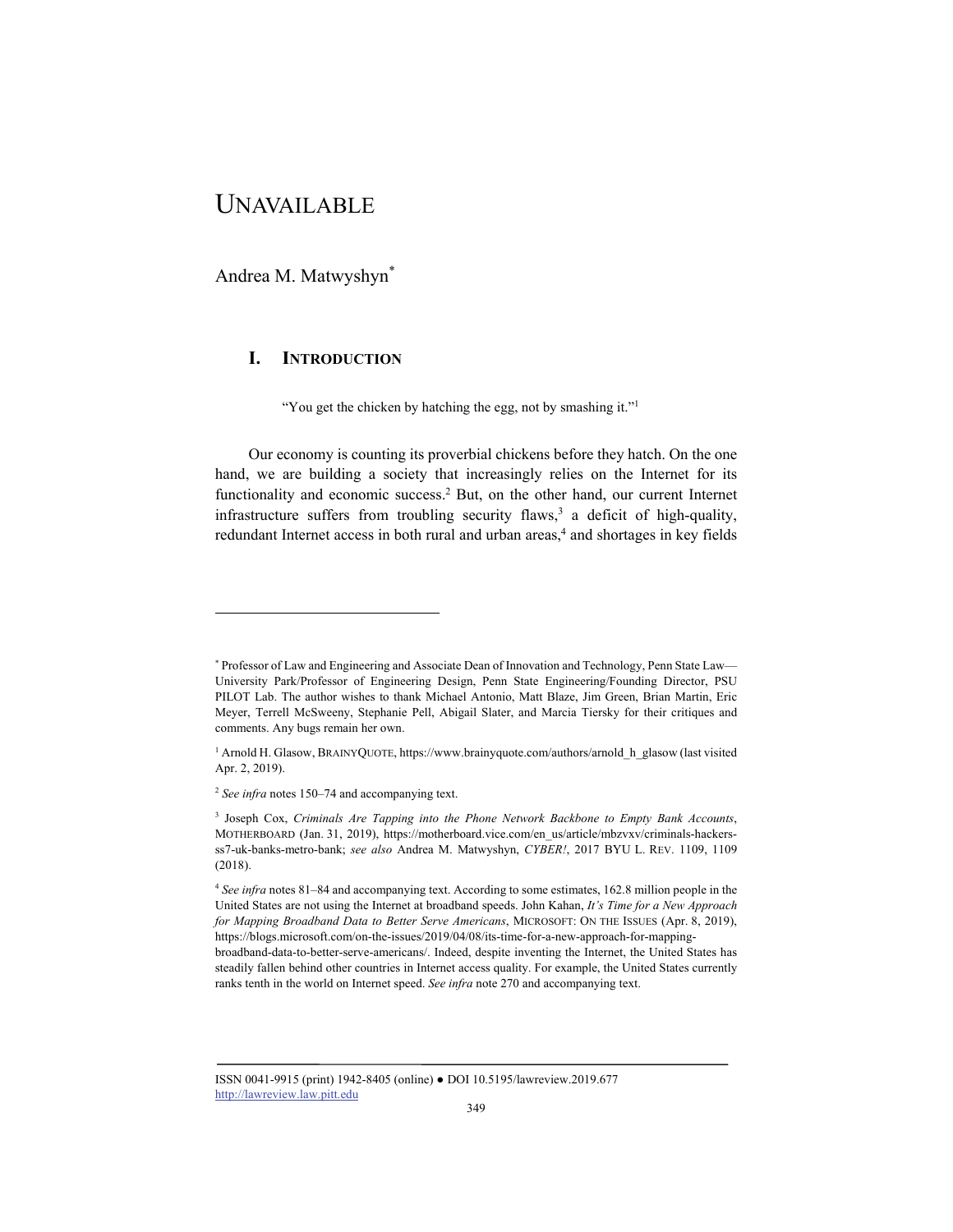P AGE | **350** | V O L . 8 1 | 2019

l

of the technology workforce.<sup>5</sup> In other words, we are missing the necessary precursors for the next generation society we (think we) are building. Indeed, it also might be said that we are playing an imprudent game of technology chicken<sup>6</sup> with both our economic future and national security.

This disconnect in United States technology policy between the frenetic pace of innovation and the lack of robust technological infrastructure to support it in the long term can be called the "technology hatching problem." The technology hatching problem divides into two types of issues—"pipes"<sup>7</sup> issues and "people" issues.<sup>8</sup> This Article addresses a portion of the "pipes" issues—the availability of high-quality, stable Internet access.<sup>9</sup> Today, this issue is initially classified, for better or worse, under the policy rubric of "network neutrality."10

Specifically, this Article argues that instead of struggling to unwind the definitional tangles of the current "net neutrality" debate, policymakers should reframe the discussion in a broader context—the context or the technology hatching problem. When we analyze Internet availability as part or critical infrastructure i.e., as an essential component of our national security and economy—a new guiding principle for law and policy emerges: redundancy. Thus, this Article argues that fostering Internet access redundancy should become an animating policy objective for Congress. To measure progress toward this goal, this Article introduces a new

<sup>8</sup> Traditionally, the two sets of issues have been compartmentalized, with one group of scholars engaging issues of content and a different group engaging issues of conveyance. This Article argues that these issues must be analyzed instead in tandem and reciprocally. *See infra* notes 53–87 and accompanying text.

<sup>9</sup> *See* Andrea M. Matwyshyn, *Silicon Ceilings: Information Technology Equity, the Digital Divide and the Gender Gap Among Information Technology Professionals*, 2 NW.J. TECH. &INTELL. PROP. 35, 35 (2003) (discussing one set of the "people issues").

<sup>10</sup> For a discussion of the various definitions of "net neutrality," see *infra* notes 28–52 and accompanying text.

<sup>5</sup> *Global Cybersecurity Workforce Shortage to Reach 1.8 Million as Threats Loom Larger and Stakes Rise Higher*, (ISC)² (June 7, 2017), https://www.isc2.org/News-and-Events/Press-Room/Posts/2017/06/07/ 2017-06-07-Workforce-Shortage.

<sup>6</sup> Janet Chen et al., *Chicken*, GAME THEORY, https://cs.stanford.edu/people/eroberts/courses/soco/ projects/1998-99/game-theory/chicken.html (last visited Mar. 29, 2019).

<sup>&</sup>lt;sup>7</sup> "Pipes" issues involve the mechanics of Internet access and the physical conveyance of bits—the security, design of deployment, and quality of United States Internet infrastructure. Meanwhile, "people" issues relate to the economic and social impact of the "pipes" on end users, workers, and entrepreneurs in the technology economy.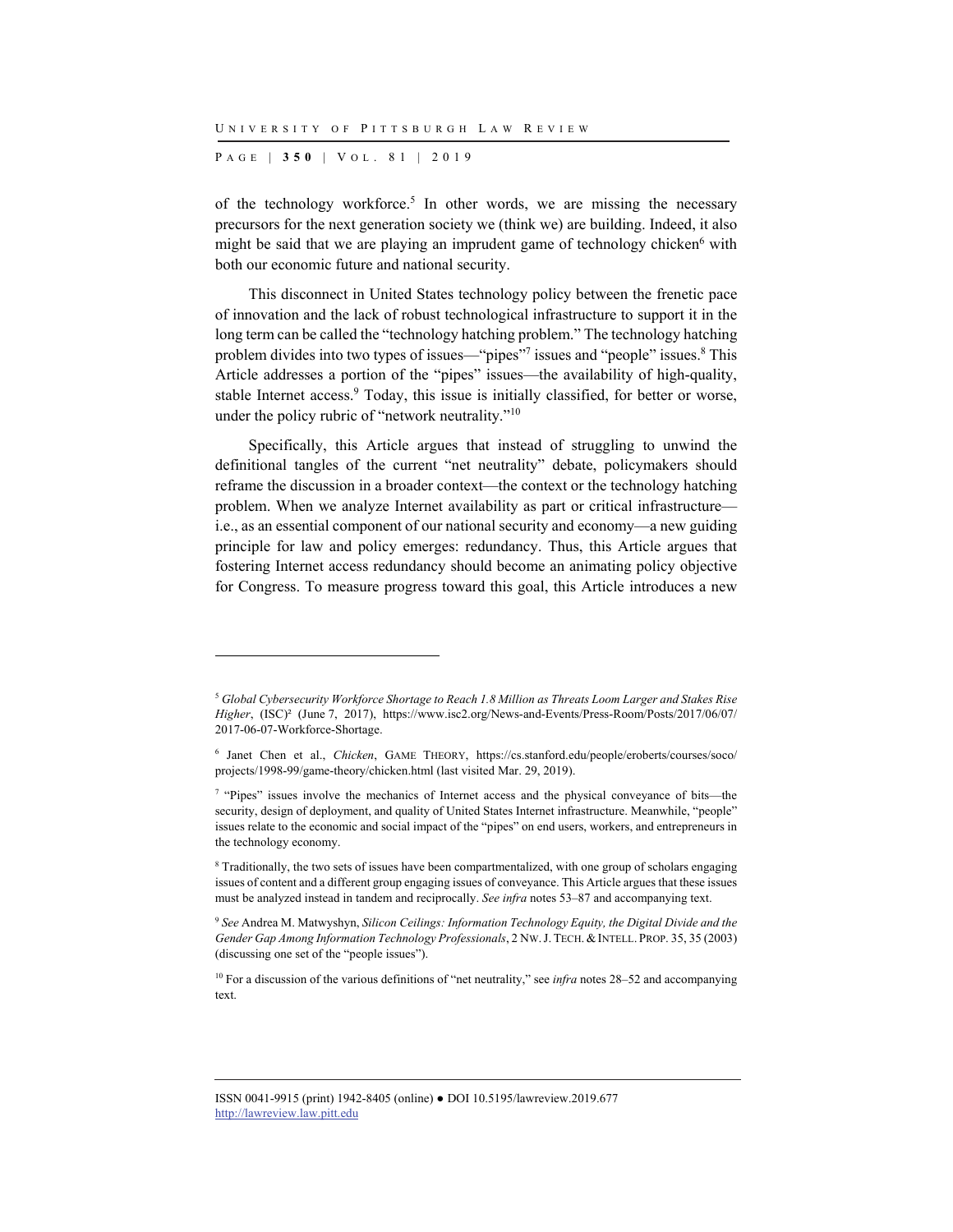paradigm and metric—"Internet Access Insecurity."11 Internet Access Insecurity refers to the condition where a (human or corporate) end-user cannot engage in desired Internet behavior<sup>12</sup> due to the unavailability<sup>13</sup> of Internet access<sup>14</sup> or content.15 This new paradigm captures the spirit of the net neutrality concerns expressed by advocates, while more cleanly engaging with traditional bodies of law. It also opens unexplored legal avenues for Internet infrastructure improvement and new enforcement roles for agencies outside the Federal Communications Commission ("FCC").16

Section II of this Article summarizes the current state of the law with respect to the term "network neutrality," highlighting the term's definitional imperfections and the policy ramifications of the FCC's current policy paralysis. Section III explains the policy implications of the (re)classification of the Internet as critical infrastructure for national security purposes. Section III then begins to reframe network neutrality in the context of the broader technology hatching problem using two case studies—a recent incident of intentional throttling that impacted public safety and the availability concerns implicated by the next generation of Internetreliant innovation, the "Internet of Bodies."17 Section III also offers insights from

<sup>&</sup>lt;sup>11</sup> Internet Access Insecurity is inspired by the United States Department of Agriculture ("USDA") and Food and Drug Administration's ("FDA") notion of food insecurity. Economic Research Service, *Definitions of Food Security*, U.S. DEP'T OF AGRIC., https://www.ers.usda.gov/topics/food-nutritionassistance/food-security-in-the-us/definitions-of-food-security.aspx (last updated Sept. 4, 2019).

<sup>12</sup> *See infra* notes 249–74 and accompanying text.

<sup>&</sup>lt;sup>13</sup> The National Institute of Standards and Technology defines availability as "ensuring timely and reliable access to and use of information." Computer Security Resource Center, *Availability*, NATIONAL INSTITUTE OF STANDARDS AND TECHNOLOGY, https://csrc.nist.gov/glossary/term/availability (last visited Feb. 21, 2020).

<sup>&</sup>lt;sup>14</sup> The question of access extends to issues of adequately reliable and robust Internet access to enable the end-user to engage in the desired conduct, not merely whether some inferior level of Internet access is available to the user. *See infra* notes 160–67 and accompanying text.

<sup>&</sup>lt;sup>15</sup> Internet Access Insecurity explicitly combines the issues raised by earlier generations of the "digital divide" conversation with national security concerns, and the concerns expressed by net neutrality advocates. It also includes the information security notion of redundancy as part of defense. *See* Fahmida Y. Rashid, *A Lesson from Network Outage: Redundancy Matters*, INFOWORLD (Jan. 2, 2017), https:// www.infoworld.com/article/3153357/a-lesson-from-network-outages-redundancy-matters.html.

<sup>16</sup> *See infra* notes 283–303 and accompanying text.

<sup>17</sup> *See infra* notes 137–48 and accompanying text; *see also* Andrea M. Matwyshyn, *The 'Internet of Bodies' Is Here. Are Courts and Regulators Ready?*, WALL ST. J. (Nov. 12, 2018), https://www.wsj .com/articles/the-Internet-of-bodies-is-here-are-courts-and-regulators-ready-1542039566; Andrea M. Matwyshyn, *The Internet of Bodies*, 61 WM. & MARY L. REV. 77 (2019).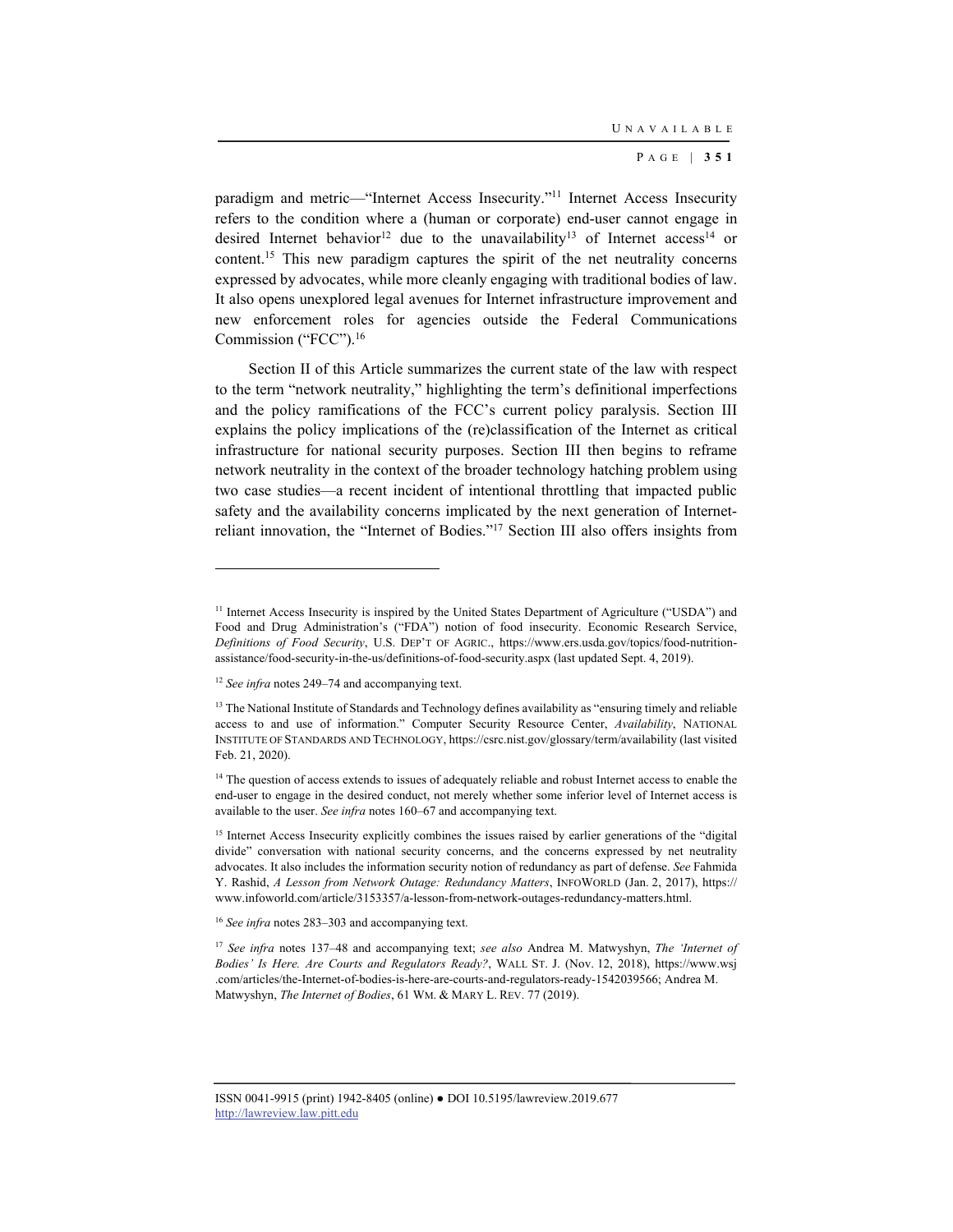P AGE | **352** | V O L . 8 1 | 2019

two historical sources relevant to the future of Internet infrastructure: first, the history of the United States Post Office's evolution from a limited information service to a critical component of national security policy and, second, the history of the relationship between telecommunications companies and the Advanced Research Projects Agency Network ("ARPANET"). Section IV introduces the Internet Access Insecurity model and offers specific legal avenues that do not rely on the FCC alone for improving the redundancy and availability of Internet infrastructure. Section IV also offers a concrete proposal for a new statute: the Internet Infrastructure Availability Act. The proposed Act should include the creation of a blue-ribbon commission, direct multiple federal agencies outside the FCC to oversee portions of the Internet infrastructure, and encourage state and local community programs to buttress Internet infrastructure redundancy. Section V concludes and summarizes the arguments of the Article.

## **II. ERROR 504**<sup>18</sup>**: THE NETWORK NEUTRALITY GATEWAY HAS TIMED OUT**

Network neutrality has been called "the most discussed, least understood concept in the world of Internet policy."19 As former FCC Commissioner Deborah Tate<sup>20</sup> has explained, her first question in any net neutrality conversation is "what is your definition of net neutrality?"<sup>21</sup> She cautions that she "rarely receive[s] the same response."22 Indeed, other legal commentators have also described the term as "more a term of art than a precise goal or singular definition."23 As Professor Thomas Nachbar put it, "neither [network] 'neutrality' nor 'open access' are self-defining concepts, and different proponents of network neutrality offer differing visions of

<sup>22</sup> *Id.* at 517.

<sup>18</sup> *Hypertext Transfer Protocol (HTTP) Status Code Registry*, INTERNET ASSIGNED NUMBERS AUTHORITY, https://www.iana.org/assignments/http-status-codes/http-status-codes.xhtml (last visited Apr. 8, 2019) [hereinafter *HTTP Status Code Registry*].

<sup>19</sup> Deborah T. Tate, *Net Neutrality 10 Years Later: A Still Unconvinced Commissioner*, 66 FED. COMM. L.J. 509, 517 (2014).

<sup>&</sup>lt;sup>20</sup> Former Commissioner Tate has argued that the net neutrality dialogue should be concerned about whether the Internet is "safe and secure." *Id.* at 510 (citing Deborah Taylor Tate, *A Tangled Web: Moving from "Open and Free" to "Safe and Secure*,*"* PERSPECTIVES FROM FSF SCHOLARS, Apr. 28, 2010, at 1 (2010)).

 $^{21}$  *Id.* at 516–17.

<sup>23</sup> Babette E.L. Boliek, *Wireless Net Neutrality Regulation and the Problem with Pricing: An Empirical, Cautionary Tale*, 16 MICH. TELECOMM. TECH. L. REV. 1, 9 (2009).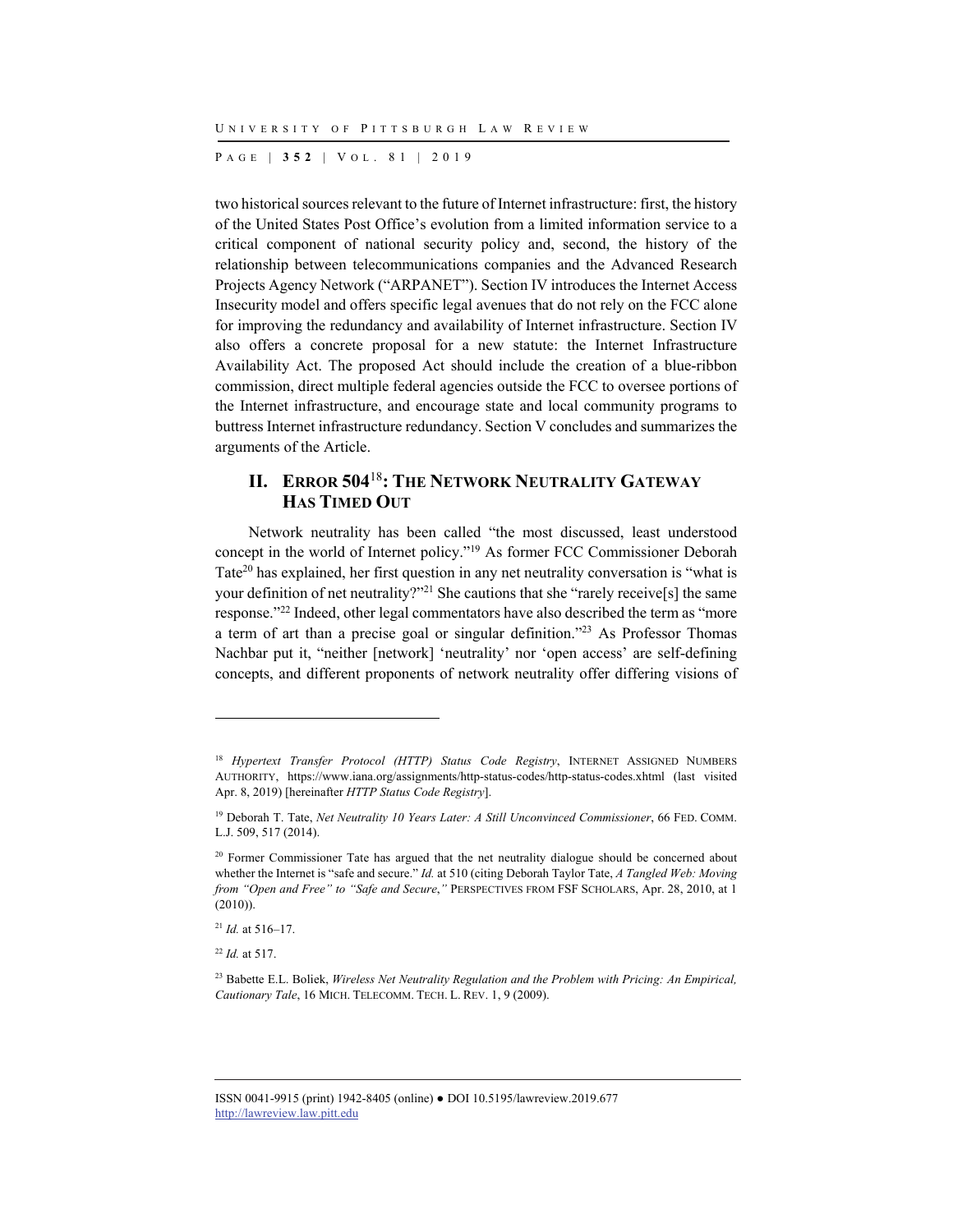what neutrality requires."<sup>24</sup> However, today the line between proponent and opponent of network neutrality has also become slippery, as both sides of the debate have begun to use the term strategically under varying definitions.<sup>25</sup> Meanwhile, the FCC has struggled to find a definitive path as the regulator—or non-regulator—of network neutrality (under any definition) and continues to be embroiled in litigation on the subject.<sup>26</sup> This uncertainty has brought us to the point of today's policy stalemate.

## *A. Error 506*<sup>27</sup>*: Network Neutrality Variant Also Negotiates*

"Network neutrality" discussions first started almost two decades ago.<sup>28</sup> The phrase was popularized by Professor Tim Wu in 2003, who defined a "neutral network" as one "that does not favor one application . . . over others."29 Professor Wu argued that the "basic principle behind a network anti-discrimination regime is to give users the right to use non-harmful network attachments or applications, and

Because discrimination in modern communications networks can take place along so many lines, "network neutrality" is a necessarily vague concept, potentially signifying any number of limits on discrimination, whether user- or use-based, and applied either to business arrangements or technologies. Any network will discriminate against some uses as compared to others—the Internet's failure to accommodate service level guarantees discriminates against streaming video in favor of e-mail—and what is "neutral" to one party may not seem so to another. Not only is neutrality technically contingent, it's socially contingent.

*Id.* at 112 (footnotes omitted).

25 April Glaser, *Comcast Wants You to Think It Supports Net Neutrality While It Pushes for Net Neutrality to Be Destroyed*, SLATE (Nov. 28, 2017), https://slate.com/technology/2017/11/comcast-wants-you-tothink-it-supports-net-neutrality-while-it-pushes-for-net-neutrality-to-be-destroyed.html.

26 Jon Reid, *2019 Outlook: Net Neutrality 'Ping Pong' Battle to Rage on*, BLOOMBERG LAW (Dec. 27, 2018), https://news.bloomberglaw.com/tech-and-telecom-law/2019-outlook-net-neutrality-ping-pongbattle-to-rage-on.

<sup>27</sup> *HTTP Status Code Registry*, *supra* note 18.

28 Tim Wu, *Network Neutrality, Broadband Discrimination*, 2 J. ON TELECOMM. & HIGH TECH. L. 141, 145 (2003) (defining a "neutral network" as one that does not "favor one application . . . over others"). This original definition offers minimal guidance on some of the forms of practices that trouble various network neutrality advocates today, such as the question of tiers of service at variable speeds.

<sup>29</sup> *Id.*

l

<sup>24</sup> Thomas B. Nachbar, *The Public Network*, 17 COMMLAW CONSPECTUS 67, 123 (2008). Nachbar continues: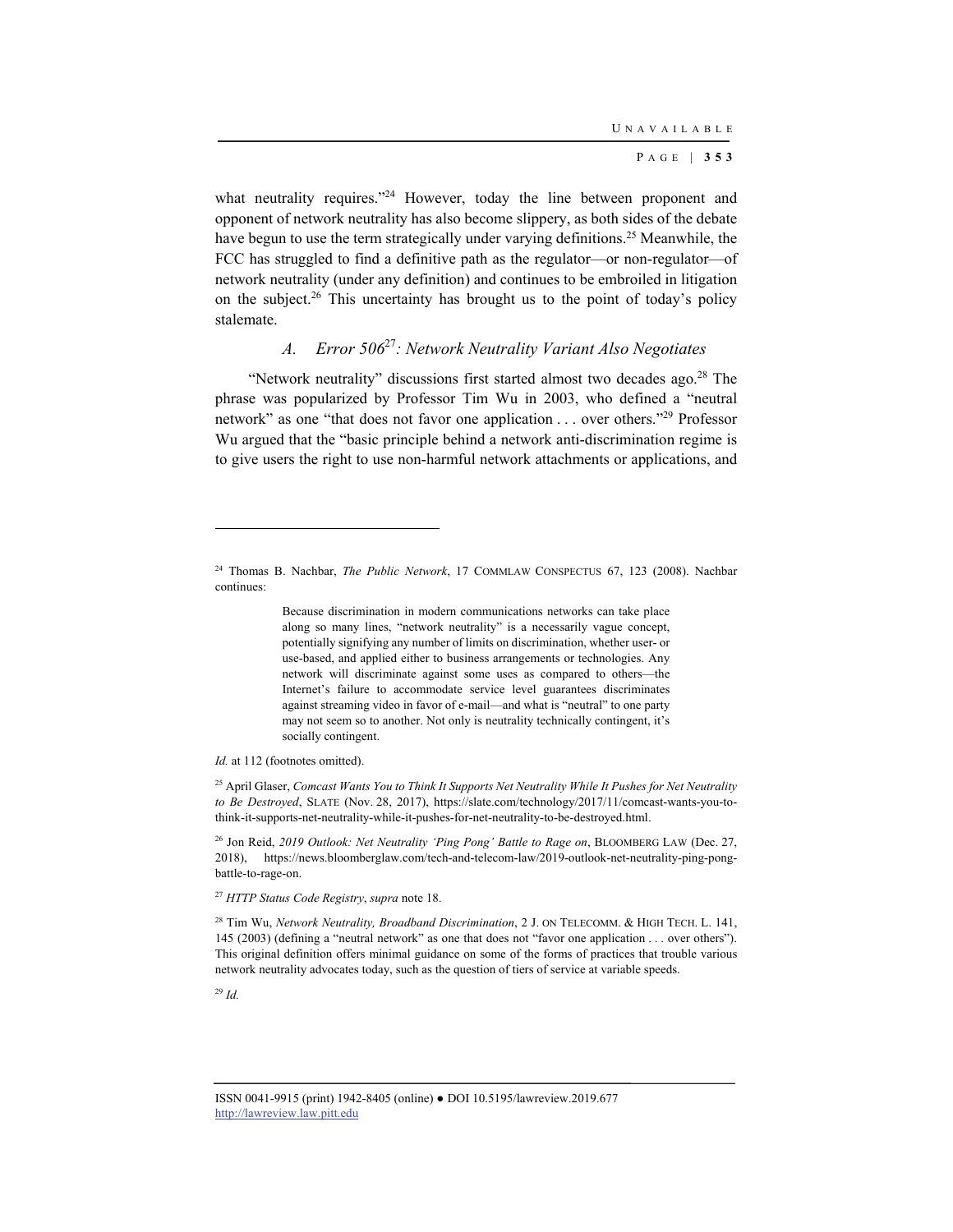P AGE | **354** | V O L . 8 1 | 2019

give innovators the corresponding freedom to supply them."30 Wu analogized the Internet to another network, the electric grid, stating: "[t]he electric grid does not care if you plug in a toaster, an iron, or a computer."31

Significant conceptual overlap exists in many (though not all) network neutrality proponents' understanding of the types of "wrongs" that a network neutrality approach seeks to address. The common network neutrality intuitions shared by proponents generally relate to their concerns over packet and device discrimination by intermediaries in a network. These concerns have primarily included the risk of selective, often undisclosed,  $32$  throttling  $33$  or degradation  $34$  of content based on the nature of the communication, discrimination based on the equipment used<sup>35</sup> or the identity of the packet sender or recipient,  $36$  creation of tiers of service that extract additional fees,  $37$  and privileging the communications of the people willing to pay more over the communications of others.<sup>38</sup> These two shared understandings might be viewed as generally arising from preserving the technical

<sup>&</sup>lt;sup>30</sup> *Id.* at 142 (emphasis omitted).

<sup>&</sup>lt;sup>31</sup> Tim Wu, *Network Neutrality FAQ*, TIMWU.ORG, http://www.timwu.org/network\_neutrality.html (last visited Oct. 3, 2019).

<sup>&</sup>lt;sup>32</sup> As explained succinctly by Professor Andrew Odlyszko, "[c]ompanies engaging in discriminatory practices try to conceal it, dissemble when caught, and cite various seemingly less objectionable objectives (safety, performance. . .) as the reasons for their policies. Very seldom do they come out and admit what they are doing." ANDREW ODLYSZKO, NETWORK NEUTRALITY, SEARCH NEUTRALITY, AND THE NEVER-ENDING CONFLICT BETWEEN EFFICIENCY AND FAIRNESS IN MARKETS 3 (2009).

<sup>33</sup> Christina Bonnington, *Surprise, Surprise: Comcast is Already Throttling Users*, DAILY DOT (July 2, 2018), https://www.dailydot.com/debug/comcast-throttling-Internet-speeds/.

<sup>&</sup>lt;sup>34</sup> Andrew Webster, *Major ISPs Accused of Deliberately Throttling Traffic*, VERGE (May 6, 2014), https://www.theverge.com/2014/5/6/5686780/major-isps-accused-of-deliberately-throttling-traffic; *see also* Pedro Casas et al., *Unveiling Network and Service Performance Degradation in the Wild with Mplane*, 54 IEEE COMM. MAG. 71 (Mar. 2016) (proposing a technical method for measuring and identifying potential causes of internet degradation).

<sup>35</sup> Ed Felten, *Nuts and Bolts of Net Discrimination: Encryption*, FREEDOM TO TINKER (Mar. 21, 2006), https://freedom-to-tinker.com/2006/03/21/nuts-and-bolts-net-discrimination-encryption/.

<sup>36</sup> Olga Kharid, *YouTube, Netflix Videos Found to Be Slowed by Wireless Carriers*, BLOOMBERG (Sept. 4, 2018), https://www.bloomberg.com/news/articles/2018-09-04/youtube-and-netflix-throttled-by-carriersresearch-finds.

<sup>37</sup> Brad Reed, *Net Neutrality vs. Tiered Services*, NETWORKWORLD (Oct. 26, 2007), https:// www.networkworld.com/article/2287516/-net-neutrality-vs--tiered-services.html.

<sup>38</sup> Tom Geoghegan, *Why is Broadband More Expensive in the US?*, BBC NEWS (Oct. 28, 2013), https://www.bbc.com/news/magazine-24528383.

ISSN 0041-9915 (print) 1942-8405 (online) ● DOI 10.5195/lawreview.2019.677 http://lawreview.law.pitt.edu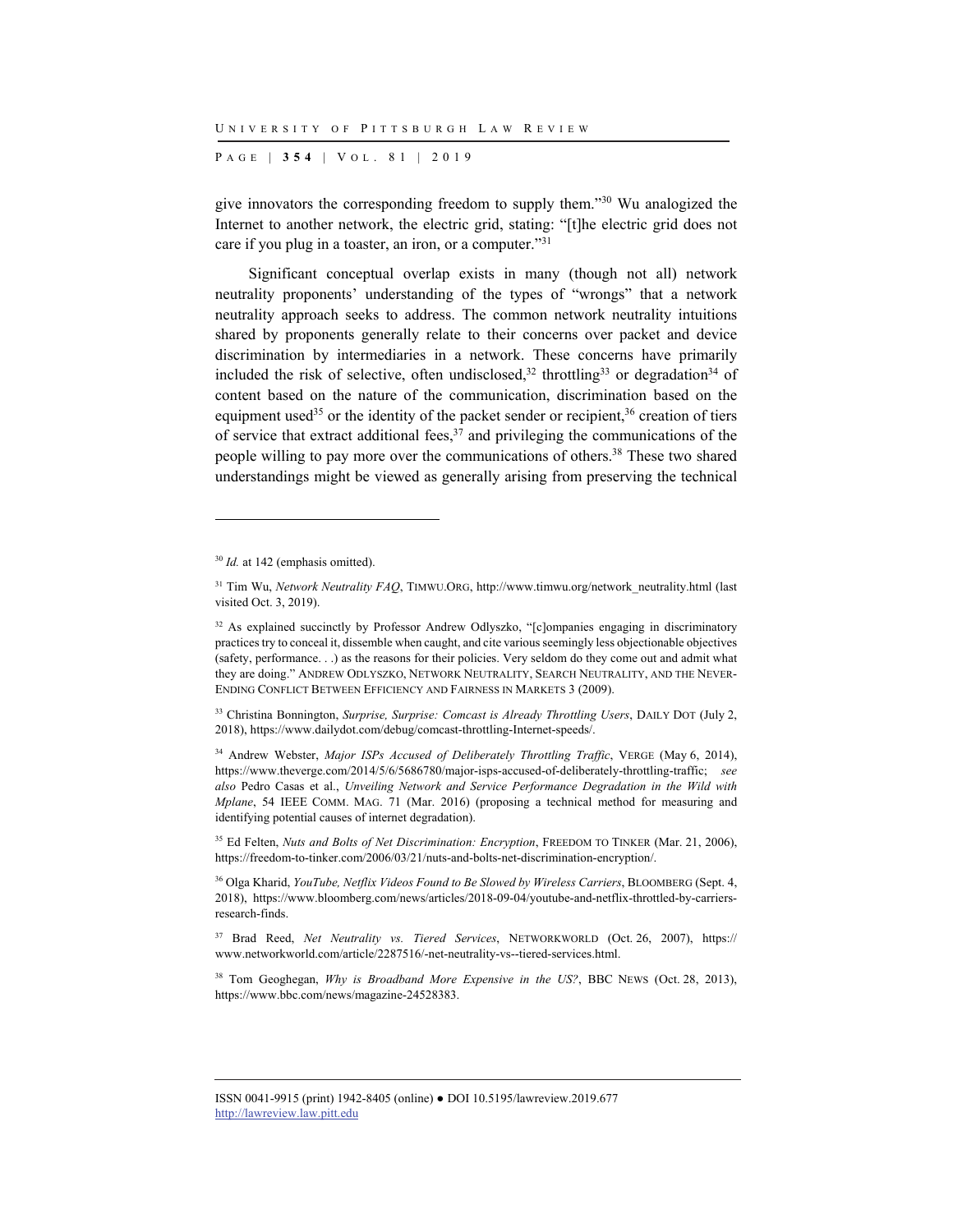Internet design principles<sup>39</sup> of the end-to-end<sup>40</sup> principle,<sup>41</sup> a four-layer model of Internet architecture, $42$  and the openness of Internet protocols. $43$  When framed together, these two sets of concerns—avoiding discrimination and preserving the Internet's original technical design principles—generally comprise the bundle of issues debated as part of network neutrality.<sup>44</sup>

<sup>43</sup> As explained by the FCC, the Internet is a "global, packet-switched network of networks that are interconnected through the use of the common network protocol—IP." In the Matter of IP-Enabled Services, 19 FCC Rcd. 4863, 4868 n.23 (2004).

44 Vinton Cerf explained this combination as follows:

l

This "neutral" network has supported an explosion of innovation at the edges of the network, and the growth of companies like Google, Yahoo, eBay, Amazon, and many others. Because the network is neutral, the creators of new Internet content and services need not seek permission from carriers or pay special fees to be seen online. As a result, we have seen an array of unpredictable new offerings—from Voice-over-IP to wireless home networks to blogging—that might never have evolved had central control of the network been required by design.

Vinton G. Cerf, *Prepared Statement of Vinton G. Cerf—Hearing on "Network Neutrality*,*"* PARAGRAPH (Feb. 07, 2016), https://theparagraph.com/documents/prepared-statement-of-vinton-g-cerf-hearing-on- %E2%80%9Cnetwork-neutrality%E2%80%9D/.

<sup>39</sup> For a discussion of a portion of these design principles, see Kevin Werbach, *The Centripetal Network: How the Internet Holds Itself Together, and the Forces Tearing It Apart*, 42 U.C. DAVIS L. REV. 343, 373–77 (2008).

<sup>40</sup> Professor Lawrence Lessig and Professor Robert McChesney argue that "the simple but brilliant 'endto-end' design of the Internet [has] made it such a powerful force for economic and social good." Lawrence Lessig & Robert W. McChesney, *No Tolls on the Internet*, WASH. POST (June 8, 2006), http://www.washingtonpost.com/wp-dyn/content/article/2006/06/07/AR2006060702108.html.

<sup>&</sup>lt;sup>41</sup> Professor David Post advocates for end-to-end, neutral network principles, arguing that the ease of adding similarly functioning endpoints increases the potential of the system as a whole. *See* DAVID G. POST, IN SEARCH OF JEFFERSON'S MOOSE: NOTES ON THE STATE OF CYBERSPACE 80-89 (2009).

<sup>&</sup>lt;sup>42</sup> Most policy discussions of Internet layer architecture today simplify into four layers: the physical infrastructure layer, the logical or code layer, the applications layer, and the content layer. Davina Sashkin, *Failure of Imagination: Why Inaction on Net Neutrality Regulation Will Result in A De Facto Legal Regime Promoting Discrimination and Consumer Harm*, 15 COMMLAW CONSPECTUS 261, 270 (2006).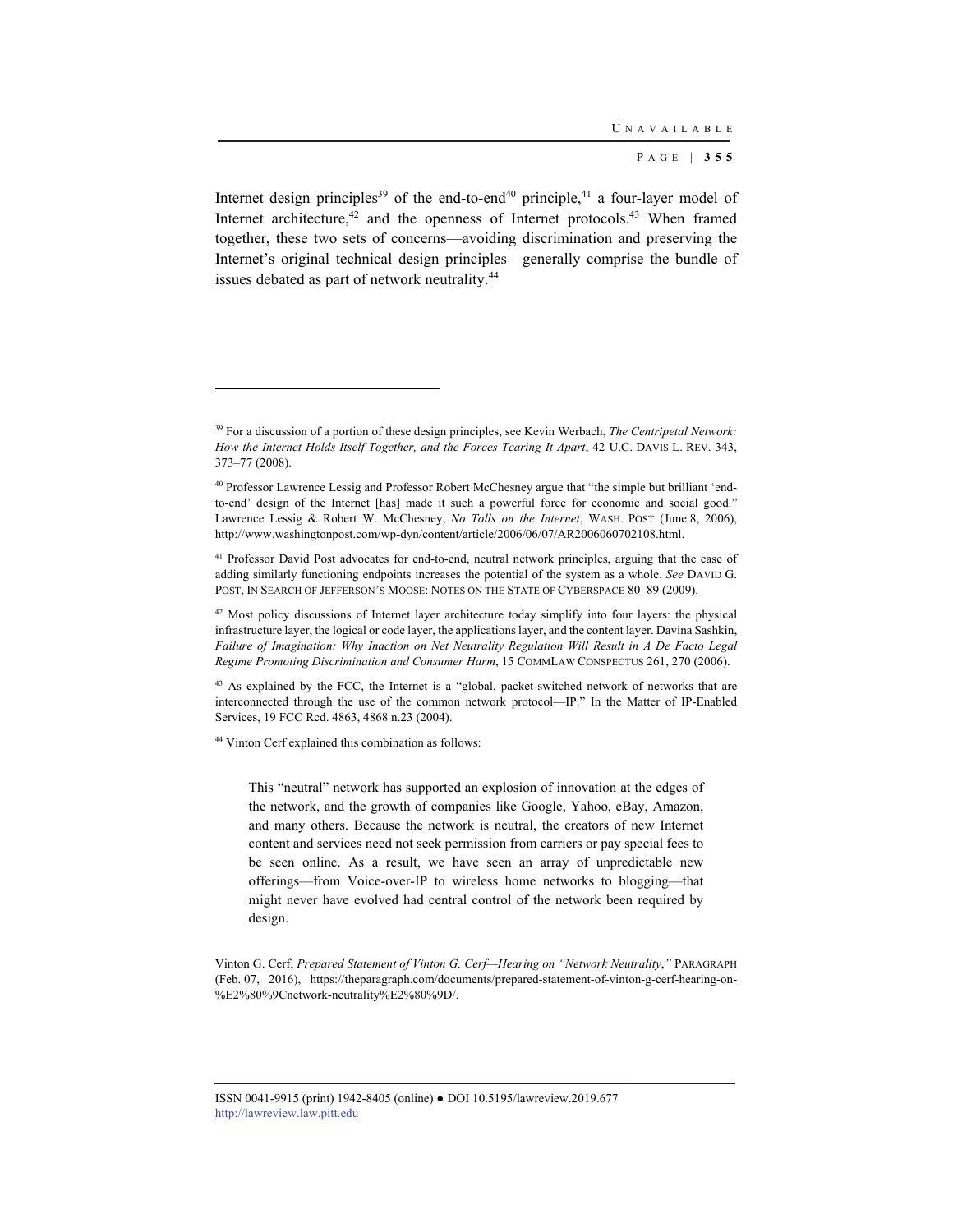P AGE | **356** | V O L . 8 1 | 2019

However, even Professor Wu himself acknowledges that:

Neutrality, as a concept, is finicky, and depends entirely on what set of subjects you choose to be neutral among. A policy that appears neutral in a certain time period, like "all men may vote," may lose its neutrality in a later time period, when the range of subjects is enlarged.45

To wit, this finicky nature of neutrality has resulted in numerous scholarly debates about the possibility and modalities of operationalizing the concept of network neutrality, ultimately arriving at a policy impasse. Thus, net neutrality joins a list of other well-worn technology policy frameworks that faltered in implementation.46

Technology history teaches us that effectively translating technology terminology and related normative design values into workable policy and legal frameworks always presents a formidable challenge.<sup>47</sup> Similarly, policy impasse often signals a need for a critical reevaluation and, possibly, a conceptual reframing of the debate. Indeed, many technology law regimes have struggled with this task (and failed in varying degrees). For example, the key terms of Section 1201 of the Digital Millennium Copyright Act ("DMCA")<sup>48</sup> and the Computer Fraud and Abuse Act ("CFAA") both bear the scars (and circuit splits)<sup>49</sup> of imperfect technical-legal translation.50 While the DMCA's approach has improved across time and the United States Copyright Office has clarified some definitional ambiguities,<sup>51</sup> the CFAA's approach has arguably become less effective and even more definitionally vague, necessitating legislative update.52

l

<sup>49</sup> *See* Andrea M. Matwyshyn, *The Law of the Zebra*, 28 BERKELEY TECH. L.J. 156, 156 (2013).

<sup>50</sup> *See* Matwyshyn & Pell, *supra* note 47, at 517–18.

<sup>51</sup> *Id.* at 533–34.

<sup>52</sup> *Id.* at 481.

<sup>45</sup> Wu, *supra* note 28, at 147–48 (footnote omitted).

<sup>46</sup> *See infra* Section II.B.

<sup>&</sup>lt;sup>47</sup> For a discussion of the formidable definitional challenges presented by the Computer Fraud and Abuse Act, see generally Andrea M. Matwyshyn & Stephanie K. Pell, *Broken*, 32 HARV. J.L. & TECH. 481–502 (2019).

<sup>48</sup> *See* Matwyshyn, *supra* note 3, at 1146 (offering "a cautionary tale of how lawyers' faux-technical words end badly for security"); Andrea M. Matwyshyn, *Cyber Harder*, 24 B.U. J. SCI. & TECH. L. 450, 465–68 (2018).

ISSN 0041-9915 (print) 1942-8405 (online) ● DOI 10.5195/lawreview.2019.677 http://lawreview.law.pitt.edu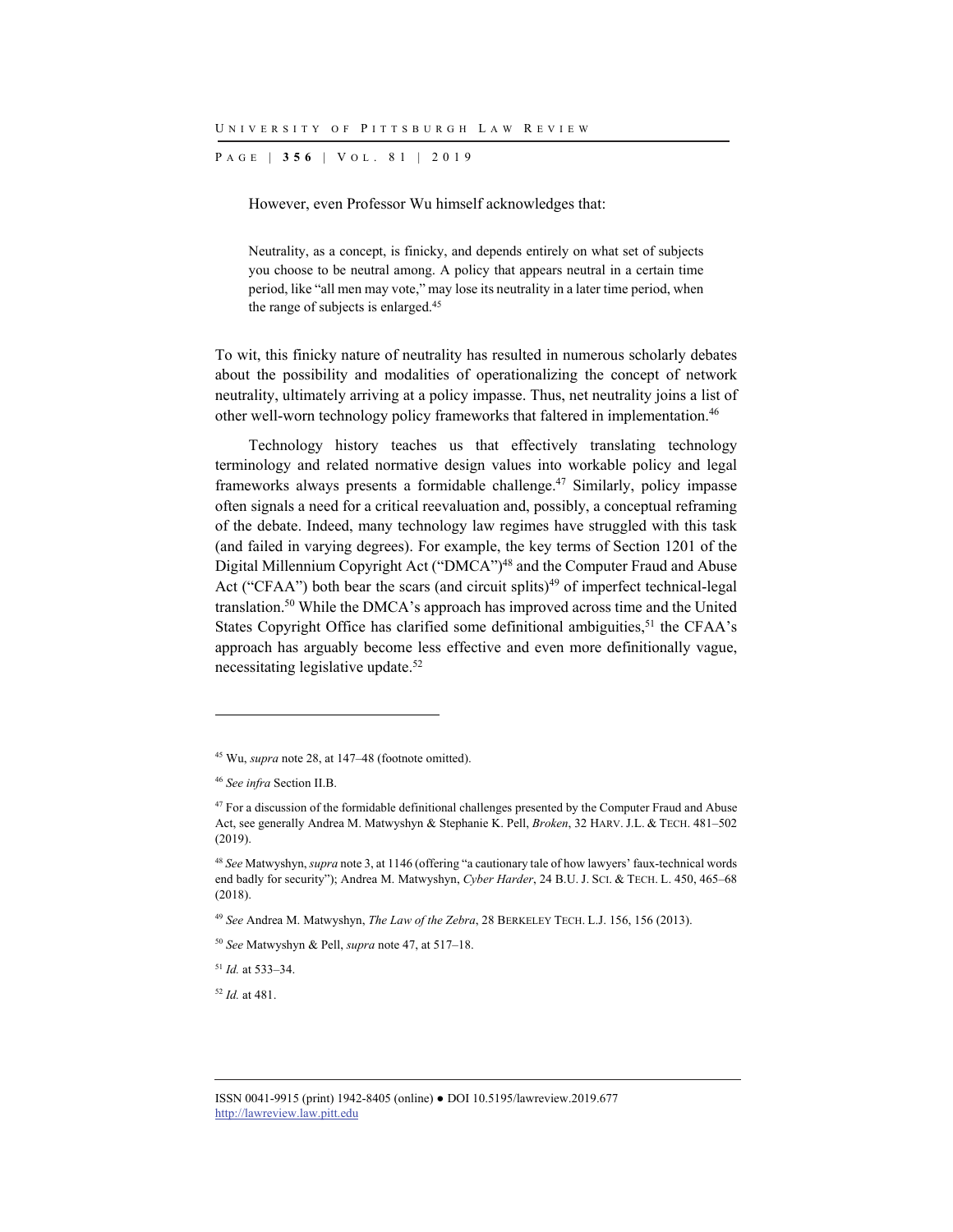Mirroring some of the definitional challenges visible in these other technology law contexts, various network neutrality implementation specifics can diverge in irreconcilable ways. Scholarly opinions begin to significantly differ on particular points, even among proponents of network neutrality.53 As Professor Frank Pasquale notes, "scholars tend to model Internet communications as a form of transport of information" and argue that it should be subject to common carriage rules<sup>54</sup>—a metaphor and a substantive characterization, which "may raise as many questions about broadband governance as it answers."55 In particular, scholarly opinions vary in their assessments of the desirability of various particular network management

ISSN 0041-9915 (print) 1942-8405 (online) ● DOI 10.5195/lawreview.2019.677 http://lawreview.law.pitt.edu

<sup>&</sup>lt;sup>53</sup> For example, although Professor Wu's original article offered a draft statute, the definitional vagueness in its drafting may have limited the possibility of meaningful implementation. *See* Wu, *supra* note 28, at 172.

<sup>54</sup> For example, Professor Brett Frischmann argues that networks are a form of infrastructure similar to roads, bridges, and public transport. *See* Brett Frischmann, *Why the FCC Should Prevent ISPs from Micromanaging Our Lives*, FREEDOM TO TINKER (Dec. 12, 2017), https://freedom-to-tinker.com/2017/ 12/12/why-the-fcc-should-prevent-isps-from-micromanaging-our-lives/.

<sup>55</sup> Frank Pasquale, *Beyond Innovation and Competition: The Need for Qualified Transparency in Internet Intermediaries*, 104 NW. U. L. REV. 105, 128 (2010).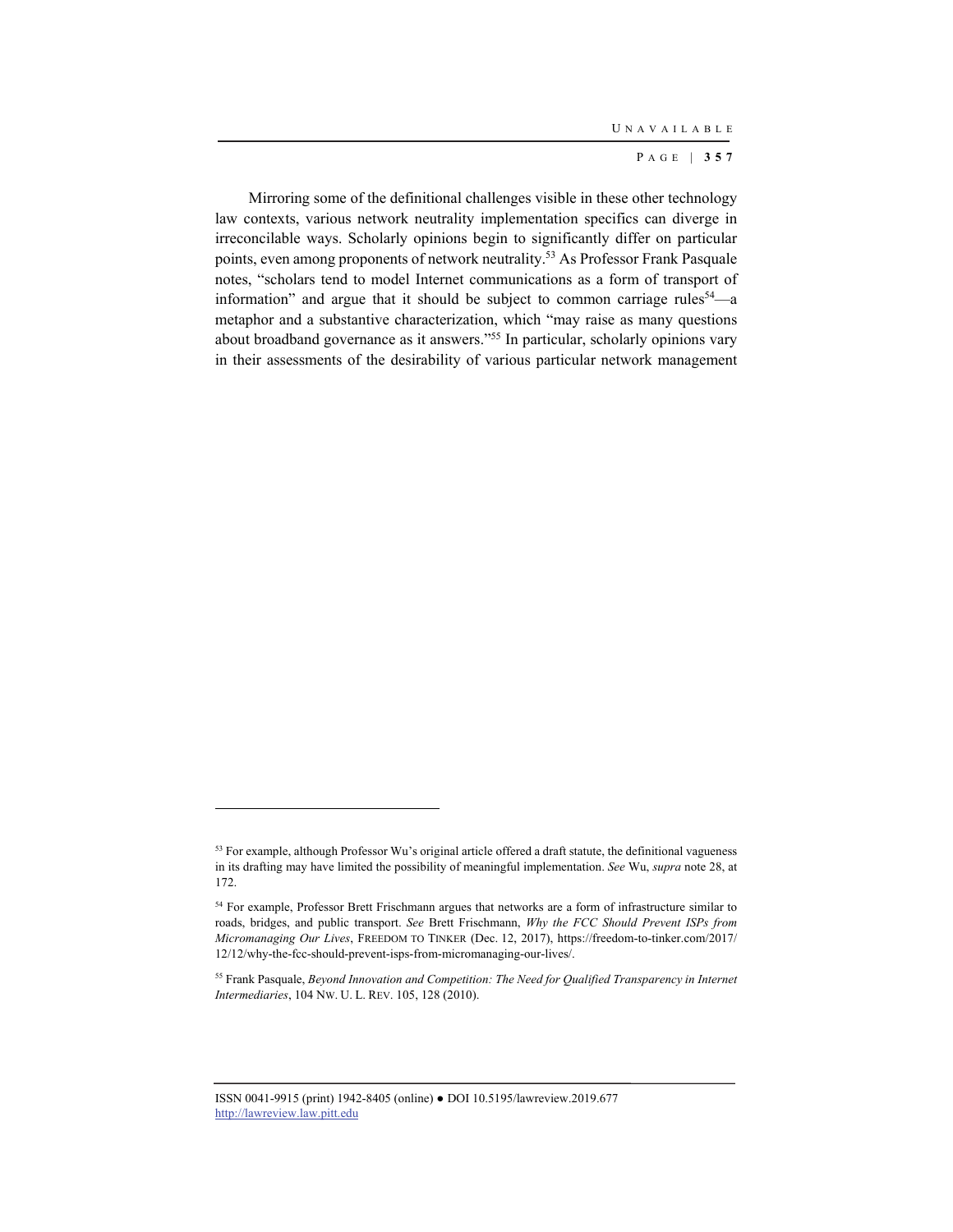P AGE | **358** | V O L . 8 1 | 2019

practices,<sup>56</sup> competition concerns,<sup>57</sup> pricing models,<sup>58</sup> and other business model specifics. For example, scholarly opinions differ<sup>59</sup> on the desirability<sup>60</sup> of the

56 As explained by Professor Andrew Odlyszko:

l

What is acknowledged, whether explicitly or implicitly, in most discussions of net neutrality is that the basic issue is of price discrimination. There are frequent claims about the need to manage network traffic, but when one gets deeper into them, one typically finds complaints about "5% of the users generating 50% of the traffic" and the like, which have less to do with providing adequate service, and more with a way to apportion the cost. And the usual practices that have been observed have tended to be more about restricting some applications than about managing congestion, say.

Andrew Odlyzko, *Network Neutrality, Search Neutrality, and the Never-Ending Conflict Between Efficiency and Fairness in Markets*, 8 REV. NETWORK ECON. 40, 41–42 (2009).

57 Professor Barbara van Schewick has stated that "increasing the amount of application-level innovation through network neutrality regulation is more important than the costs associated with it." *See* Dr.-Ing. Barbara van Schewick, Ass. iur., *Towards an Economic Framework for Network Neutrality Regulation*, 5 J. TELECOMM. & HIGH TECH. L. 329, 329 (2007). She warns that, without network neutrality rules, network operators would potentially elevate the accessibility of partners' applications and content, degrading access to competitors' applications. *Id.* at 390. Professor Brett Frischmann and Professor Barbara van Schewick argue in favor of network neutrality structured as an "infrastructure commons" to "insulat[e] end users from market-driven restrictions on access and use." *See* Brett M. Frischmann & Barbara van Schewick, *Network Neutrality and the Economics of an Information Superhighway: A Reply to Professor Yoo*, 47 JURIMETRICS J. 383, 386 (2007). They assert that nondiscrimination principles at an infrastructural layer are necessary for ensuring innovation in the layers that run on top of it and they note a disconnect between ISP profit maximization and maximization of the overall social gains that unrestricted Internet access can generate. *Id.* Professor Larry Lessig and Professor Mark Lemley similarly argue that, as ISPs expand beyond the functions they have traditionally performed, an ISP might be in a position to foreclose all competition in an increasing range of services and users would then be determined by the captive ISPs owned by each local cable company, which would contradict the principle that the network should remain neutral and empower users. *See* Mark A. Lemley & Lawrence Lessig, *Open Access to Cable Modems*, 22 WHITTIER L. REV. 3, 19 (2000).

58 In the context of United Kingdom and European Union debates over network neutrality, Professor Christopher Marsden argues that types of discriminatory (non-neutral) behaviors by ISPs that pose harm to consumer welfare are primarily non-transparency and misleading advertising, "throttling" or blocking, charging, certain types of more extreme and anti-competitive "walled gardens." Christopher T. Marsden, *Net Neutrality: The European Debate*, 12 J. INTERNET L. 1, 7 (2008). With respect to non-transparency, Professor Marsden highlights that "certain programs are being throttled ... [and] a [potentially illegitimate] security justification is used and is often unchallenged by regulators." *Id.* at 8. Marsden views blocking and throttling to constitute "the furthest deviation from neutrality." *Id.* He explains that while some economists think it justified, it results in a potential distortion of competition between the blocked and unblocked companies in practice. *Id.* Further, Marsden highlights that these practices generate "confusion among users as to whether and how content is throttled" and that "[c]ertain types of traffic that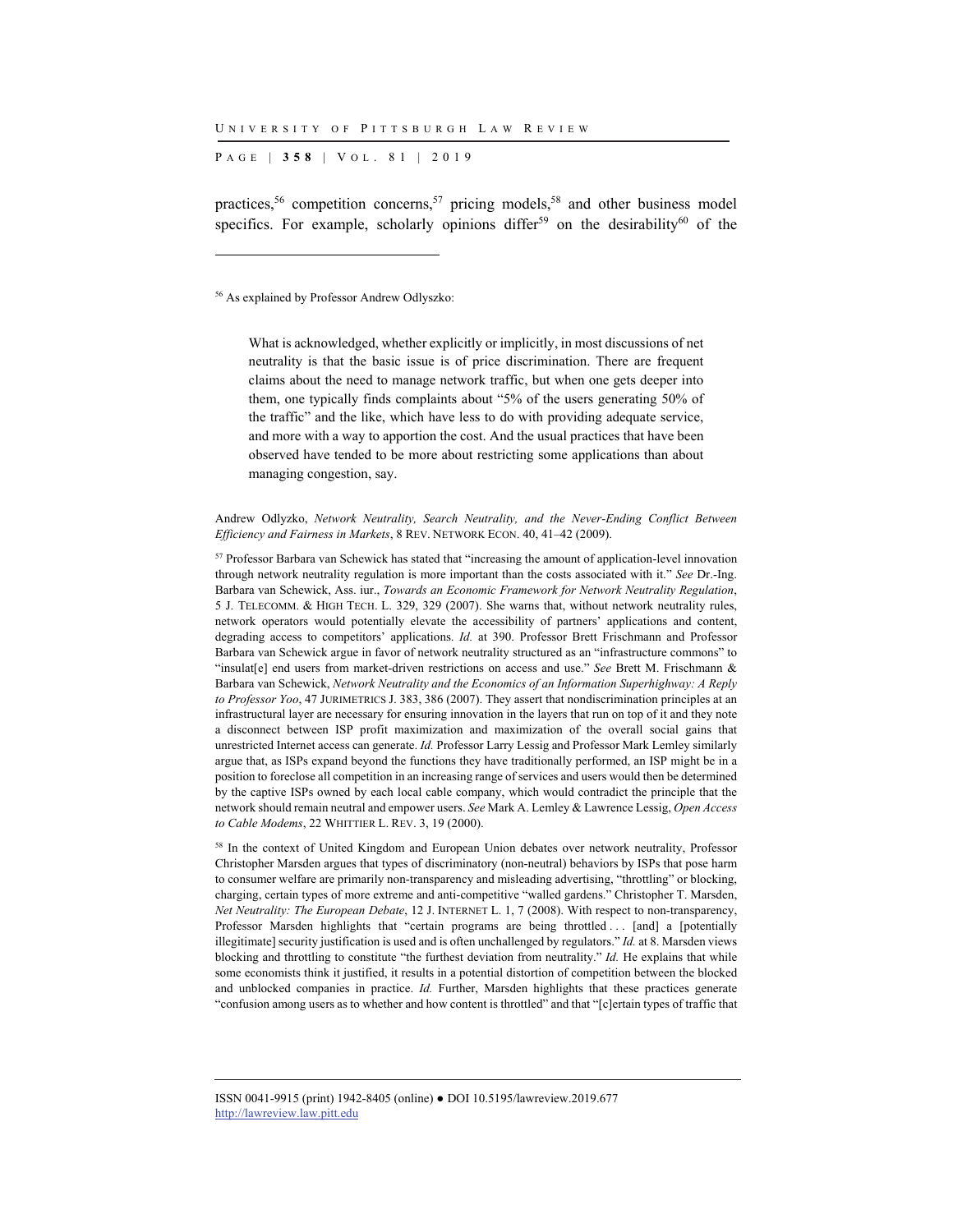practice<sup>61</sup> of zero-rating.<sup>62</sup> Still other scholars who support network neutrality in principle have argued that certain circumstances warrant exceptions to a baseline of network neutrality,63 focusing instead on the broader role of Internet intermediaries.<sup>64</sup>

Meanwhile, as Professor Pasquale also explains, "net neutrality's opponents have been promoting competition as a cure-all for years."<sup>65</sup> Indeed, opponents of network neutrality argue that a "fast lane" of Internet access is needed to defray the costs of infrastructural improvement and that price discrimination is the best way to

 $62$  As explained by Professor Goodman, "[w]hen broadband providers 'zero-rate' data, they offer certain services or buckets of data for free without counting consumption against the user's data caps." Goodman, *supra* note 59, at 63.

65 Pasquale, *supra* note 55, at 151.

are highly valued by the end-user of the Internet can be discriminated against in whole or in part by service providers." *Id.* In particular, Marsden highlights the risk of an "arms race" in blocking and throttling technologies, with the end-users potentially bearing the costs. *Id.*

<sup>59</sup> Professor Ellen Goodman argues that "depending on how [zero-rating] offers are structured, they can be anti-competitive and violate net neutrality norms of open access . . . [or] they may also subsidize broadband access and increase expressive opportunities for users." Ellen P. Goodman, *Zero-Rating Broadband Data: Equality and Free Speech at the Network's Other Edge*, 15 COLO. TECH. L.J. 63, 63 (2016).

<sup>&</sup>lt;sup>60</sup> Professor Rob Frieden points to the need for "a speedy and fair complaint resolution process to remedy content carriage disputes." Rob Frieden, *Freedom to Discriminate: Assessing the Lawfulness and Utility of Biased Broadband Networks*, 20 VAND. J. ENT. & TECH. L. 655, 655 (2018).

<sup>&</sup>lt;sup>61</sup> Some authors see the practice as inherently negative, while others view the practice as largely beneficial and deem a majority of objections unconvincing. For example, Professor Scott Hemphill "differentiates two access provider strategies thought to justify a zero-price rule." C. Scott Hemphill, *Network Neutrality and the False Promise of Zero-Price Regulation*, 25 YALE J. ON REG. 135, 135 (2008). Hemphill claims the following: "Exclusion is anticompetitive behavior that harms a content provider to favor its rival. Extraction is a toll imposed upon content providers to raise revenue. Neither strategy raises policy concerns that justify implementation of a broad zero-price rule." *Id.*

<sup>&</sup>lt;sup>63</sup> For example, Professor Jonathan Zittrain is focused on API neutrality rather than network neutrality, recommending deviation from neutrality principles to address certain cases. JONATHAN ZITTRAIN, THE FUTURE OF THE INTERNET AND HOW TO STOP IT 67 (2008). In particular, he argues that new intermediaries are needed to help address security issues, even though such intermediaries render the network nonneutral, containing and isolating packets deemed to be security threats. *Id.*

<sup>64</sup> Zittrain was not alone in his consideration of intermediaries. *See, e.g.*, Yochai Benkler, *Communications Infrastructure Regulation and the Distribution of Control over Content*, 22 TELECOMM. POL'Y 183, 185– 86 (1998) (describing intermediaries and information flow: "technology, institutional framework, and organizational adaptation . . . determine . . . who can produce information, and who may or must consume, what type of information, under what conditions, and to what effect").

ISSN 0041-9915 (print) 1942-8405 (online) ● DOI 10.5195/lawreview.2019.677 http://lawreview.law.pitt.edu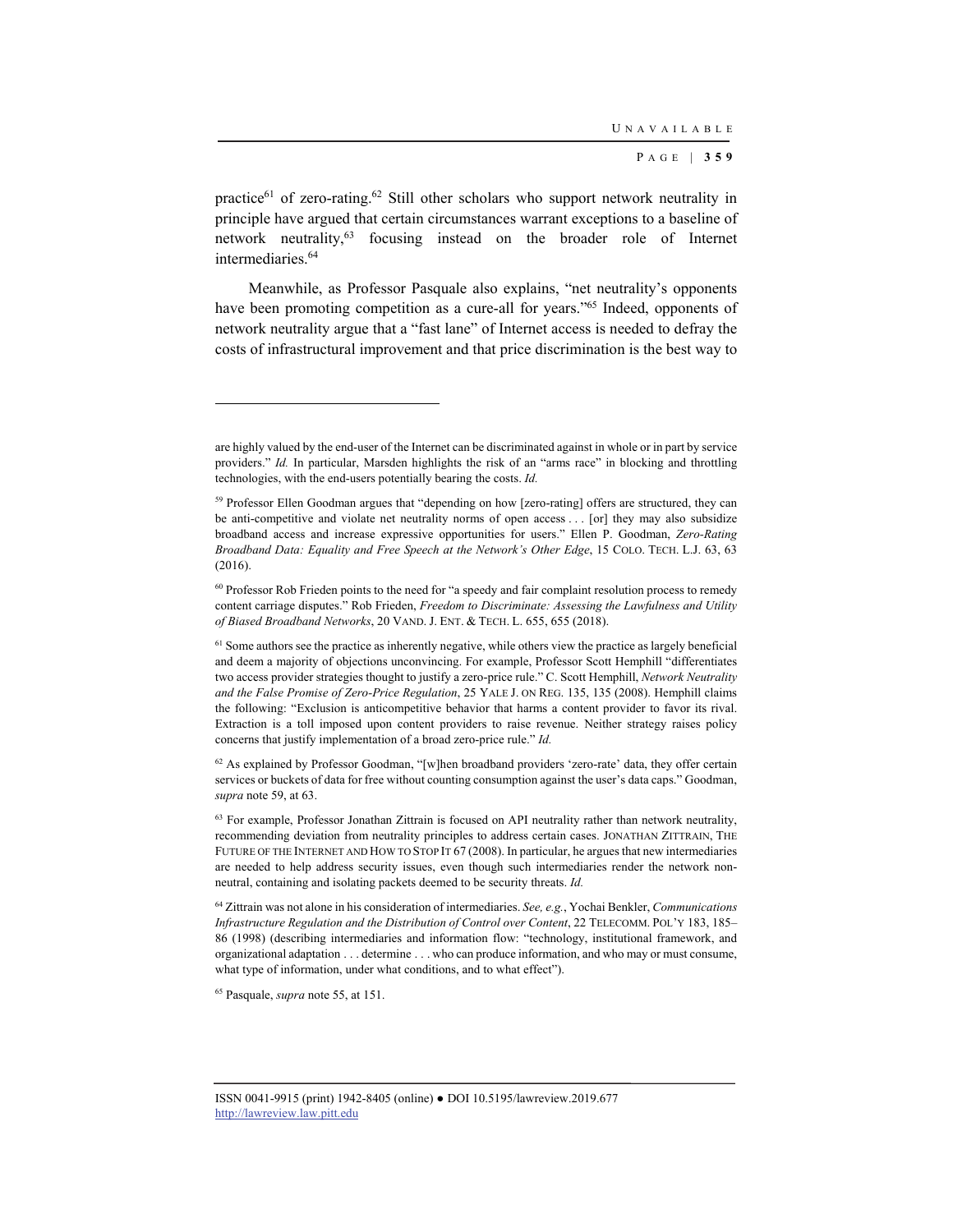P AGE | **360** | V O L . 8 1 | 2019

ensure efficient allocation of Internet access.<sup>66</sup> They analogize Internet network congestion to the difference between the consumer-facing services<sup>67</sup> provided by the United States Postal Service and a hypothetically speedier private carrier,<sup>68</sup> arguing that broadband policy should allow network providers to experiment with different institutional forms until it can be shown that a particular practice is actively "harming competition."69 However, current market reality forces us to question the accuracy of these scholars' core underlying assumption: the assumption that a baseline of meaningful competition currently exists. Both the FCC's data<sup>70</sup> and extensive consumer complaints<sup>71</sup> signal that competition<sup>72</sup> among broadband providers appears to be impoverished, at best.73 Indeed, the FCC's data shows that approximately 50% of Americans are served by only one or zero wireline broadband service providers meeting the current FCC speed benchmark of 25 megabits-per-second download and 3 megabits-per-second upload.<sup>74</sup> Rural broadband is sporadic at best.<sup>75</sup> But even in

69 Yoo, *supra* note 66, at 75.

l

73 Pasquale, *supra* note 55, at 152.

74 Brief of Internet Association et al., *supra* note 70, at 11–12.

75 Monica Anderson, *About a Quarter of Rural Americans Say Access to High-Speed Internet is a Major Problem*, PEW RES. CTR. (Sept. 10, 2018), https://www.pewresearch.org/fact-tank/2018/09/10/about-aquarter-of-rural-americans-say-access-to-high-speed-internet-is-a-major-problem/; April Simpson, *State Laws Slow Down High-Speed Internet for Rural America*, PEW RES. CTR. (Jan. 11, 2019), https://

<sup>66</sup> *See, e.g.*, Christopher S. Yoo, *Beyond Network Neutrality*, 19 HARV. J.L. & TECH. 1, 8–9 (2005).

 $67$  These opponents do not consider the role that USPS plays in national security and that private providers are not similarly situated. *See infra* Section IV.

<sup>68</sup> Christopher S. Yoo, *Network Neutrality, Consumers, and Innovation*, 2008 U. CHI. LEGAL F. 179, 232 (2008); Yoo, *supra* note 66, at 54. However, the speed of service for USPS and private carriers are substantially comparable in practice. For example, both FedEx and USPS offer overnight service. *Compare Overnight Shipping and Delivery*, FEDEX, https://www.fedex.com/en-us/shipping/overnight .html (last visited Oct. 3, 2019), *with Priority Mail Express*, USPS, https://www.usps.com/ship/prioritymail-express.htm (last visited Oct. 3, 2019).

<sup>70</sup> Brief of Internet Association et al., Intervenor-Petitioners, Mozilla Corp. v. Fed. Commc'n Comm'n, 2019 WL 4777860 (D.C. Cir. 2019) (No. 18-1051).

<sup>71</sup> *See, e.g.*, *21 Times Comcast Was the Worst Company in America*, BILLFIXERS (June 8, 2016), https://billfixers.com/blog/21-times-comcast-worst-company-america.

<sup>72</sup> For example, consumers are not empowered to bargain for better terms such as more privacy. *See* Pasquale, *supra* note 55, at 152. Pasquale cites Professor Paul Ohm, who explains that that "ISPs, faced with changes in technology, extraordinary pressures to increase revenues, and murky ethical rules, will continue aggressively to expand network monitoring." *Id.* (citing Paul Ohm, *The Rise and Fall of Invasive ISP Surveillance*, 2009 U. ILL. L. REV. 1417, 1426 (2009)).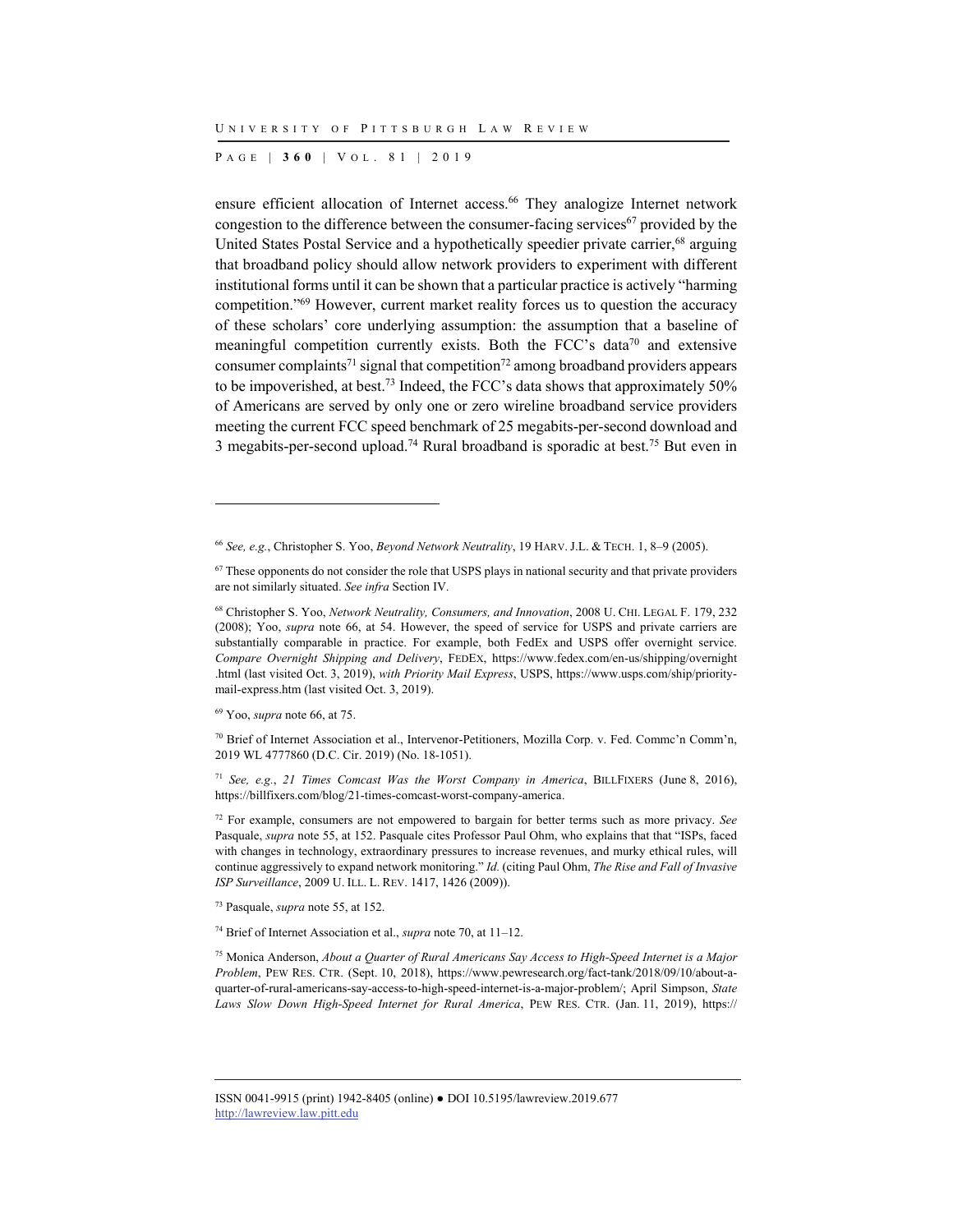densely-populated cities such as Chicago,<sup>76</sup> historically some residents have perceived themselves to have only one option for broadband access.<sup>77</sup> Thus, meaningful competition and redundancy of choice in Internet access appears to be aspirational fiction rather than experienced market reality in many parts of the United States.

Other opponents, including FCC Commissioners,78 have raised First Amendment concerns, warning that net neutrality threatens to "neuter the First Amendment in the digital age."<sup>79</sup> However, as Professor Jack Balkin explains, although

under current First Amendment doctrine, at least, the Constitution does not require network neutrality . . . [but the] argument that network neutrality rules actually violate the First Amendment . . . [also] do[es not] succeed; network neutrality rules treat network providers as conduits for the speech of others and regulate them in their capacity as conduits.<sup>80</sup>

He elaborates that "[i]f network neutrality violates the First Amendment, it is hard to see why common carrier obligations for phone companies—which are also treated

<sup>77</sup> *Id.*

l

www.pewtrusts.org/en/research-and-analysis/blogs/stateline/2019/01/11/state-laws-slow-down-highspeed-internet-for-rural-america.

<sup>76</sup> *See* email from Miluska Novota (on file with author) (confirming that in her experience formerly living in Chicago zip code 60646, at least some portions of this zip code historically had only one option for broadband access).

<sup>78</sup> *See* Michael O'Rielly, Comm'r, Fed. Commc'n Comm'n, Remarks at Media Institute "Free Speech America" Gala (Oct. 24, 2018), https://docs.fcc.gov/public/attachments/DOC-354770A1.pdf ("In addition to creating competitive distortions and misdirecting scarce resources that should go to bringing broadband to the truly unserved areas, municipal broadband networks have engaged in significant First Amendment mischief. As Professor Enrique Armijo of the Elon University School of Law has shown in his research, municipalities such as Chattanooga, Tennessee, and Wilson, North Carolina, have been notorious for their use of speech codes in the terms of service of state-owned networks, prohibiting users from transmitting content that falls into amorphous categories like 'hateful' or 'threatening.' These content-based restrictions, implicating protected categories of speech, would never pass muster under strict scrutiny. In addition to conditioning network use upon waiver of the user's First Amendment rights, these terms are practically impossible to interpret objectively, and are inherently up to the whim of a bureaucrat's discretion. How frightening.").

<sup>79</sup> Randolph J. May, *Net Neutrality Mandates: Neutering the First Amendment in the Digital Age*, 3 I/S: J.L. & POL'Y FOR INFO. SOC'Y 197, 210 (2007).

<sup>80</sup> Jack M. Balkin, *The Future of Free Expression in a Digital Age*, 36 PEPP. L. REV. 427, 429–30 (2009).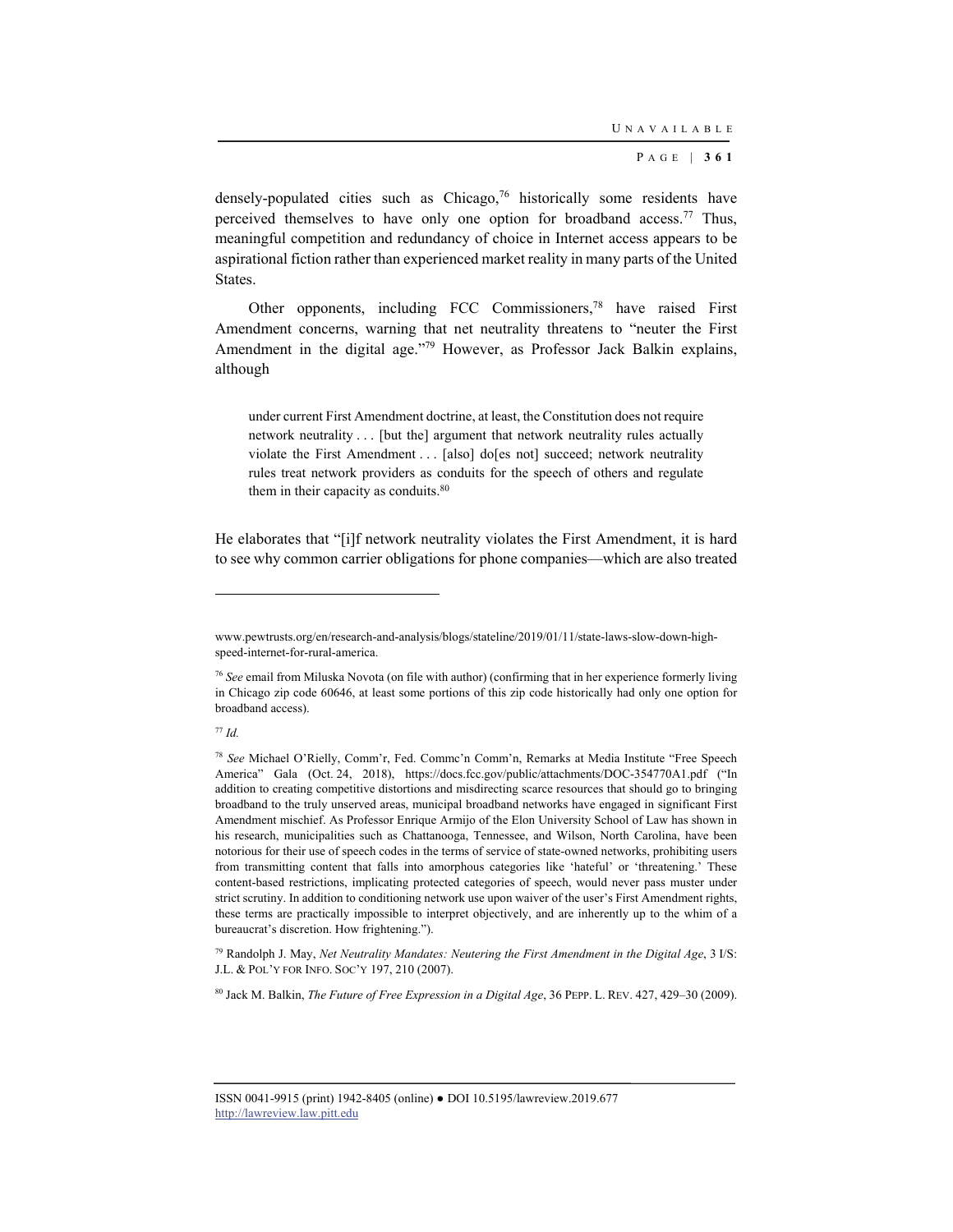P AGE | **362** | V O L . 8 1 | 2019

as conduits for the speech of others—do not violate the First Amendment as well,"81 a presumably undesirable result.

But, perhaps most glaringly, in addition to these definitional and implementational concerns, policy and market(ing) reality begs for a reboot of "network neutrality." As a practical matter, the usefulness of the term "network neutrality" itself appears to have also run its course. "Network neutrality" has arguably descended into the status of a "buzzword bingo"82 DC Beltway insider incantation—a type of recognizable, soothing phrase used by both opponents and proponents alike to prevent public maelstrom83—rather than a shared reference to a particular set of concrete policy and legal proposals. Or, as explained by Professor Susan Crawford, "[l]anguage matters: 'Net neutrality' causes eyes to glaze and attention to wander."84 Indeed, members of Congress who both support and oppose the concepts identified by net neutrality proponents are now introducing various "net neutrality" laws to leverage public recognition of this term.85 Similarly, Internet Service Providers ("ISPs") now claim to support "net neutrality," which at least one defines as "enforceable Open Internet protections without relying on rigid, innovation-killing utility regulation that was developed in the 1930s."86 In other words, some versions of "network neutrality" present a circular definition that mandates a particular legal outcome that is not in line with the aspirations of most net neutrality proponents.

l

<sup>81</sup> *Id.* at 430.

<sup>82</sup> Geoffey James, *How to Play Buzzword Bingo*, INC. (Mar. 2, 2012), https://www.inc.com/geoffreyjames/how-to-play-buzzword-bingo.html.

<sup>83</sup> Kate Cox, *No, AT&T, Comcast, and Verizon Are Not Suddenly in Favor of Net Neutrality*, CONSUMER REP. (July 12, 2017), https://www.consumerreports.org/consumerist/no-att-comcast-and-verizon-are-notsuddenly-in-favor-of-net-neutrality/. The corporate and government sensitivity to the term "network neutrality" arose in part because of the public response to a television segment by comedian John Oliver, which elicited a response from then FCC Chairman Wheeler, stating "I am not a dingo." Amy Schatz, *FCC's Wheeler on Viral Net Neutrality Video: "I Am Not a Dingo*,*"* VOX (June 13, 2014), https:// www.vox.com/2014/6/13/11627962/fccs-wheeler-on-viral-net-neutrality-video-i-am-not-a-dingo.

<sup>84</sup> Susan Crawford, *Net Neutrality is Just a Gateway to the Real Issue: Internet Freedom*, WIRED (May 18, 2018), https://www.wired.com/story/net-neutrality-is-just-a-gateway-to-the-real-issue-internetfreedom/.

<sup>85</sup> Dell Cameron, *The GOP Is Introducing More Fake Net Neutrality Bills*, GIZMODO (Feb. 7, 2019), https://gizmodo.com/gop-lawmakers-introduce-another-fake-net-neutrality-bil-1832431221.

<sup>86</sup> David L. Cohen, *Comcast Supports Net Neutrality on the Internet Day of Action*, COMCAST (July 12, 2017), https://corporate.comcast.com/comcast-voices/on-the-Internet-day-of-action-comcast-supportsnet-neutrality.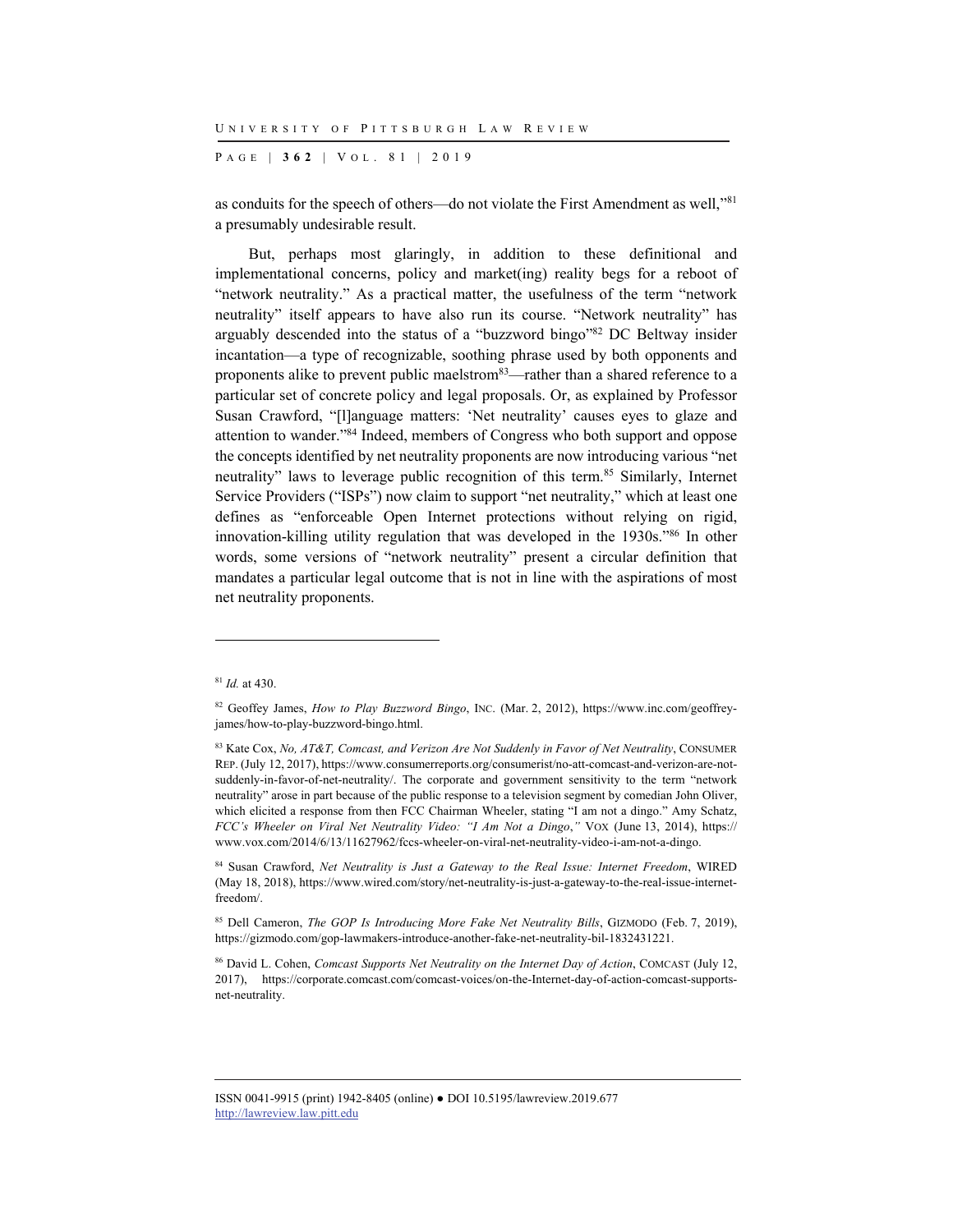The imprecision and lexical gaming surrounding the term "network neutrality" has also contributed to the undesirable narrowing of the policy conversation around Internet infrastructure. In particular, "network neutrality" has artificially cabined the framing of the discussion in a manner fixated on the role of the FCC. $87$  In this way, it has distracted policy from other fruitful legal avenues to bolster the creation of a successful next generation United States Internet infrastructure. As the next section explains, as legal scholars and policy experts alike have struggled with finding a workable definition of network neutrality. So too has the FCC, ultimately reversing itself on its network neutrality posture and culminating in agency paralysis.

## *B. Error 505*<sup>88</sup>*: Network Neutrality Version Not Supported*

The role of the FCC in the first two decades of the network neutrality debate has been checkered,<sup>89</sup> and the agency's position on the topic might be described as indecisive and uncertain. As former Commissioner Tate explained, while her first question to counsel involved the definition of network neutrality, her second question asked "what is the basis of the FCC's legal authority to establish net neutrality regulations?"90 Indeed, it is this question that has caused decades of contention among FCC Commissioners and courts alike.

The first hints of FCC activity on network neutrality might be traced to a talk given by Chairman Michael Powell in 2004, where he challenged "the broadband network industry to preserve the . . . Internet freedoms [of] . . . Freedom to Access Content, Freedom to Use Applications, Freedom to Attach Personal Devices, and Freedom to Obtain Service Plan Information."91 Shortly thereafter, in 2005, the Supreme Court in *National Cable & Telecomms. Ass'n v. Brand X Internet Services*<sup>92</sup> affirmed the FCC determination that broadband ISPs are not regulated common

l

92 Nat'l Cable & Telecomms. v. Brand X Internet Servs., 545 U.S. 967 (2005).

<sup>87</sup> *See infra* notes 286–307 and accompanying text.

<sup>88</sup> *HTTP Status Code Registry*, *supra* note 18.

<sup>&</sup>lt;sup>89</sup> FCC Commissioners have often been opposed to the FCC's involvement in network neutrality regulatory undertakings. *See, e.g.*, O'Rielly, *supra* note 78.

<sup>90</sup> Tate, *supra* note 19, at 517.

<sup>91</sup> Michael K. Powell, Chairman, Fed. Commc'n Comm'n, Remarks at the University of Colorado School of Law Silicon Flatirons Symposium: The Digital Broadband Migration: Toward a Regulatory Regime for the Internet Age (Feb. 8, 2004) ("I challenge the broadband network industry to preserve the following Internet Freedoms: Freedom to Access Content; Freedom to Use Applications; Freedom to Attach Personal Devices; Freedom to Obtain Service Plan Information.").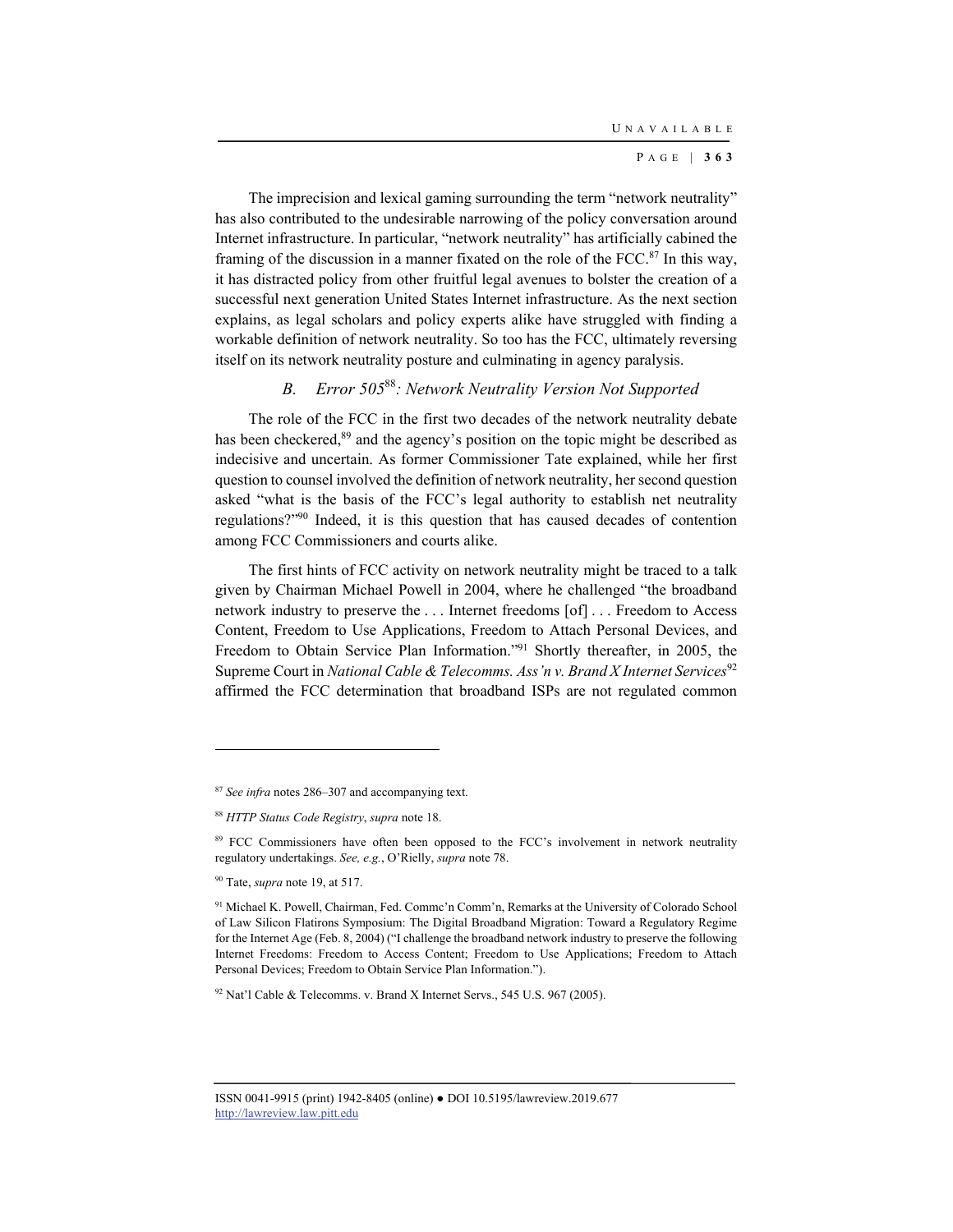P AGE | **364** | V O L . 8 1 | 2019

carriers.93 Thus, ISPs were deemed not subject to the requirement to carry all messages neutrally and to grant compelled access.<sup>94</sup> In particular, the Court explained that "[w]here a statute's plain terms admit of two or more reasonable ordinary usages, the Commission's choice of one of them is entitled to deference."95

On the heels of *Brand X*, in September 2005, the FCC released a broadband plan containing a set of network neutrality principles comprised of the following:

[(1)] To encourage broadband deployment and preserve and promote the open and interconnected nature of the public Internet, consumers are entitled to access the lawful Internet content of their choice; [(2)] To encourage broadband deployment and preserve and promote the open and interconnected nature of the public Internet, consumers are entitled to run applications and use services of their choice, subject to the needs of law enforcement; [(3)] To encourage broadband deployment and preserve and promote the open and interconnected nature of the public Internet, consumers are entitled to connect their choice of legal devices that do not harm the network; [(4)] To encourage broadband deployment and preserve and promote the open and interconnected nature of the public Internet, consumers are entitled to competition among network providers, application and service providers, and content providers.96

Brand X Internet Servs. v. FCC, 345 F.3d 1120, 1127 (9th Cir. 2003) (footnotes omitted).

<sup>95</sup> *Id.* at 989.

l

<sup>&</sup>lt;sup>93</sup> In the underlying Ninth Circuit case, the court explained:

The first group of petitioners argues that cable modem service is both an information service and a telecommunications service and is therefore subject to regulation on a common-carriage basis. The second group of petitioners asserts that cable modem service is both an information service and a cable service, and therefore is subject to regulation by local authorities as provided in the Act. The final petitioner, Verizon, advances a third variation on "the FCC did not go far enough" theme, arguing that the Commission was correct to classify cable modem service as solely an information service, but should have taken the additional step of conferring the same designation on the DSL service provided by telephone companies.

<sup>94</sup> *Nat'l Cable & Telecomms.*, 545 U.S. at 987–88.

<sup>96</sup> Fed. Commc'n Comm'n, Policy Statement on Broadband Access to the Internet Over Wireline Facilities, 20 FCC Rcd. 14986 (2005) (emphasis omitted).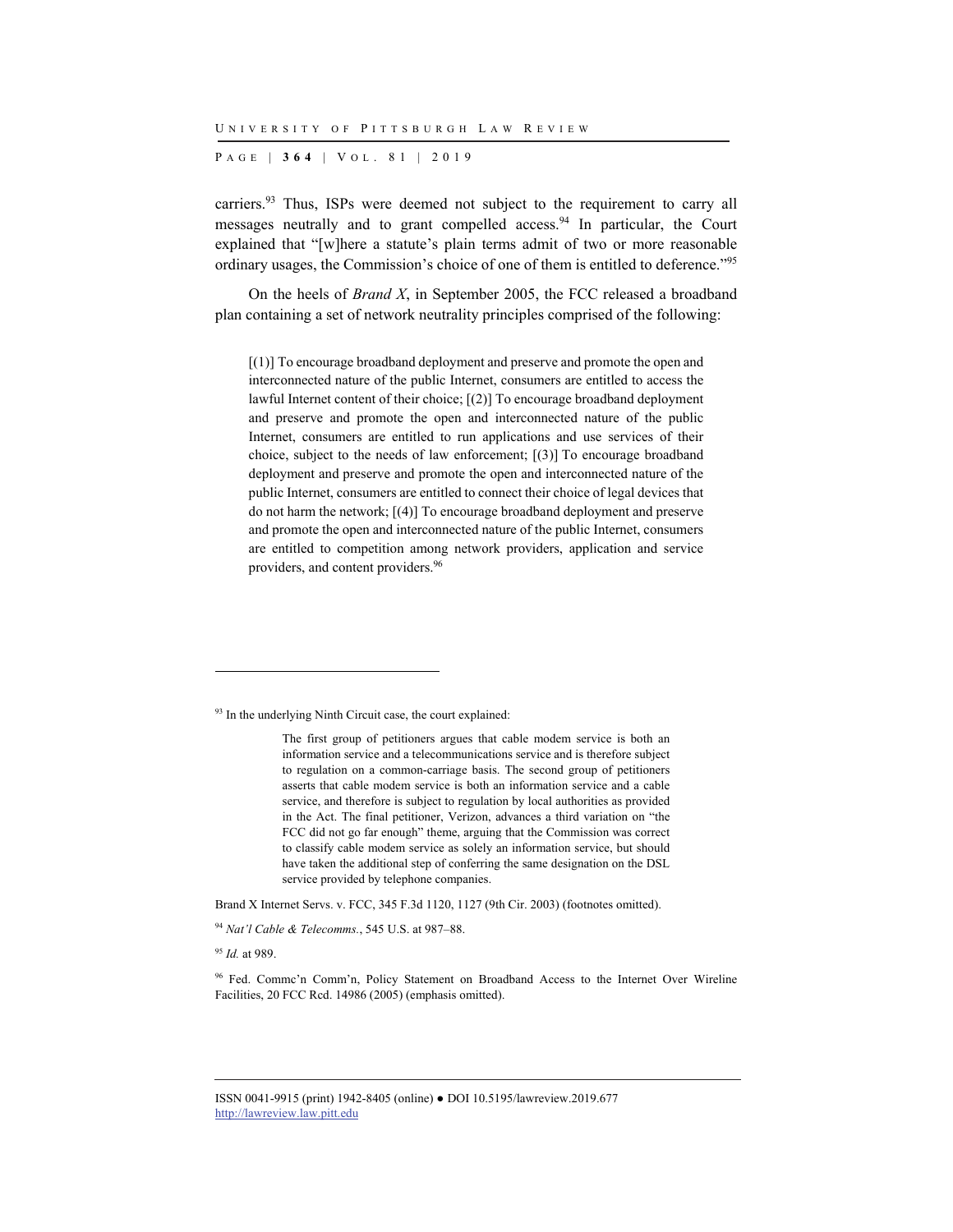This policy was ultimately embodied in an Open Internet Order issued in  $2010$ ,  $97$ which highlighted the three principles of transparency, no blocking, and no unreasonable discrimination.98

In April 2010, in *Comcast v. FCC*, the Federal Court of Appeals overturned an action taken by the FCC against Comcast Corp.<sup>99</sup> The FCC had reprimanded Comcast for throttling peer-to-peer traffic among users on its network, although it had chosen not to levy fines against Comcast for the practice because the company voluntarily complied with the order.<sup>100</sup> The FCC argued that this type of network management ran afoul of both its broadband plan and congressional statements of policy, but the argument was deemed unconvincing by the court.<sup>101</sup> Next, in July

<sup>98</sup> *Id.* The principles are defined as follows:

- i. Transparency. Fixed and mobile broadband providers must disclose the network management practices, performance characteristics, and terms and conditions of their broadband services;
- ii. No blocking. Fixed broadband providers may not block lawful content, applications, services, or non-harmful devices; mobile broadband providers may not block lawful websites, or block applications that compete with their voice or video telephony services; and
- iii. No unreasonable discrimination. Fixed broadband providers may not unreasonably discriminate in transmitting lawful network traffic.

*Id.* (emphases omitted).

99 Comcast Corp. v. FCC, 600 F.3d 642, 644 (D.C. Cir. 2010).

<sup>100</sup> *Id.* at 645.

l

<sup>101</sup> However, in finding for Comcast, the court noted that the FCC:

[a]cknowledg[ed] that it has no express statutory authority over such practices, the Commission relies on section 4(i) of the Communications Act of 1934, which authorizes the Commission to perform any and all acts, make such rules and regulations, and issue such orders, not inconsistent with this chapter, as may be necessary in the execution of its functions. The Commission may exercise this "ancillary" authority only if it demonstrates that its action—here barring Comcast from interfering with its customers' use of peer-to-peer networking applications—is "reasonably ancillary to the . . . effective performance of its statutorily mandated responsibilities.... [The Commission] relies principally on several Congressional statements of policy . . . [and] various provisions of the Communications Act that do create such responsibilities, but for a variety of substantive and procedural reasons those provisions cannot support its exercise of ancillary authority over Comcast's network management practices.

<sup>97</sup> Preserving the Open Internet Order, 25 FCC Rcd. 17905, 17906 (2010), *aff'd in part, vacated and remanded in part* Verizon v. FCC, 740 F.3d 623 (D.C. Cir. 2014).

ISSN 0041-9915 (print) 1942-8405 (online) ● DOI 10.5195/lawreview.2019.677 http://lawreview.law.pitt.edu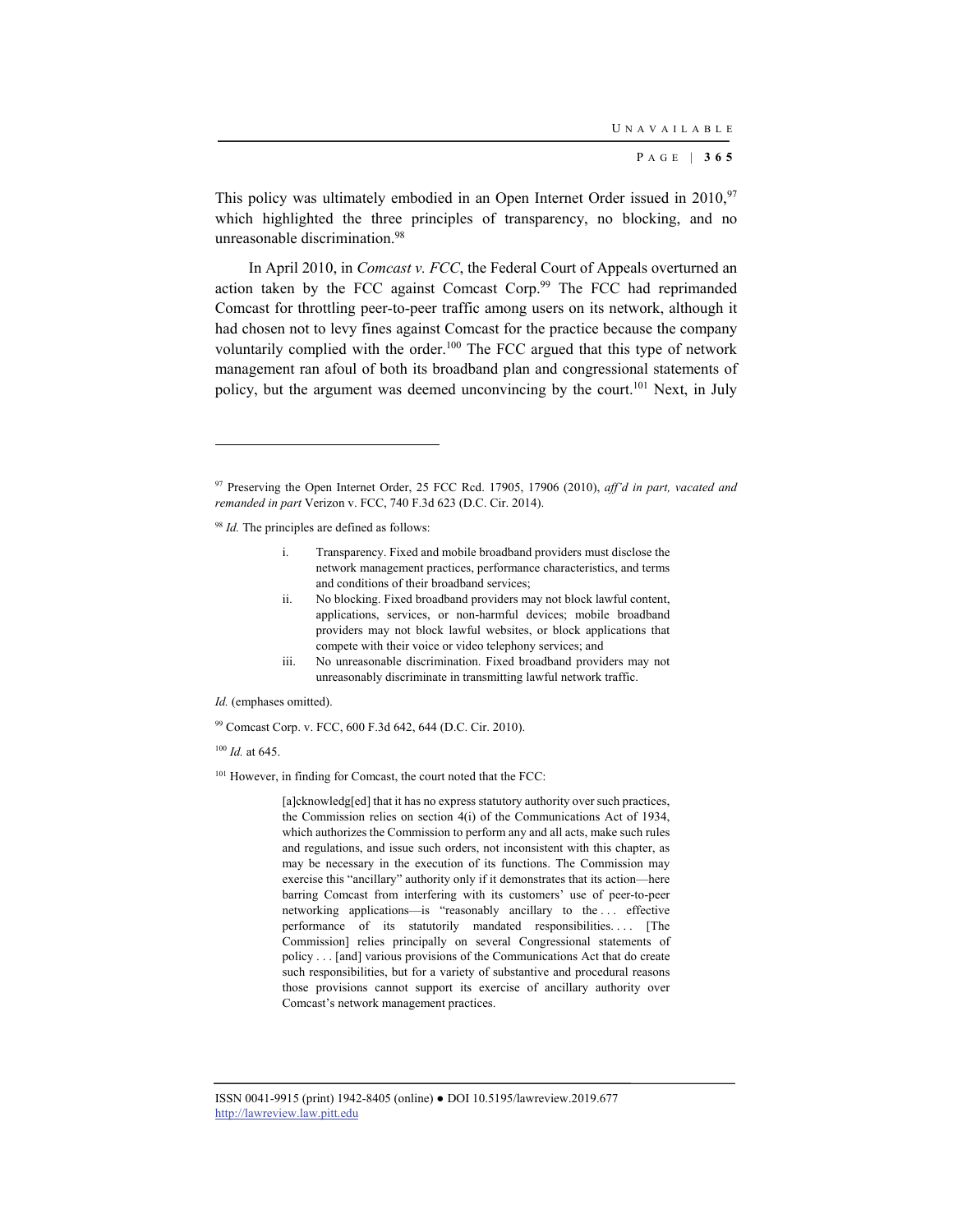P AGE | **366** | V O L . 8 1 | 2019

2012, the FCC released an order adopting a consent decree with Verizon, ordering the company to pay a fine of \$1.25 million in connection with the filtering of applications from the Verizon store that allowed for customer tethering to their phones, a service for which Verizon was charging an extra fee.<sup>102</sup> Then, in 2014, as a consequence of Verizon's challenge to the 2010 Open Internet Order, the D.C. Circuit Court of Appeals explained in *Verizon v. FCC* that the Communications Act "subjects telecommunications carriers, but not information-service providers, to Title II common carrier regulation."103

As a consequence of these rulings, in 2015, FCC Chairman Tom Wheeler announced the Open Internet Order of 2015, which he described as a "light-touch

Verizon Wireless's customer agreements in place in 2011 required that subscribers, both those on unlimited data plans and those on usage-based plans, pay an additional monthly fee if they tethered additional devices to their smartphones. Verizon Wireless referred to this feature as Mobile Broadband Connect. In April 2011, Verizon Wireless asked an Application Store Operator to filter from its Application Store eleven tethering Applications that customers could use to tether without paying Verizon Wireless's monthly tethering fee. The Application Store Operator subsequently filtered those Applications so that Verizon Wireless customers could no longer access them through the Application Store.

#### *Id.*

l

103 Verizon v. FCC, 740 F.3d 623, 628 (D.C. Cir. 2014) (citing 47 U.S.C. § 153(53) (2011)); *see* Nat'l Cable & Telecomms. v. Brand X Internet Servs., 545 U.S. 967, 975–76 (2005). The D.C. Circuit in Verizon highlighted:

> [T]he Commission has established that section 706 of the Telecommunications Act of 1996 vests it with affirmative authority to enact measures encouraging the deployment of broadband infrastructure . . . [and] has reasonably interpreted section 706 to empower it to promulgate rules governing broadband providers' treatment of Internet traffic, and its justification for the specific rules at issue here—that they will preserve and facilitate the "virtuous circle" of innovation that has driven the explosive growth of the Internet—is reasonable and supported by substantial evidence.

*Verizon*, 740 F.3d at 628. However, the court vacated part of the Open Internet Order. *Id.* ("Given that the Commission has chosen to classify broadband providers in a manner that exempts them from treatment as common carriers . . . the Commission has failed to establish that the anti-discrimination and antiblocking rules do not impose per se common carrier obligations.").

*Id.* at 644 (internal citations, quotation marks omitted).

<sup>102</sup> Cellco P'ship, 27 FCC Rcd. 8932 (2012) (consent decree), https://docs.fcc.gov/public/attachments/ DA-12-1228A1.pdf.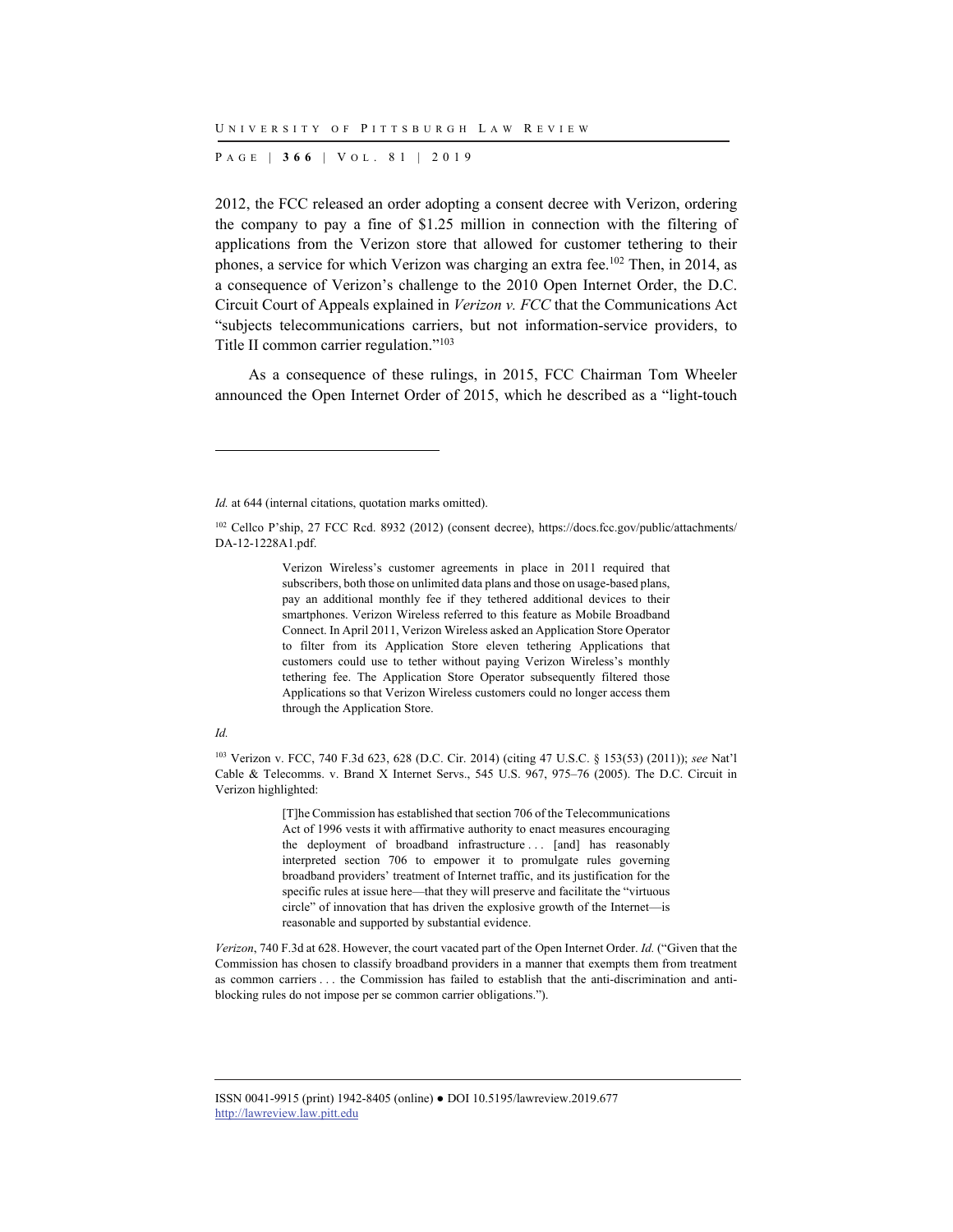regulatory framework" and Title II "for the 21st Century,"104 reclassifying broadband Internet access service as a "telecommunications service" under Title II of the Communications Act of 1934.105 According to Chairman Tom Wheeler, the 2015 Order was designed to enforce "carefully-tailored" open Internet rules to protect and promote broadband innovation and investment through the enforcement of three bright-line rules: no blocking,<sup>106</sup> no throttling,<sup>107</sup> and no paid prioritization.<sup>108</sup> However, this Order's effect was ultimately short-lived. The telecommunications industry immediately challenged the 2015 Order in the courts, $109$  and in 2016, FCC Chairman Ajit Pai defied public opinion in favor of the 2015 Order<sup>110</sup> and announced the agency's reversal of its position on network neutrality in the FCC's Restoring Internet Freedom Order.<sup>111</sup> In response to this reversal, a group of plaintiffs, led by Mozilla, challenged the FCC's 2016 Restoring Internet Freedom Order.<sup>112</sup> Meanwhile, the 2015 litigation also continued, and, in *U.S. Telecom. Ass'n v.* 

l

109 U.S. Telecom. Ass'n v. FCC, 825 F.3d 674 (D.C. Cir. 2016) (challenging the validity of the Open Internet Order of 2015).

<sup>104</sup> Tom Wheeler, *This is How We Will Ensure Net Neutrality*, WIRED (Feb. 4, 2015), https://www.wired .com/2015/02/fcc-chairman-wheeler-net-neutrality/.

<sup>&</sup>lt;sup>105</sup> Protecting and Promoting the Open Internet, 79 FCC Rcd. 37447 (2015).

<sup>106</sup> No Blocking: "A person engaged in the provision of broadband Internet access service, insofar as such person is so engaged, shall not block lawful content, applications, services, or non-harmful devices, subject to reasonable network management." *Id.* ¶ 15.

<sup>&</sup>lt;sup>107</sup> No Throttling: "A person engaged in the provision of broadband Internet access service, insofar as such person is so engaged, shall not impair or degrade lawful Internet traffic on the basis of Internet content, application, or service, or use of a non-harmful device, subject to reasonable network management." *Id.* ¶ 16.

<sup>108</sup> No Paid Prioritization: "A person engaged in the provision of broadband Internet access service, insofar as such person is so engaged, shall not engage in paid prioritization." *Id.* ¶ 18.

<sup>&</sup>lt;sup>110</sup> Studies indicate that an overwhelming majority of Americans do not support a reversal of the 2015 Open Internet Order. Approximately 83% of those Americans surveyed did not support the FCC's 2016 revisions to the 2015 Open Internet Order. NIELSEN SCARBOROUGH SCH. OF PUB. POLICY, UNIV. OF MD., NET NEUTRALITY SURVEY (2017).

<sup>111</sup> *Restoring Internet Freedom*, FED. COMMC'N COMM'N, https://www.fcc.gov/restoring-Internetfreedom (last visited Apr. 6, 2019).

<sup>112</sup> Denelle Dixon, *Mozilla Files Arguments Against the FCC—Latest Step in Fight to Save Net Neutrality*, MOZILLA BLOG (Aug. 20, 2018), https://blog.mozilla.org/blog/2018/08/20/mozilla-files-argumentsagainst-the-fcc-latest-step-in-fight-to-save-net-neutrality/.

ISSN 0041-9915 (print) 1942-8405 (online) ● DOI 10.5195/lawreview.2019.677 http://lawreview.law.pitt.edu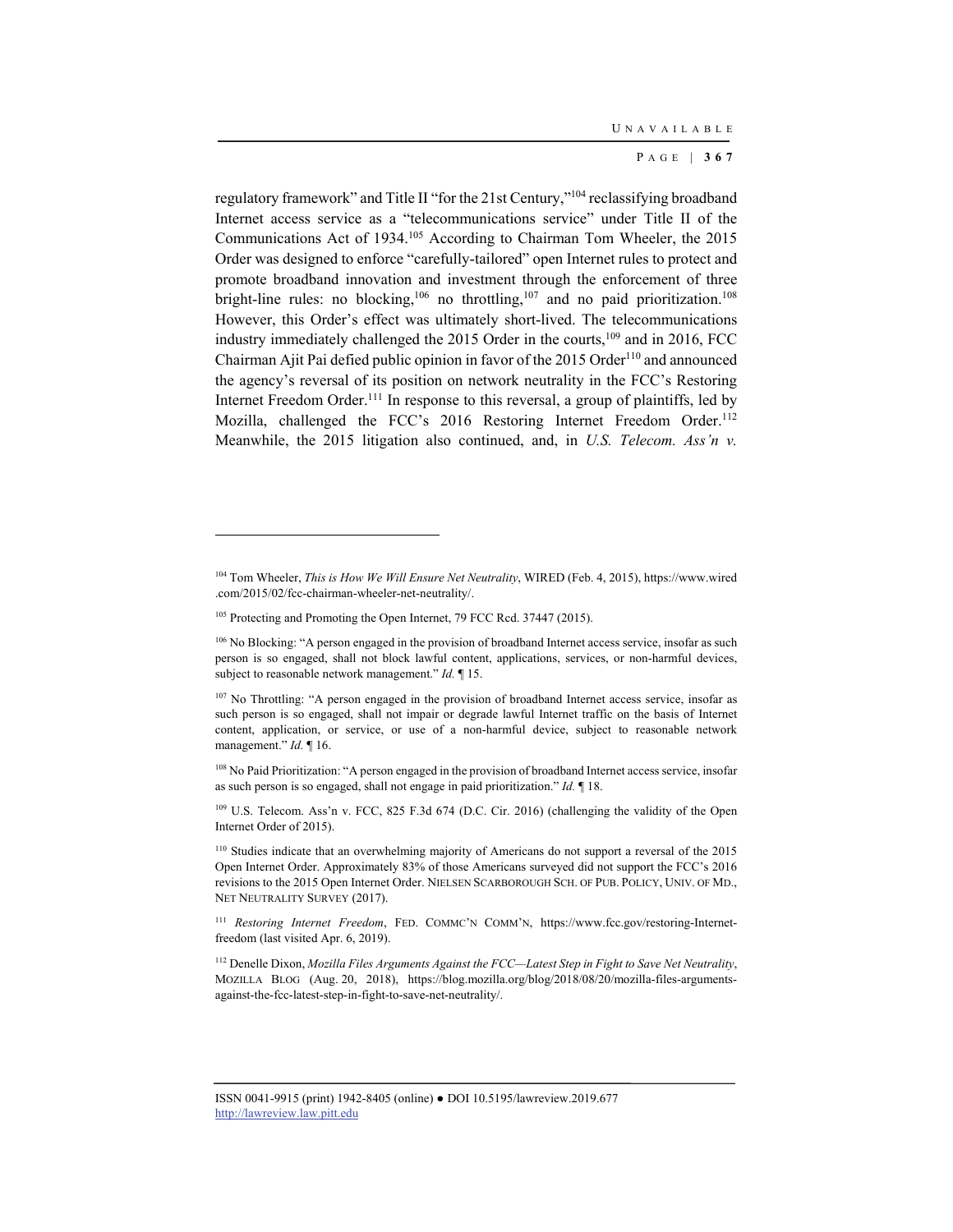P AGE | **368** | V O L . 8 1 | 2019

 $FCC$ <sup>113</sup>, the D.C. Circuit Court of Appeals refused to review<sup>114</sup> an underlying decision upholding the 2015 Order.<sup>115</sup> In other words, in a remarkable selfcontradiction, in 2016 the FCC found itself simultaneously litigating to defend both the 2015 Order and the 2016 Order—two orders adopting diametrically opposite policy positions. It is fair to say we have now arrived at a network neutrality stalemate at the FCC. Whether the FCC is capable of meaningfully moving discussions of net neutrality forward in the future remains uncertain.

As a wisely programmed computer in a popular movie about the Internet and national security once cautioned, in some games the only winning move is not to play.116 To wit, the next section argues in favor of a conceptual reframing of the net neutrality conversation around the bigger infrastructure security picture and a role for agencies outside the FCC. It explains the need for better metrics in Internet availability and the creation of access redundancy because of the national security role that the Internet now plays in our society.

l

<sup>113</sup> U.S. Telecom. Ass'n v. FCC, 825 F.3d 674 (D.C. Cir. 2016). Three separate groups of petitioners, consisting primarily of broadband providers and their associations, challenge the 2015 Order, arguing that the FCC lacked statutory authority to reclassify broadband as a telecommunications service, that the FCC's decision was arbitrary and capricious, that the FCC impermissibly classified mobile, broadband as a commercial mobile service, that the Commission impermissibly forbore from certain provisions of Title II, and that some of the rules violate the First Amendment. *Id.*

<sup>114</sup> *See* Christopher S. Yoo, *Common Carriage's Domain*, 34 YALE J. ON REG. 991 (2018) ("[T]he judicial decision invalidating the Federal Communications Commission's first Open Internet Order has led advocates to embrace common carriage as the legal basis for network neutrality."). Professor Yoo argues that "network neutrality proponents have overlooked the academic literature on common carriage as well as lessons from its implementation history" and that "common carriage is not particularly well suited as a basis for regulating broadband Internet access." *Id.*

<sup>115</sup> *U.S. Telcom Ass'n*, 825 F.3d at 739.

<sup>116</sup> Movieclips, *WarGames Movie Clip-The Only Winning Move*, YOUTUBE (July 30, 2013), https://www.youtube.com/watch?v=MpmGXeAtWUw ("A strange game. The only winning move is not to play.") (WARGAMES (Metro Goldwyn Meyer 1983)).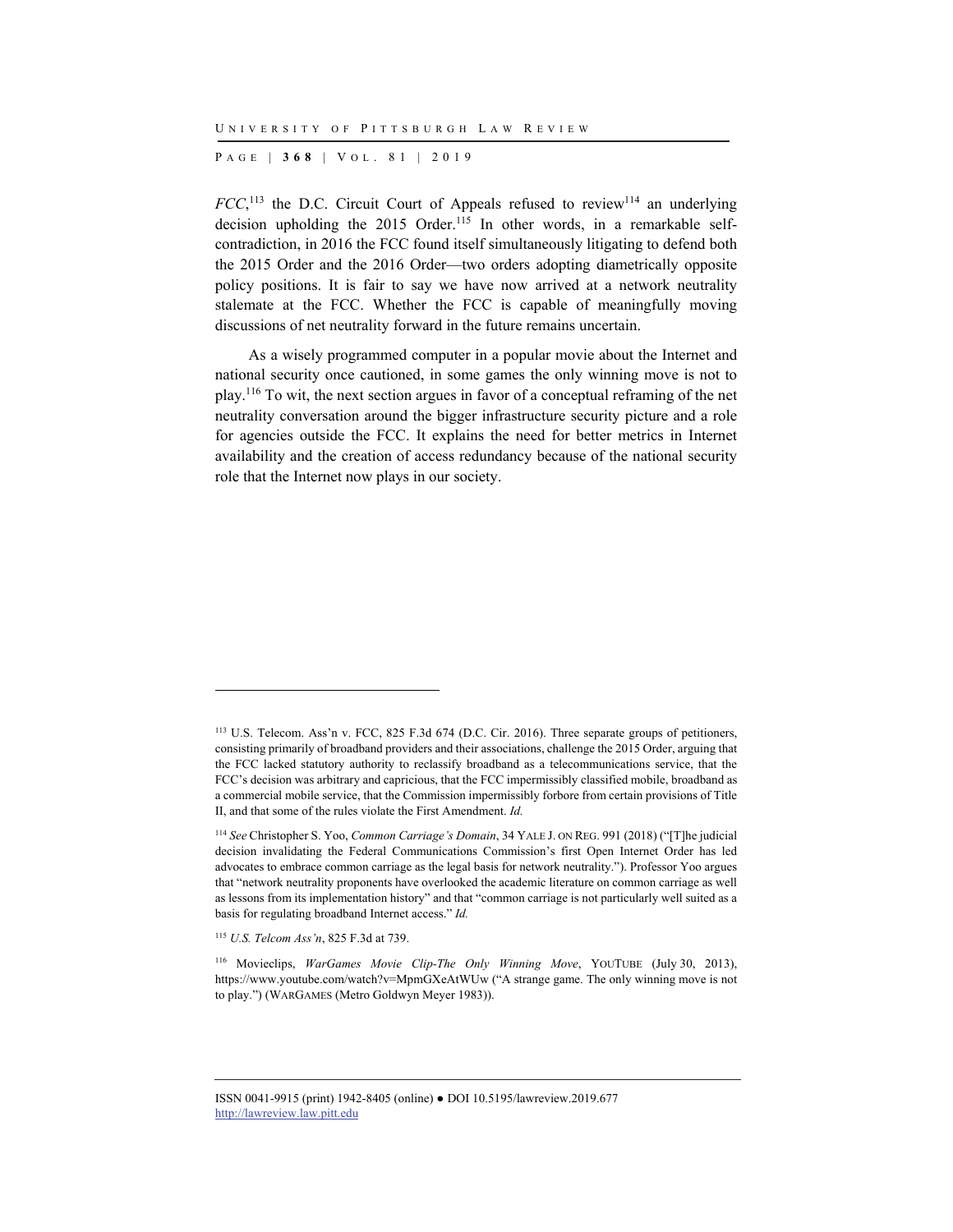# **III. ERROR 510**<sup>117</sup>**: NOT (YET) EXTENDED—REFOCUSING ON AVAILABILITY AND REDUNDANCY**

"I did not become a vegetarian for my health, I did it for the health of the chickens."118

In 2018, California was devastated by a series of wildfires.<sup>119</sup> As Californians evacuated and the fires burned, the heroic efforts of firefighters to contain the blaze and issue safety communications were hindered by an unexpected foe: unavailability of Internet access.120 In the midst of the crisis, firefighters in Santa Clara County discovered that their Internet access had deteriorated to a dysfunctional level, and they contacted their ISP, Verizon, to correct the problem.121 Verizon's response was not what the firefighters expected.122

According to the firefighters, Verizon responded by informing them in the middle of this public safety emergency that Internet access had been throttled because the department had purchased an "incorrect" tier of service: the "unlimited" plan the department had purchased was contractually subject to throttling in the sole discretion of Verizon.<sup>123</sup> The exchange between Verizon and the firefighters was memorialized in a series of progressively more desperate, plaintive emails from the firefighters to Verizon.<sup>124</sup> Even after they explained the gravity of the situation, the firefighters perceived the Verizon representative to be more concerned with

<sup>121</sup> *Id.*

l

<sup>122</sup> *Id.*

<sup>124</sup> *Id.*

<sup>117</sup> *HTTP Status Code Registry*, *supra* note 18.

<sup>118</sup> Michelle Kretzer, *PETA Honors St. Francis and Isaac Bashevis Singer on World Animals*, PETA (Oct. 6, 2016), https://www.peta.org/blog/peta-honors-st-francis-isaac-bashevis-singer-world-animalsday/.

<sup>119</sup> Cleve R. Wootson, Jr., *The Deadliest, Most Destructive Wildfire in California's History Has Finally Been Contained*, WASH. POST (Nov. 26, 2018), https://www.washingtonpost.com/nation/2018/11/25/ camp-fire-deadliest-wildfire-californias-history-has-been-contained/.

<sup>120</sup> Jon Brodkin, *Fire Dept. Rejects Verizon's "Customer Support Mistake" Excuse for Throttling*, ARS TECHNICA (Aug. 22, 2018), https://arstechnica.com/tech-policy/2018/08/fire-dept-rejects-verizonscustomer-support-mistake-excuse-for-throttling/.

<sup>&</sup>lt;sup>123</sup> Brief for Government Petitioners, Mozilla Corp. v. FCC, 2019 WL 4777860 add. at  $*4-6$ ,  $*8-14$  (D.C. Cir. 2019) (No. 18-1062).

ISSN 0041-9915 (print) 1942-8405 (online) ● DOI 10.5195/lawreview.2019.677 http://lawreview.law.pitt.edu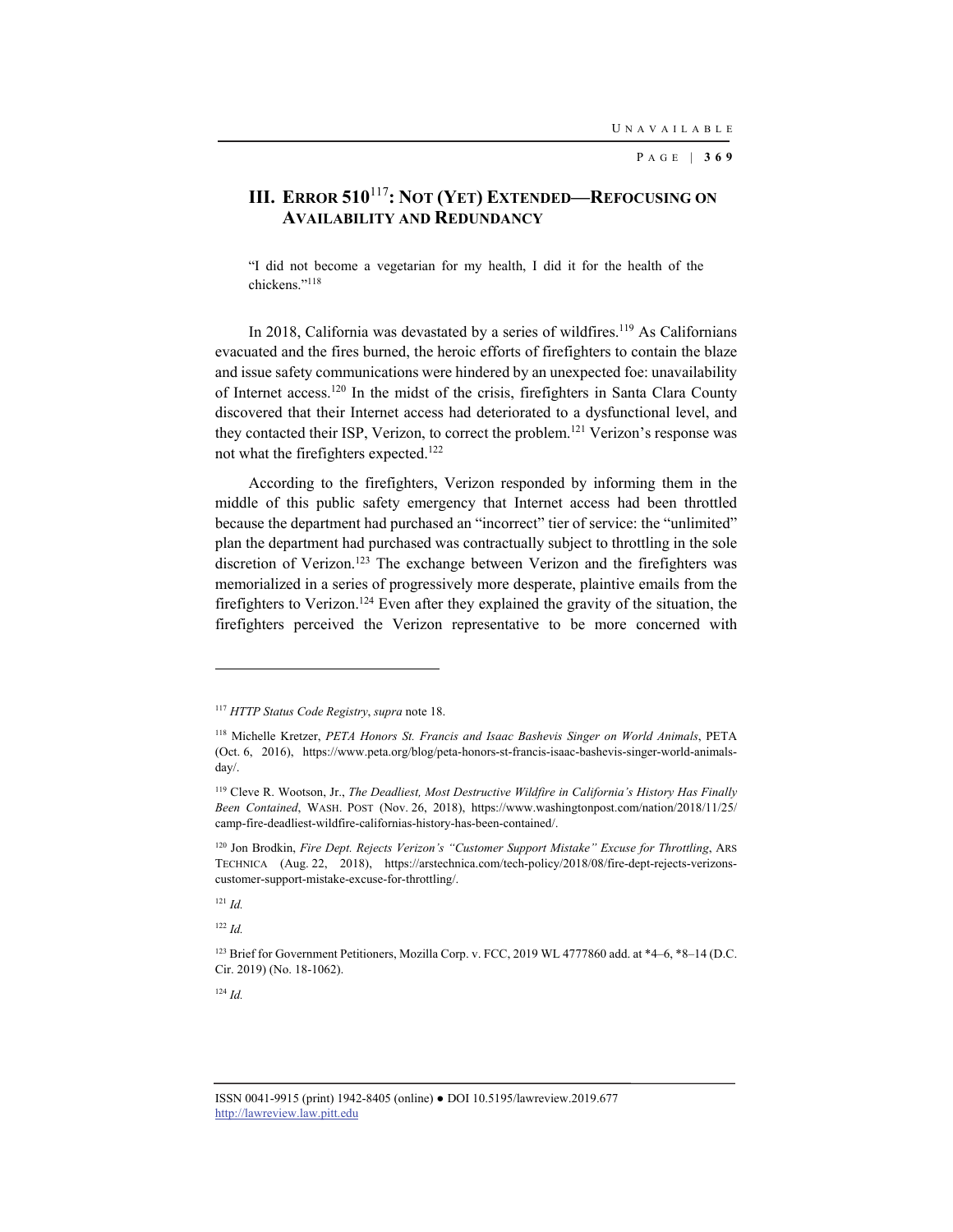P AGE | **370** | V O L . 8 1 | 2019

attempting to upsell the department on a higher tier of service than assisting them during the crisis.<sup>125</sup> As explained by the Santa Clara Fire Department, "[t]he Internet has become an essential tool in providing fire and emergency response . . . County Fire has experienced throttling by its ISP, Verizon. This throttling has had a significant impact on our ability to provide emergency services."<sup>126</sup> In response, Verizon asserted: "'This was a customer support mistake' and not a net neutrality issue."127 The Fire Department disagreed, stating that "Verizon's throttling has everything to do with net neutrality—it shows that the ISPs will act in their economic interests, even at the expense of public safety."128 Nevertheless, this throttling incident galvanized the California state legislature and citizenry, and net neutrality legislation passed shortly thereafter.<sup>129</sup>

As this incident demonstrates, the stakes of Internet access have changed. Now Internet unavailability is no longer a matter of inconvenience and disappointment over limited access to cat videos;130 instead, it is a matter of physical safety and,

#### <sup>125</sup> *Id.*

l

<sup>126</sup> *Id.* at \*5. Moreover, the Santa Clara Fire Department argued:

Verizon imposed these limitations despite being informed that throttling was actively impeding County Fire's ability to provide crisis-response and essential emergency services. . . . In light of our experience, County Fire believes it is likely that Verizon will continue to use the exigent nature of public safety emergencies and catastrophic events to coerce public agencies into higher cost plans ultimately paying significantly more for mission critical service—even if that means risking harm to public safety.

*Id.* at \*4, \*6.

127 Brodkin, *supra* note 120.

<sup>128</sup> *Id.* The former FCC Chairman, Wheeler, agreed. *See generally id.*

129 Barbara van Schewick, *Gov. Jerry Brown Signs SB 822, Restoring Net Neutrality to California*, CENTER FOR INTERNET & SOC'Y AT STANFORD LAW SCH. (Sept. 30, 2018), http://cyberlaw.stanford.edu/ blog/2018/09/gov-jerry-brown-signs-sb-822-restoring-net-neutrality-california.

130 Commissioner O'Rielly stated:

I, for one, see great value in the prioritization of telemedicine and autonomous car technology over cat videos. . . . Consider that each autonomous vehicle is predicted to generate an additional four terabytes of data a day, much of which will be carried by wireless networks. It's hard to imagine that some prioritization of traffic won't be necessary, further undermining attempts to ban such practices.

Issie Lapowsky & Klint Finley, *The Biggest Whoppers from the FCC's Net Neutrality Meeting*, WIRED (Dec. 14, 2017), https://www.wired.com/story/the-biggest-whoppers-from-the-fccs-net-neutrality-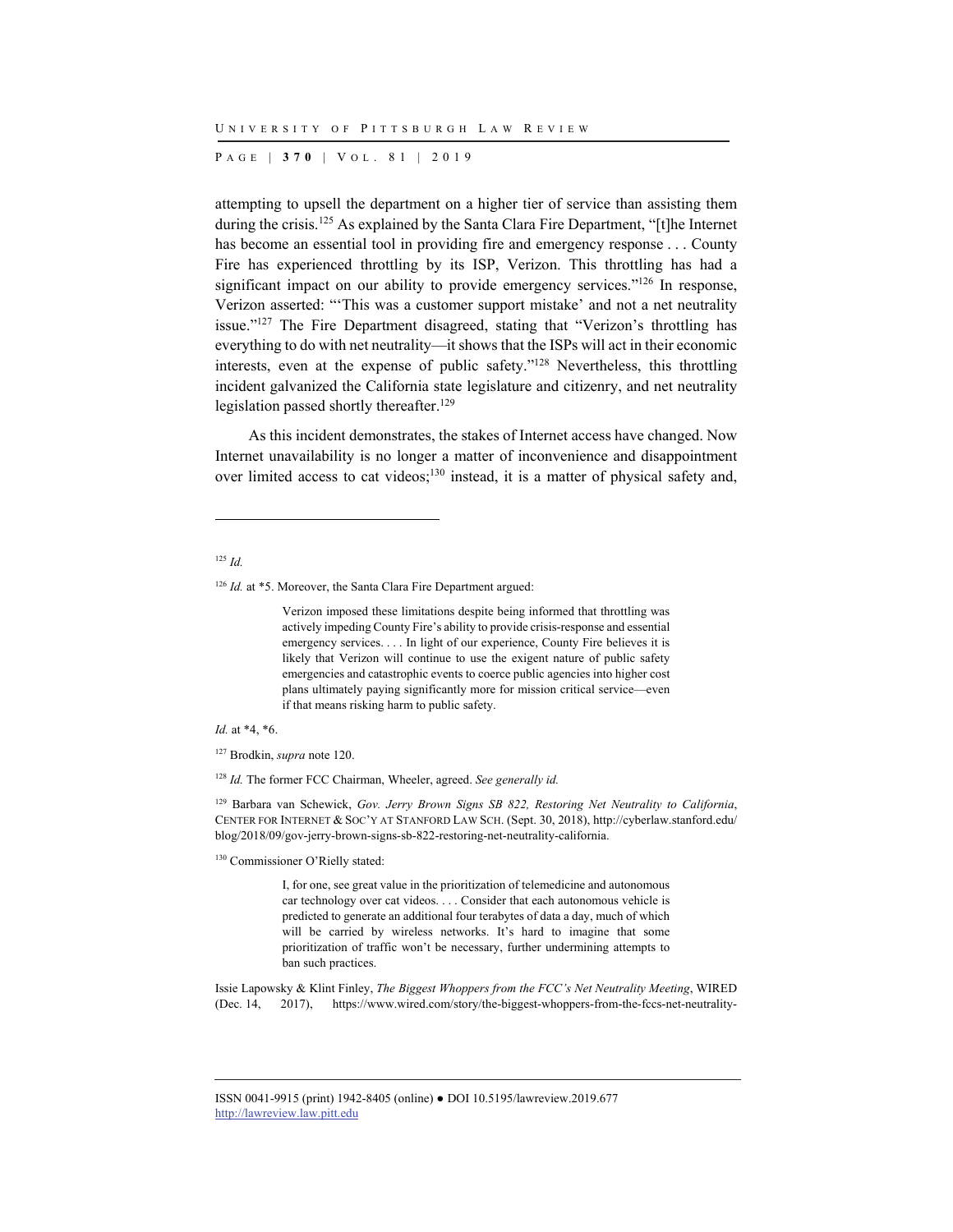potentially, national security.131 Human bodies now rely on Internet availability for their safety, functionality, and integrity, and the Internet is part of our country's critical infrastructure.132 Because of these materially changed circumstances of the last five years, the paradigm of "net neutrality" needs updating. Net neutrality is a policy framing based on a last-generation mental model of the Internet's role in society.

Two historical case studies offer useful lessons for updating the policy conversation over Internet availability. The first involves the evolution of the United States Postal Service from a limited periodical distribution network into a lynchpin component of our national security terrorism response.133 The second example is the creation of ARPANET, which grew into today's Internet, through partnerships with universities<sup>134</sup>—a collaboration. This history that becomes particularly interesting when juxtaposed against the opportunities simultaneously missed by the private sector.<sup>135</sup> Together, these two examples highlight the critical role that governmentsponsored innovation and leadership have played in responding to private sector gaps in network infrastructure development and deployment.

## *A. Error 502*<sup>136</sup>*: Unreliable Gateway—Unavailability and the Internet of Bodies*

In addition to the public-safety concerns arising from unavailability of Internet access needed for emergency services, a second set of concerns threatens to damage physical safety: when human bodies rely on body-attached and body-embedded Internet of Things devices, unavailability will mean physical injury to human bodies.137 This emerging "Internet of Bodies" ("IoB") requires reliable Internet

<sup>135</sup> *Id.*

meeting/. *But see* Jessica Gall Myrick, *Study Shows the Paw-sitive Effects of Watching Cat Videos*, CONVERSATION (June 18, 2015), http://theconversation.com/study-shows-the-paw-sitive-effects-ofwatching-cat-videos-43454; Nadia Kounang, *Your Love of Grumpy Cat and Cute Cat Videos is Instinctive and Good for You—Seriously*, CNN (May 17, 2019), https://www.cnn.com/2016/01/20/health/yourbrain-on-cute/index.html.

<sup>131</sup> *See infra* Section III.A–C.

<sup>132</sup> *See infra* Section III.A.

<sup>133</sup> *See infra* Section III.C.1.

<sup>134</sup> *See infra* Section III.C.2.

<sup>136</sup> *HTTP Status Code Registry*, *supra* note 18.

<sup>137</sup> The Internet of Bodies ("IoB") refers to the creeping progression of the human body being used as a technology platform. As I explain elsewhere, a growing number of both medical devices and workplace

ISSN 0041-9915 (print) 1942-8405 (online) ● DOI 10.5195/lawreview.2019.677 http://lawreview.law.pitt.edu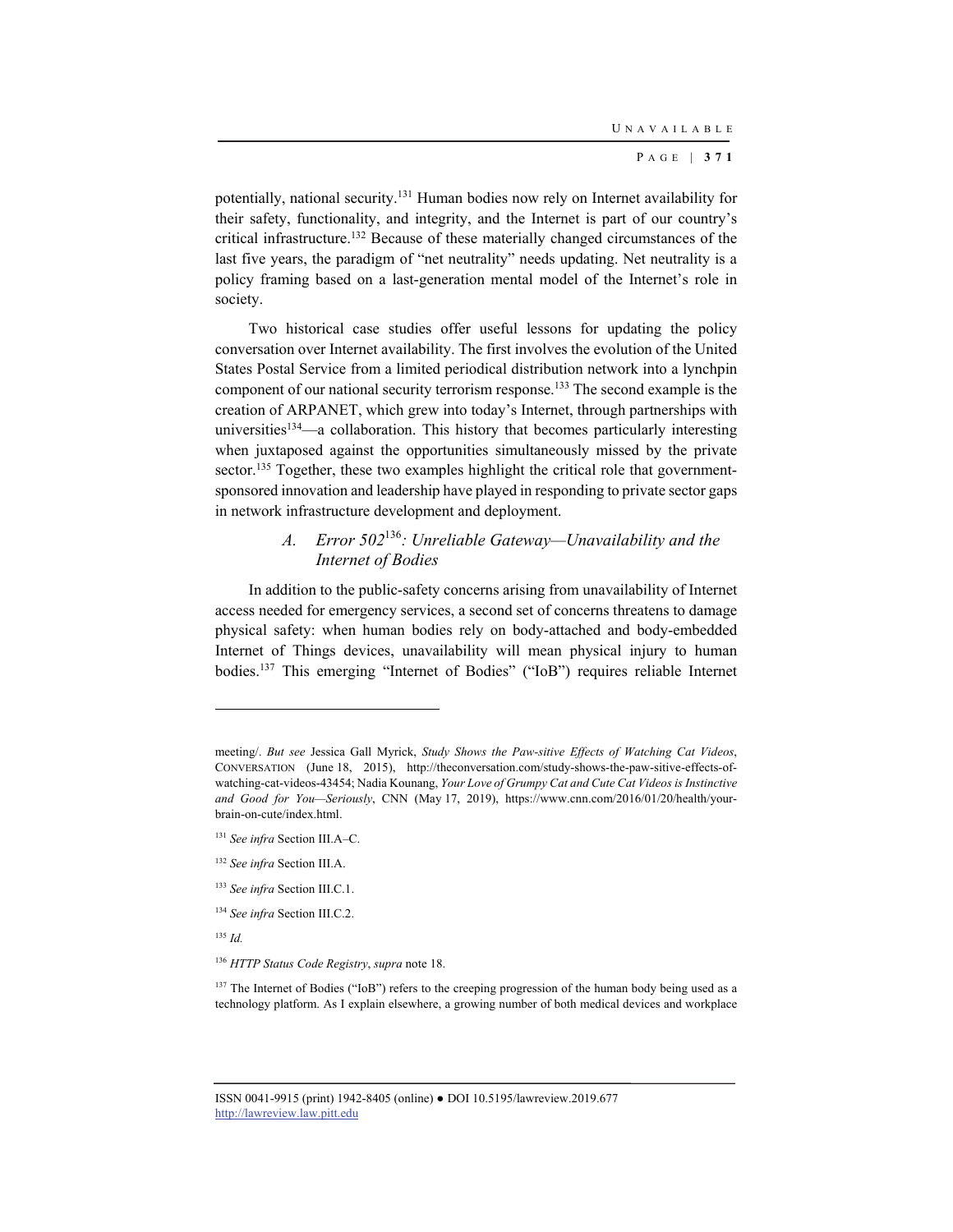P AGE | **372** | V O L . 8 1 | 2019

access for continued safe functionality of these connected devices (and the bodies that rely on them). These Internet of Bodies devices include everything from lifesaving devices medical devices such as artificial pancreases to recreational (bodyattached or permanently implanted) devices such as augmented reality injected contact lenses.138 Thus, unreliable, low-quality or unavailable Internet access will begin to directly or indirectly threaten the physical functionality of some human bodies. When considered in tandem with estimates that, at present 162.8 million people in the United States lack internet access at broadband speeds, the tension becomes obvious.139

For example, a recent case involving a CPAP machine is a harbinger of the sorts of problems unavailable Internet access can cause to human bodies.<sup>140</sup> Sufferers of sleep apnea rely on CPAP machines to enable their breathing during episodes of the condition as they sleep.<sup>141</sup> Like other medical devices, CPAP machines are expensive and usually subsidized by an apnea sufferer's insurance provider.<sup>142</sup> However, as with most insurance contexts, insurance providers seek increasingly granular ways to identify non-essential expenses by patients.143 Presumably for this reason, insurance providers have progressively shifted toward Internet-enabled CPAP machines which inform the insurer in real time that the sleep apnea sufferer is using the machine.144 A challenge in this reporting structure arises when Internet access is unavailable or unreliable. In such circumstances, the machine cannot successfully report back to the insurer that the insured is using the device.<sup>145</sup> In this

<sup>138</sup> *Id.*

l

<sup>141</sup> *Id.*

<sup>142</sup> *Id.*

<sup>145</sup> *Id.*

or recreational Internet of Things devices are moving inside the human body. *See generally* Matwyshyn, *supra* note 17, at 103–12. The consequence of this merger of bodies and bits creates new attack vectors and physical risks to the safety, integrity, and availability of human bodies. *Id.*

<sup>139</sup> Kahan, *supra* note 4.

<sup>140</sup> Marshall Allen, *You Snooze, You Lose: How Insurers Dodge the Costs of Popular Sleep Apnea Devices*, NPR (Nov. 21, 2018), https://www.npr.org/sections/health-shots/2018/11/21/669751038/you-snoozeyou-lose-how-insurers-dodge-the-costs-of-popular-sleep-apnea-devices.

<sup>143</sup> *See, e.g.*, David Lazarus, *Column: When Your Insurer Denies a Valid Claim Because of 'Lack of Medical Necessity*,*'* L.A. TIMES (Jan. 23, 2018), https://www.latimes.com/business/lazarus/la-fi-lazarushealthcare-claim-denials-20180123-story.html.

<sup>144</sup> Allen, *supra* note 140.

ISSN 0041-9915 (print) 1942-8405 (online) ● DOI 10.5195/lawreview.2019.677 http://lawreview.law.pitt.edu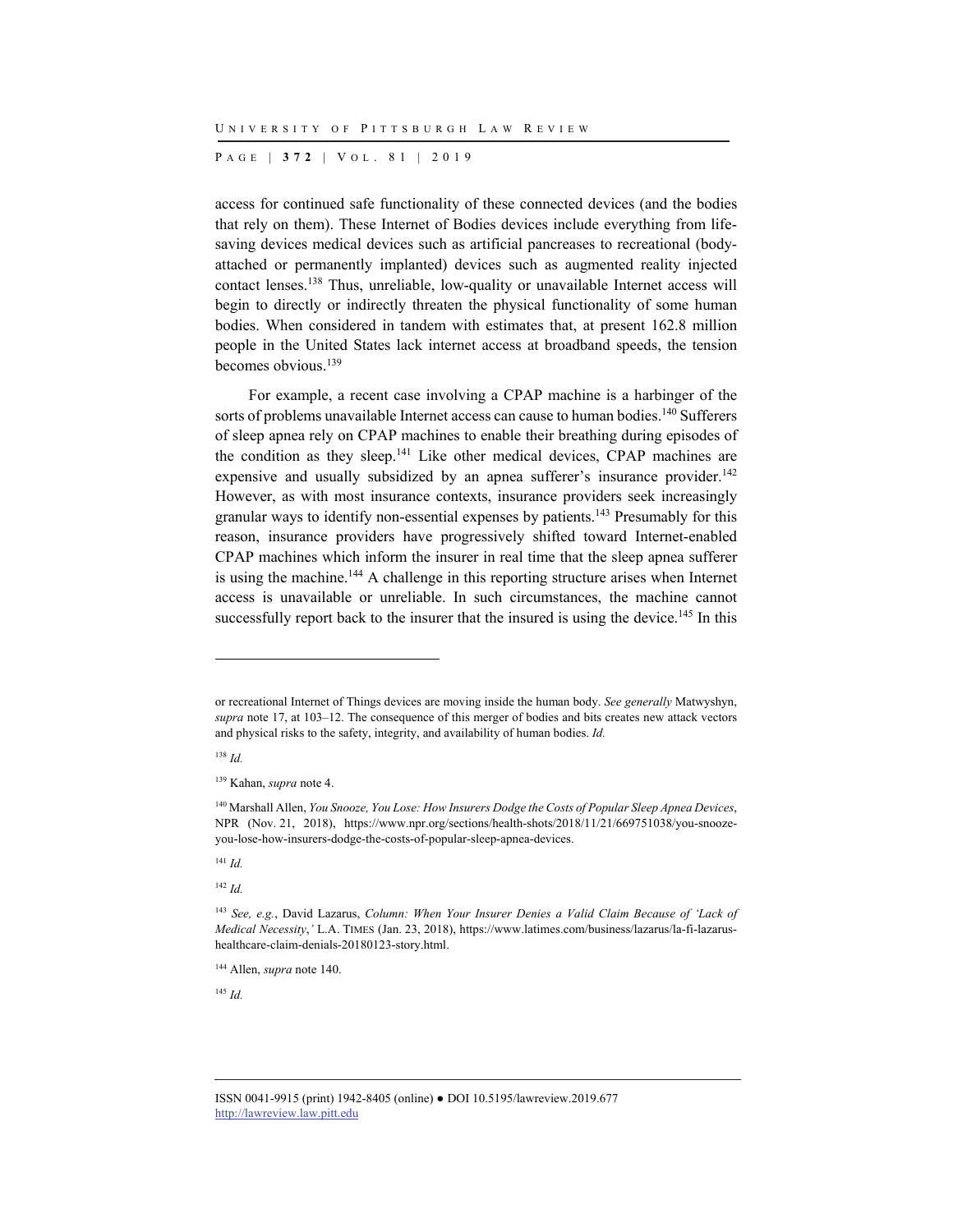way, because of the Internet unavailability problem, the insurer may be left with the incorrect impression that the patient is not using the CPAP machine regularly. Indeed, insurers have sometimes sought to deny coverage for the machines based on this alleged lack of regular use because of the absence of a real-time report from the machine, despite insureds' attestations to the contrary.146

But imagine that, in lieu of a CPAP machine, the medical device with the Internet unavailability problem is an artificial pancreas or a bionic limb that requires regular software updates, particularly when a newly-discovered security vulnerability may threaten the continued functionality of the device. Now imagine that, much like the Santa Clara fire department, the human attached to this IoB device has purchased the "wrong" tier of service, or perhaps the latest software patch for the device exceeds the data caps instituted by the ISP, which then chooses to throttle the traffic. Meanwhile, an unpatched security vulnerability in an IoB device might be remotely exploitable by an attacker. Because the window to patch before attackers begin to exploit a newly-identified security vulnerability can be small, $147$  without prompt patching, remote attackers may be able to assume control over an IoB device. Similarly, a denial of service for life-saving medical devices will soon include not only refusals to cover the cost of devices from insurers, but also distributed denial of service attacks from malicious third-party attackers who have harnessed vulnerable IoB devices into botnets. In this way, a human relying on a potentially life-saving Internet-reliant medical device may find her physical safety jeopardized in a manner even more direct than the residents of California experienced during the firefighter-Verizon throttling incident.<sup>148</sup>

#### <sup>146</sup> *Id.*

<sup>147</sup> For a discussion of vulnerability exploitability, see, for example, *Analysis of The RANDom Report on Zero-days and Vulnerability Rediscovery*, RISK BASED SECURITY (July 24, 2017), https://www .riskbasedsecurity.com/2017/07/24/analysis-of-the-random-report-on-zero-days-and-vulnerabilityrediscovery/.

<sup>148</sup> At least one author has proposed prioritized "fast lanes" for health care uses. Christina Susanto, *Net Neutrality and a Fast Lane for Health*, 37 J. LEGAL MED. 105, 105 (2017).

<sup>[</sup>T]he proposed solution recommends (1) only health care technologies that are approved or approvable by the Centers for Medicare & Medicaid Services process should go in the fast lane and (2) the government and private insurers should pay for health care prioritization. By including an exception to the net neutrality rules, the health care system can accommodate the changing technological landscape and remain viable for years to come.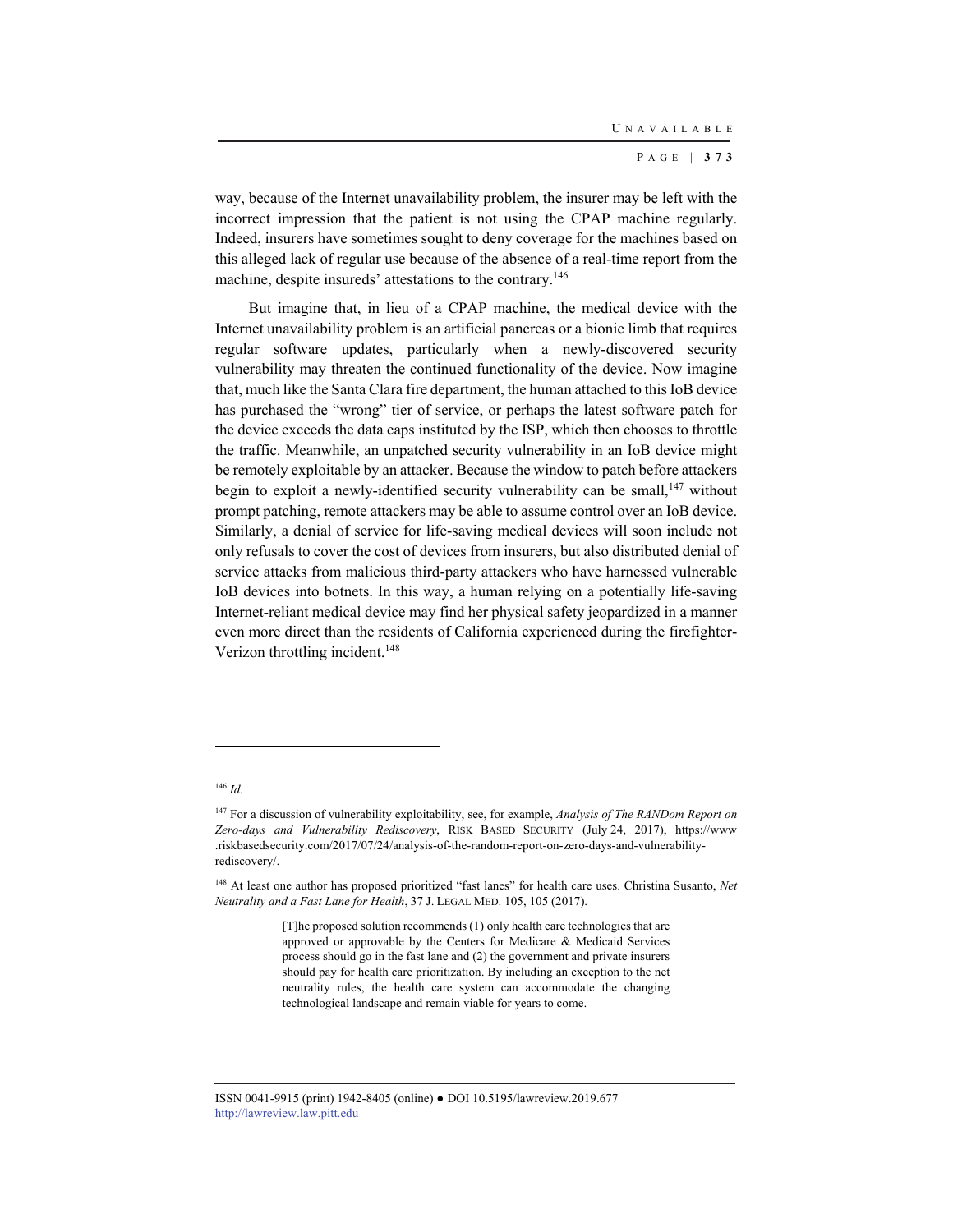P AGE | **374** | V O L . 8 1 | 2019

But, in addition to these individual level safety concerns, the Internet also now plays a key role in our nation's critical infrastructure, defense, and national security.

## *B. Status 308*<sup>149</sup>*: Permanent Redirect—The Internet as Critical Infrastructure*

During the last two decades, the Internet has evolved from a recreational communication method into a force that drives both our economy and aspects of national security. In 2001, President George W. Bush issued Executive Order 13,231, which declared communication networks, including the Internet, to be integral to national security.150 In May of 2009, President Barack Obama enhanced this commitment and declared digital infrastructure a strategic national asset and protection of this infrastructure a "national priority."151 Subsequently, in 2013, Executive Order—Improving Critical Infrastructure Cybersecurity further explained the nature of the connection between national security and Internet defense.152 This Order stated that the

cyber threat to critical infrastructure continues to grow and represents one of the most serious national security challenges [to] . . . the national and economic security of the United States [which] depends on the reliable functioning of the Nation's critical infrastructure. . . . It is the policy of the United States to enhance the security and resilience of the Nation's critical infrastructure and to maintain a

<sup>149</sup> *HTTP Status Code Registry*, *supra* note 18.

150 Exec. Order No. 13,231, 3 C.F.R. § 814 (2002).

Sec. 11. *National Communications System.* Changes in technology are causing the convergence of much of telephony, data relay, and Internet communications networks into an interconnected network of networks. The NCS and its National Coordinating Center shall support use of telephony, converged information, voice networks, and next generation networks for emergency preparedness and national security communications functions assigned to them in Executive Order 12472.

l

<sup>152</sup> Exec. Order No. 13,636, 3 C.F.R. § 217 (2014).

*Id.* However, as the line between medical and nonmedical devices and uses begins to blur in the IoB era, the viability of implementing this type of structure becomes progressively less possible as a practical matter. *See* Matwyshyn, *supra* note 17, at 107.

*Id.* 

<sup>&</sup>lt;sup>151</sup> Remarks by the President on Securing Our Nation's Cyber Infrastructure, 2009 DAILY COMP. PRES. DOC. 3 (May 29, 2009).

ISSN 0041-9915 (print) 1942-8405 (online) ● DOI 10.5195/lawreview.2019.677 http://lawreview.law.pitt.edu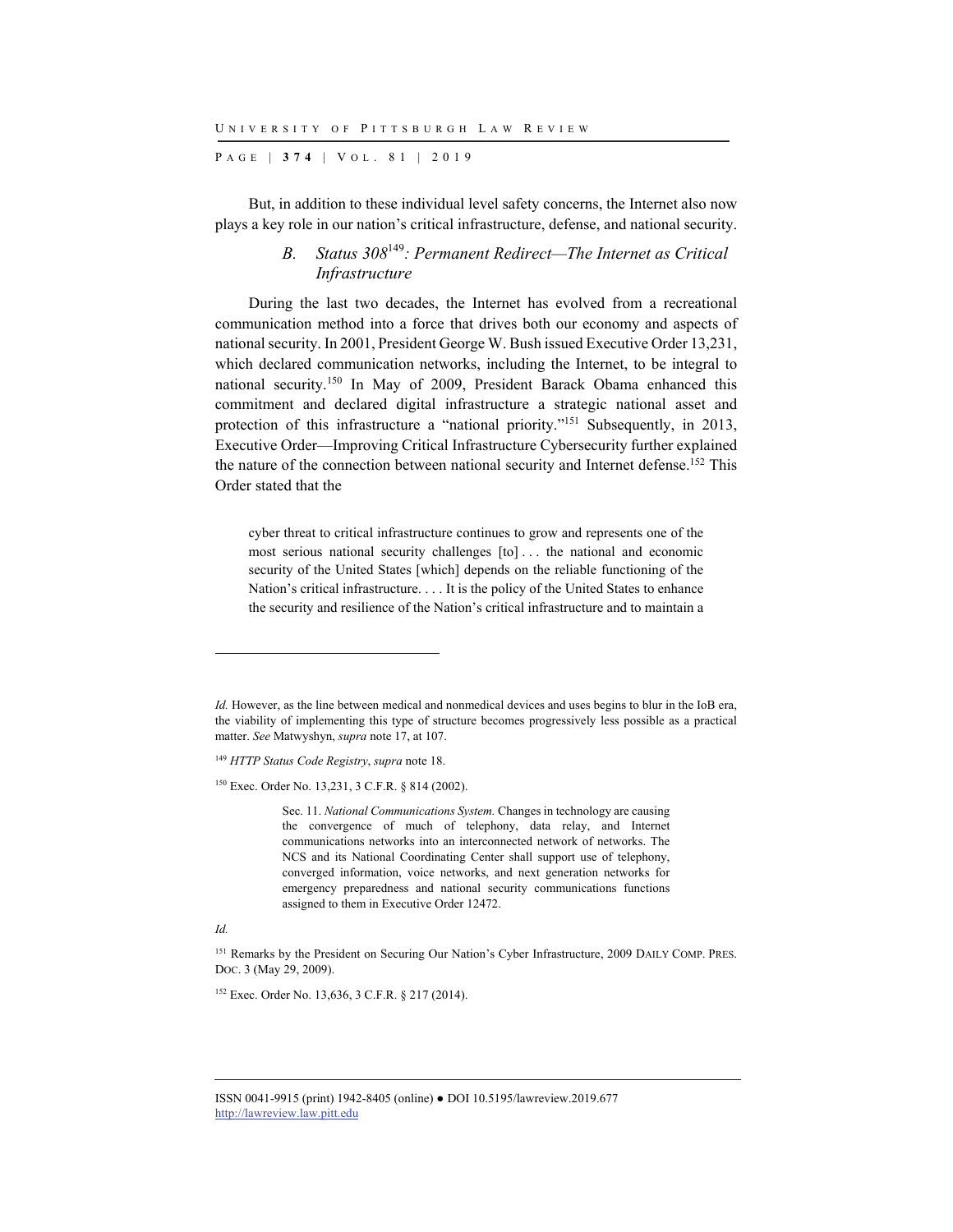cyber environment that encourages efficiency, innovation, and economic prosperity while promoting safety, security, business confidentiality, privacy, and civil liberties.153

Indeed, not only does the Department of Defense rely on the Internet,<sup>154</sup> but the Internet also underpins the communication networks for our stock markets,<sup>155</sup> emergency services,  $156$  power grids,  $157$  hospitals,  $158$  and other safety-critical systems. For example, the FCC recently awarded a contract to AT&T for the buildout of FirstNet, a critical emergency responder network intended to connect the country's first responders through the Internet.<sup>159</sup>

Simultaneously, the role of the Internet has shifted internationally. In 2011, a United Nations Special Rapporteur report asserted that "the unique and transformative nature of the Internet is not only to enable individuals to exercise their right to freedom of opinion and expression but also a range of other human rights, and to promote the progress of society as a whole."160 Again in 2016, using the

l

<sup>153</sup> *Id.*

<sup>154</sup> *Our Mission*, U.S. ARMY CYBER COMMAND, https://www.arcyber.army.mil/ (last visited Apr. 7, 2019).

<sup>155</sup> Mathew J. Belvedere, *Nasdaq 'Shocking' Outage Unacceptable, Says Pitt*, CNBC (Sept. 12, 2013), https://www.cnbc.com/id/101028647.

<sup>156</sup> Brian Fung, *A Nationwide CenturyLink Outage is Disrupting 911, and the FCC is Investigating*, WASH. POST (Dec. 28, 2018), https://www.washingtonpost.com/technology/2018/12/28/nationwide-centurylinkoutage-is-disrupting-fcc-is-investigating/?utm\_term=.d4d4b3dcd7ee.

<sup>157</sup> Nicole Perlroth & David E. Sanger, *Cyberattacks Put Russian Fingers on the Switch at Power Plants, U.S. Says*, N.Y. TIMES (Mar. 15, 2018), https://www.nytimes.com/2018/03/15/us/politics/russiacyberattacks.html.

<sup>158</sup> *Internet Access Control for Hospitals*, HIPAA J., https://www.hipaajournal.com/Internet-accesscontrol-for-hospitals/ (last visited Apr. 7, 2019).

<sup>159</sup> John Egger, *AT&T Wins FirstNet Contract*, MULTICHANNEL NEWS, https://www.multichannel.com/ news/att-wins-firstnet-contract-411847 (last updated Mar. 29, 2018); *see also AT&T Selected by FirstNet to Build and Manage America's First Nationwide Public Safety Broadband Network Dedicated to First Responders*, AT&T (Mar. 30, 2017), https://about.att.com/story/firstnet\_selects\_att\_to\_build\_network\_ supporting\_first\_responders.html.

<sup>160</sup> Frank La Rue (Special Rapporteur on the Promotion of Freedom of Opinion and Expression), *Promotion and Protection of all Human Rights, Civil, Political, Economic, Social and Cultural Rights, Including the Right to Development*, at 1, U.N. Doc. A/HRC/17/27 (May 16, 2011); *see also* Nicholas Jackson, *United Nations Declares Internet Access a Basic Human Right*, ATLANTIC (June 3, 2011), https://www.theatlantic.com/technology/archive/2011/06/united-nations-declares-Internet-access-a-basic -human-right/239911/.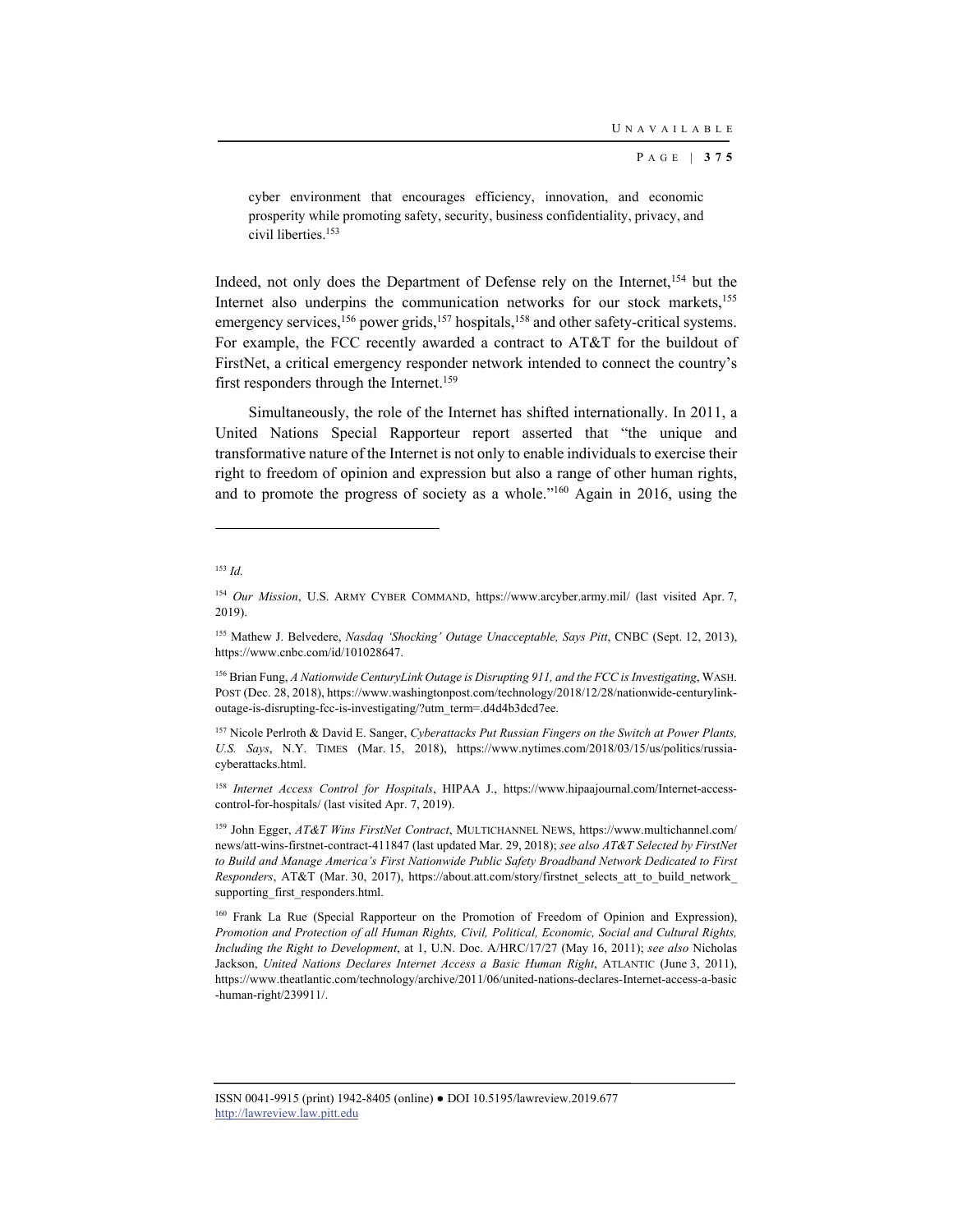P AGE | **376** | V O L . 8 1 | 2019

language of the "digital divide,"<sup>161</sup> the UN Human Rights Council in a declaration entitled "The promotion, protection and enjoyment of human rights on the Internet" recognized "the global and open nature of the Internet as a driving force in accelerating progress towards development in its various forms," and called "upon all states to promote and facilitate international cooperation aimed at the development of media and information and communication facilities and technologies in all countries."<sup>162</sup> Studies of both United States adults<sup>163</sup> and people  $intermationally<sup>164</sup>$  also indicate that affordable Internet access is now perceived to be a basic human right.165 This growing sense that affordable Internet access is a human right blends into a shared expectation of human rights in economic and intellectual self-realization, a position in line with preexisting internationally recognized economic and social rights.166 This changed perception has partially manifested in police departments around the world sometimes taking to Twitter to vent their frustrations when citizens call emergency services numbers to report Internet and website unavailability<sup>167</sup>—another sign of the central role that the Internet plays in peoples' daily life.

l

165 CIGI & IPSOS, *supra* note 163.

<sup>&</sup>lt;sup>161</sup> UN Human Rights Council Res., at 2, 32/13 U.N. Doc. A/HRC/32/L.20 (June 27, 2016) [hereinafter H.R.C. Res. 32/13]. The digital divide can be split into two subsidiary divides—the digital access divide and the digital production divide. *See generally* Andrea M. Matwyshyn, *Silicon Ceilings: Information Technology Equity, the Digital Divide and the Gender Gap Among Information Technology Professionals*, 2 NW. J. TECH. & INTELL. PROP. 35, 42–53 (2003). The First involves issues of "equal access for all potential consumers of information technology"; and the second involves issues of "equal access for all potential producers of information technology, enabling them to participate in the research, development, and production of information technology." *Id.* at 42 (emphases omitted).

<sup>162</sup> H.R.C. Res. 32/13, *supra* note 161, at 3.

<sup>163</sup> CIGI & IPSOS, *supra* note 163 (polling people in twenty-four countries on their views about online privacy, Internet governance and concerns about Internet security).

<sup>164</sup> Valerie Hamilton, *Survey: Internet Access a "Basic Human Right*,*"* GOV'T TECH. (Nov. 25, 2014), http://www.govtech.com/network/Survey-Internet-Access-a-Basic-Human-Right.html ("The CIGI-Ipsos Global Survey on Internet Security and Trust polled people in 24 countries on their views about online privacy, Internet governance and concerns about Internet security. Eighty-three percent of people surveyed believed affordable access to the Internet should be a basic human right, with the highest numbers coming from countries with a history of authoritarian rule.").

<sup>166</sup> *See generally* International Covenant on Economic, Social and Cultural Rights, Dec. 16, 1966, 993 U.N.T.S. 14531.

<sup>167</sup> Johnny Lieu, *Youtube Is Down, Please Don't Call the Police*, MASHABLE (Oct. 16, 2018), https://mashable.com/article/youtube-down-Internet-freaks/#3ZBYyuHyQiqT; Canterbury Police NZ, (@NZPCanterbury), TWITTER (Mar. 13, 2019, 10:54 AM), https://twitter.com/NZPCanterbury/ status/1105889975713718273 ("We know. Our @facebook and @instagram haven't been working either.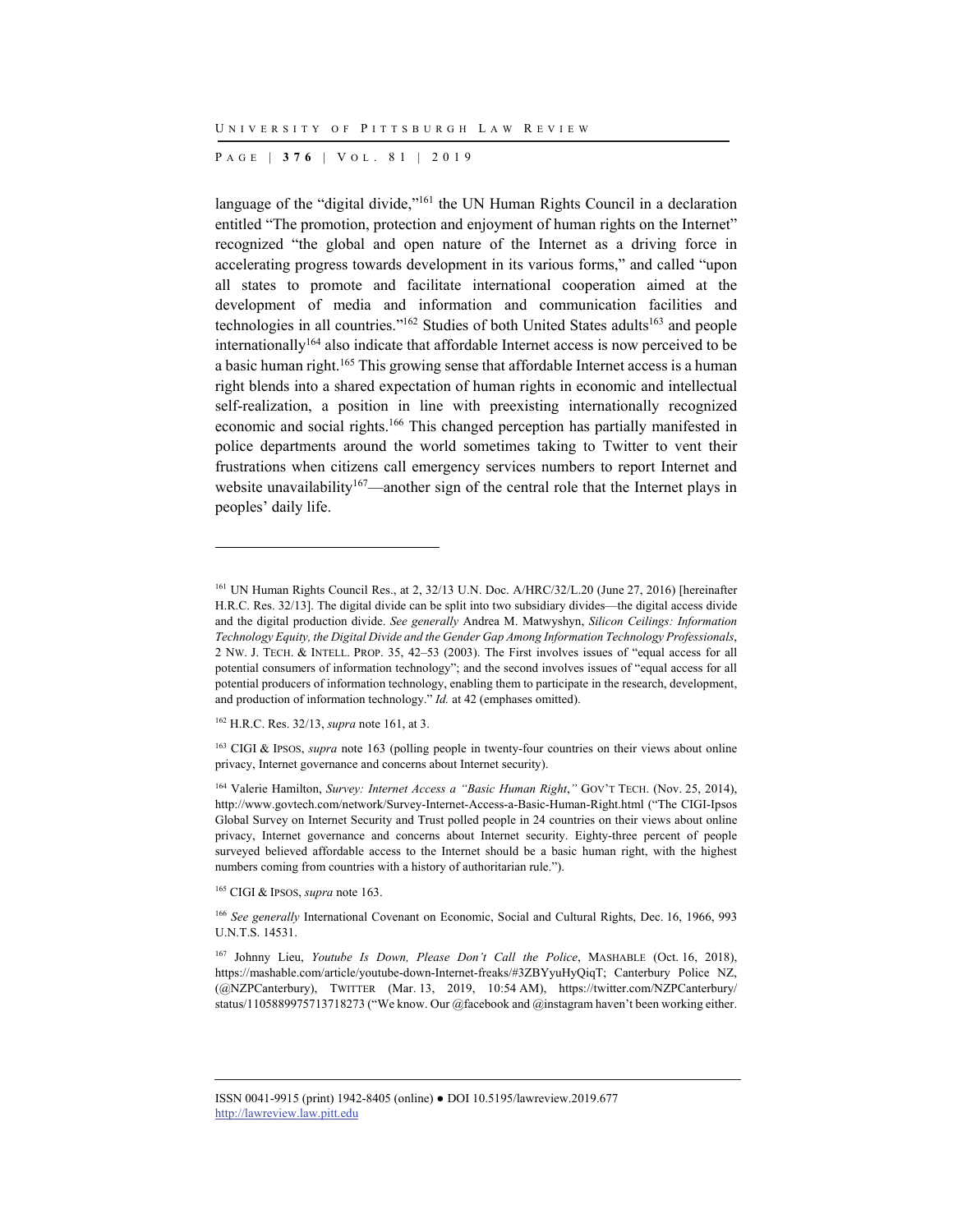Along with the legal recognition of the changing role of the Internet, the number of United States end users has materially escalated in the last two decades. In 2000, only 52% of United States adults used the Internet,<sup>168</sup> but in 2018, a quarter of United States adults said they are "almost constantly" online,169 and nine out of ten United States adults used the Internet<sup>170</sup>—numbers that are still expected to grow.<sup>171</sup> This figure now exceeds the rate of United States car ownership.<sup>172</sup> Additionally, two thirds of United States adults use digital banking services.<sup>173</sup> This shift in banking is part of a broader trend, which reflects that the availability of reliable Internet access appears to have moved from an optional tool to an expected component for consumers to be able to fully participate in the United States economy. As Professor Susan Crawford explains,

[e]veryone now understands that [I]nternet access is indispensable infrastructure for the 21st century economy. For every American business to compete and every citizen to be part of the modern world, America needs cheap, reliable, and world-

170 PEW RESEARCH CTR., INTERNET/BROADBAND FACT SHEET (June 12, 2019), http://www.pewInternet .org/fact-sheet/Internet-broadband/.

<sup>171</sup> Yet, the number of adults with home broadband declined in 2018. *Id.* 

Unfortunately, we cannot do anything about this because, you know, they're based in America and we're the Police. So please don't call us to report this. Pretty please."); Philadelphia Police (@PhiladelphiaPolice), TWITTER (Oct. 16, 2018, 6:30 PM), https://twitter.com/PhillyPolice/status/ 1052371210384891904 ("Yes, our @YouTube is down, too. No, please don't call 911—we can't fix it."); *see also* Ben Brody, *LA Residents Call 911 When Facebook Goes Down*, CNN (Aug. 4, 2014), https://money.cnn.com/2014/08/04/news/companies/facebook-outage-911/; Elle Hunt, *Did You Make it Through the Facebook Outage Without Calling the Police?*, GUARDIAN (Mar. 14, 2019, 10:34 AM), https://www.theguardian.com/technology/shortcuts/2019/mar/14/did-you-make-it-through-the-facebook -outage-without-calling-the-police; DAVE KITTLES (@Dave\_Kittle), TWITTER (Feb. 2, 2015, 3:27 AM), https://twitter.com/Dave\_Kittle/status/562210648579657728.

<sup>168</sup> ANDREW PERRIN & MAEVE DUGGAN, PEW RESEARCH CTR., AMERICANS' INTERNET ACCESS: 2000– 2015, at 2 (June 26, 2015), https://www.pewresearch.org/internet/wp-content/uploads/sites/9/2015/06/ 2015-06-26\_internet-usage-across-demographics-discover\_FINAL.pdf.

<sup>169</sup> Andrew Perrin & Madhu Kumar, *About Three-in-Ten U.S. Adults Say They are 'Almost Constantly' Online*, PEW RES. CTR. (Mar. 14, 2018), http://www.pewresearch.org/fact-tank/2018/03/14/about-aquarter-of-americans-report-going-online-almost-constantly/.

<sup>&</sup>lt;sup>172</sup> Jacob Poushter, *Car, Bike or Motorcycle? Depends on Where You Live*, PEW RES. CTR. (Apr. 16, 2015), http://www.pewresearch.org/fact-tank/2015/04/16/car-bike-or-motorcycle-depends-on-where-you-live/.

<sup>173</sup> American Bankers Association, *ABA Survey: Two-Thirds of Americans Use Digital Banking Channels Most Often*, ABA BANKING J. (Sept. 21, 2017), https://bankingjournal.aba.com/2017/09/aba-survey-twothirds-of-americans-use-digital-banking-channels-most-often/.

ISSN 0041-9915 (print) 1942-8405 (online) ● DOI 10.5195/lawreview.2019.677 http://lawreview.law.pitt.edu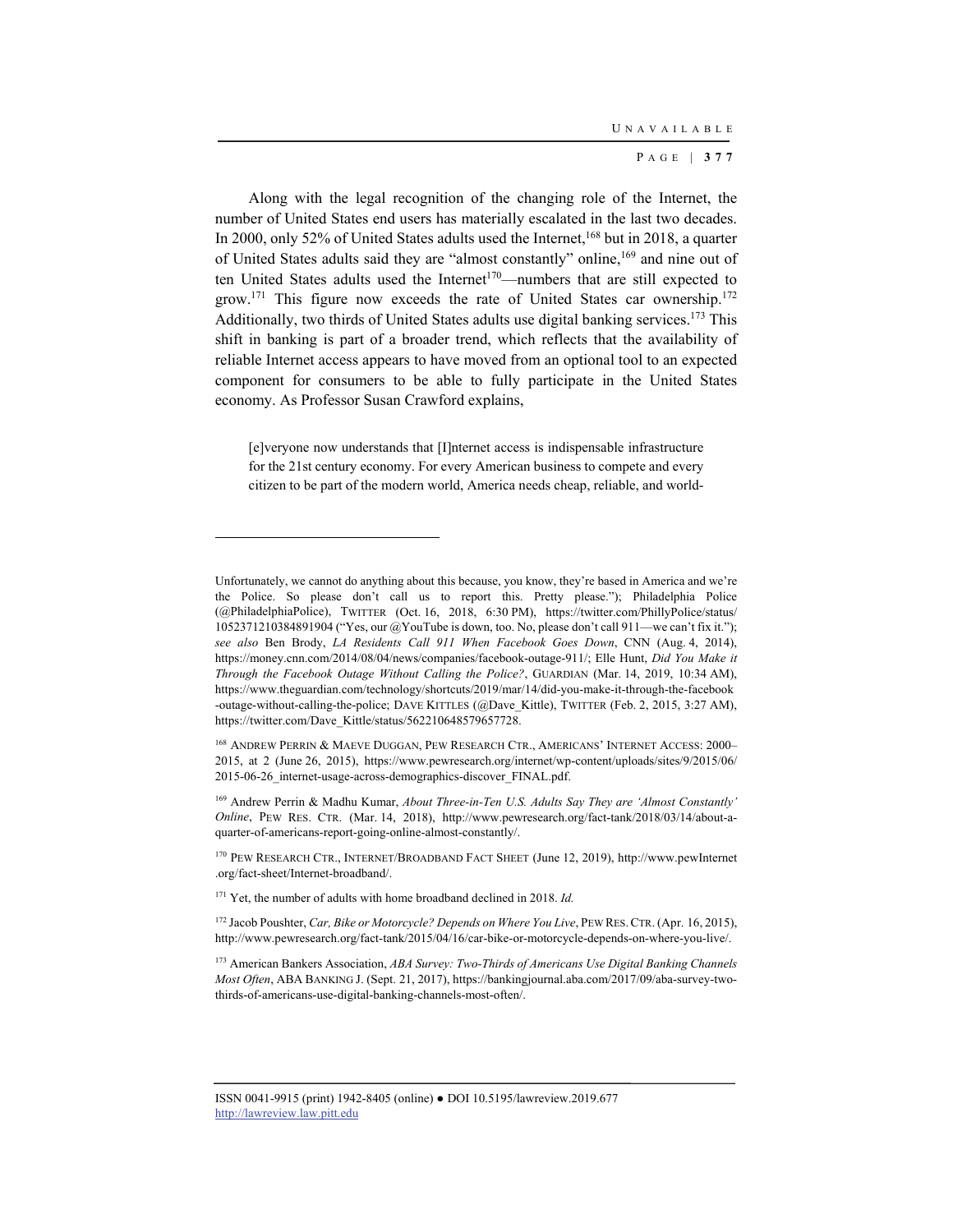P AGE | **378** | V O L . 8 1 | 2019

l

class connections to the [I]nternet everywhere—just as we need cheap, reliable, and world-class electricity and water.174

Yet, as the demand and use of the critical infrastructure of the Internet has exploded, the service capabilities of ISPs have not kept pace. Dropped mobile connections,<sup>175</sup> mysteriously unavailable Internet access,  $176$  and undiagnosable stalled (or throttled?) data access are a recurring part of United States consumers' lives.177 Internet Service Providers regularly earn spots in lists of most hated companies in America, often at rates higher than other industries,<sup>178</sup> sometimes claiming the dubious distinction of top spot.<sup>179</sup> Meanwhile, despite substantial profits,<sup>180</sup> major ISPs have recently chosen to decrease capital expenditures.<sup>181</sup>

181 Jon Brodkin, *Sorry, Ajit: Comcast Lowered Cable Investment Despite Net Neutrality Repeal*, ARS TECHNICA (Jan. 23, 2019), https://arstechnica.com/information-technology/2019/01/sorry-ajit-comcastlowered-cable-investment-despite-net-neutrality-repeal; Jon Brodkin, *Sorry FCC: Charter Will Lower Investment After Net Neutrality Repeal*, ARS TECHNICA (Feb. 8, 2018), https://arstechnica.com/techpolicy/2018/02/sorry-fcc-charter-will-lower-investment-after-net-neutrality-repeal.

<sup>&</sup>lt;sup>174</sup> Crawford, *supra* note 84. Professor Susan Crawford frames issues of Internet availability in the language of "Internet freedom writ large" and "global competitiveness." *Id.*

<sup>175</sup> *See, e.g.*, Magenta3024992, Comment to *Dropped Calls*, T-MOBILE (Oct. 27, 2017, 2:42 PM), https:// support.t-mobile.com/thread/142269.

<sup>176</sup> *See, e.g.*, *DNS Server Unavailable? Here's What to Do*, 1&1 IONOS (Jan. 29, 2018), https://www.ionos .com/digitalguide/server/know-how/dns-server-not-responding-whats-next/.

<sup>177</sup> *See, e.g.*, Todd Haselton, *Try This Trick If Your Phone Keeps Losing Its Data Connection*, CNBC (July 11, 2018), https://www.cnbc.com/2018/07/11/how-to-fix-phone-no-data-conneciton-turn-offwifi.html.

<sup>178</sup> Samuel Stebbins et al., *Bad Reputation: America's Top 20 Most-Hated Companies*, USA TODAY (Feb. 12, 2018), https://www.usatoday.com/story/money/business/2018/02/01/bad-reputation-americastop-20-most-hated-companies/1058718001 (identifying Century Link, Comcast, and Sprint in the top 20 most hated companies in America).

<sup>&</sup>lt;sup>179</sup> Congratulations to Comcast, Your 2014 Worst Company in America!, CONSUMERIST (Apr. 8, 2014), https://consumerist.com/2014/04/08/congratulations-to-comcast-your-2014-worst-company-in-america.

<sup>180</sup> Jonathan Ponciano, *The World's Largest Telecom Companies 2018: AT&T, Verizon Remain on Top As Sector Struggles*, FORBES (June 6, 2018), https://www.forbes.com/sites/jonathanponciano/2018/06/ 06/worlds-largest-telecom-companies-2018/#79310f0b7d39 (noting that there are fifty-four telecommunications companies on the Forbes Global 2000 list, and they claimed more than \$3.4 trillion in assets and \$1.5 trillion in revenue in 2017).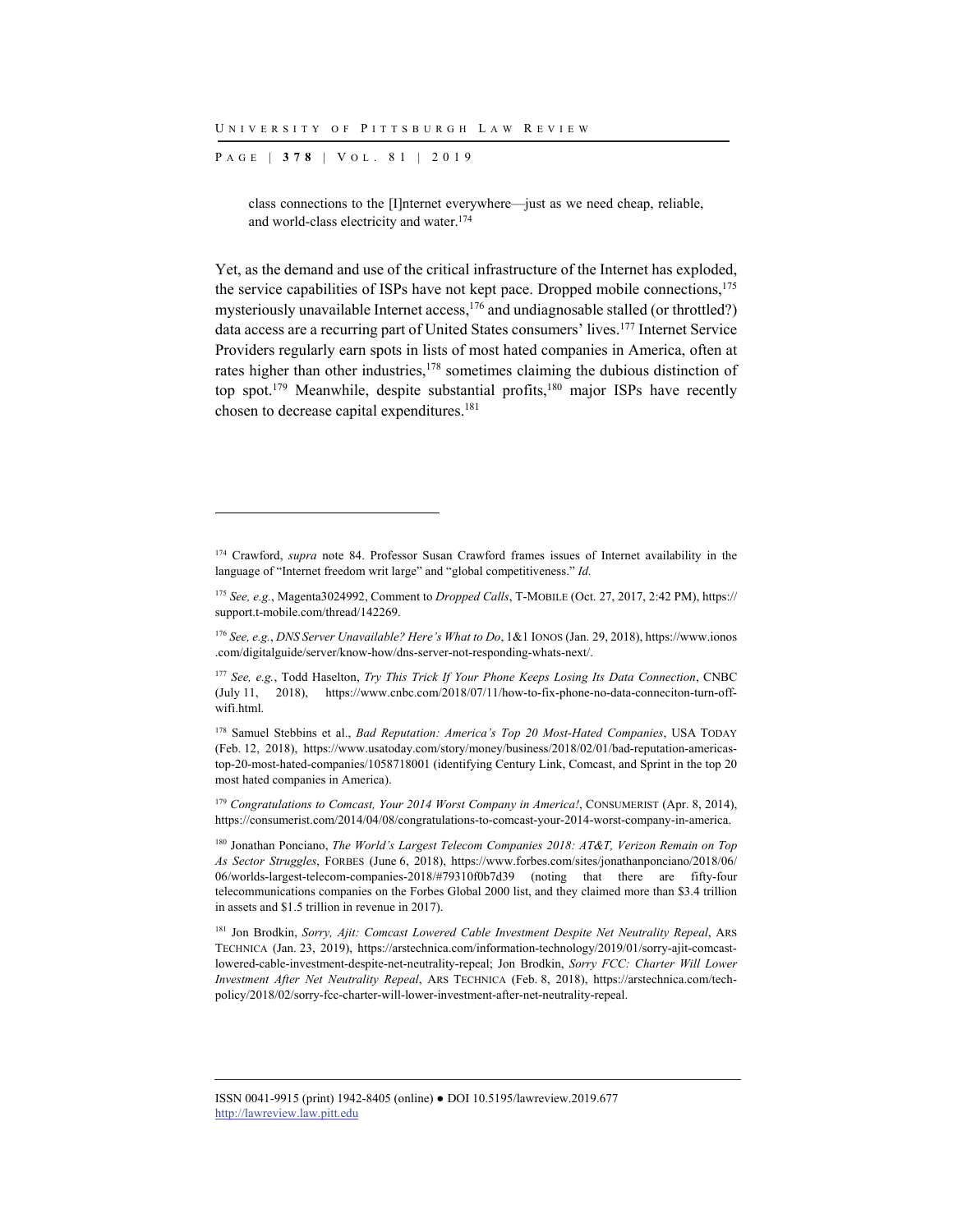In particular, multiple ISPs appear to have breached agreements with municipal governments regarding infrastructure buildout.182 For example, some areas of Pennsylvania reportedly have been waiting over twenty years for one ISP to fulfill "its obligation to modernize its network to provide universal broadband availability to its customers"183—a set of promises it had made to the State of Pennsylvania in exchange for being granted the ability to charge higher prices for phone services in 1993.184 The same ISP "agreed to upgrade its network to provide broadband to every New Jersey business and residential customer, school, and library for 100 percent of its service territory" and did not fulfill this obligation according to the state's Division of Rate Counsel.<sup>185</sup> In New York City, this same ISP was ordered by city officials, in 2005, to complete fiber builds that were over a year late and fell short of covering 22% of households, according to a city audit.<sup>186</sup> Over a decade later, some New York City businesses still appeared to be limited in their ability to obtain high speed access.187 Also in New York, the same ISP sought permission not to repair hurricane-damaged infrastructure, leaving consumers with only one, less hurricaneresilient option in the opinion of the New York Attorney General, who pressured the company into relenting.188 Similarly, in California, this same ISP was accused by

<sup>183</sup> *Id.*

<sup>182</sup> *See, e.g.*, Jon Brodkin, *22 Years After Verizon Fiber Promise, Millions Have Only DSL or Wireless*, ARS TECHNICA (June 9, 2015), https://arstechnica.com/information-technology/2015/06/22-years-afterverizon-fiber-promise-millions-have-only-dsl-or-wireless.

<sup>184</sup> Verizon Pennsylvania, Inc., P-00930715 (Pa. Pub. Util. Comm'n, May 15, 2002); *see also* Brodkin, *supra* note 182.

<sup>185</sup> Jon Brodkin, *Verizon Led Massive Astroturf Campaign to End NJ Broadband Obligation*, ARS TECHNICA (Apr. 16, 2014), https://arstechnica.com/tech-policy/2014/04/verizon-led-massive-astroturfcampaign-to-end-nj-broadband-obligation. The ISP in question was also accused lobbying policymakers to end its obligations to the state of New Jersey. *Id.*

<sup>&</sup>lt;sup>186</sup> De Blasio Administration Releases Audit Report of Verizon's Citywide FiOS Implementation, CITY OF NEW YORK (June 18, 2015), https://www1.nyc.gov/office-of-the-mayor/news/415-15/de-blasioadministration-releases-audit-report-verizon-s-citywide-fios-implementation ("The lack of competition in the City's broadband market is one of many issues at the root of this problem.").

<sup>187</sup> *See, e.g.*, Susan Crawford, *Bad Internet in the Big City*, WIRED (Feb. 28, 2018), https://www.wired .com/story/new-york-city-verizon-Internet.

<sup>&</sup>lt;sup>188</sup> Elise Ackerman, *New York Attorney General Slams Verizon for Degrading Service to Customers*, *Requests Fines of \$100,000 Per Day*, FORBES (July 3, 2013), https://www.forbes.com/sites/ eliseackerman/2013/07/03/new-york-attorney-general-slams-verizon-for-degrading-service-tocustomers-requests-fines-of-100000-per-day/#1f206d0859e9.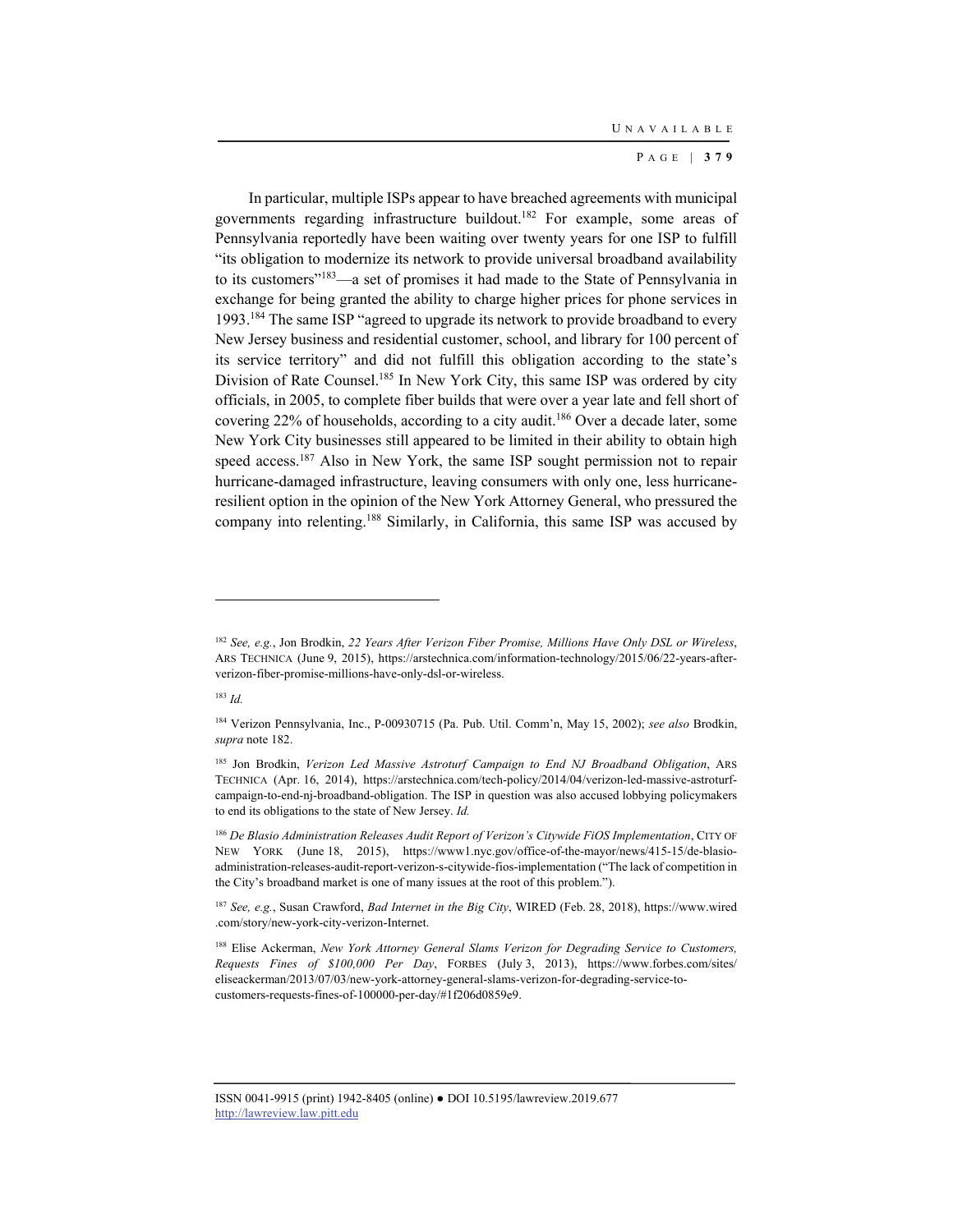P AGE | **380** | V O L . 8 1 | 2019

residents of failing to fix existing infrastructure in order to force them onto a different product, which some residents viewed as materially inferior.<sup>189</sup>

The reasons for these ISPs' failure to fulfill their contractual commitments appear unrelated to cost. Professor Andrew Odlyszko explains that "[c]ontrary to many claims of opponents of net neutrality, networks are not very expensive to build."190 Thus, it appears that the current marketplace demonstrates neither robust competition nor manifestly pleased customers, and the reasons for these failures are not self-evident. As succinctly explained by Senator John Kennedy commenting on a congressional attempt to revive the FCC 2015 Open Internet Rule, "[t]his . . . comes down to one thing and one thing only—the extent to which you trust your cable company."191 This begs the question of whether it has been a strategic business and legal choice by ISPs to seek to maximize the short-term benefits of incumbency and incentives negotiated with governmental entities, even at the expense of companies' own long-term future revenue streams and the good of our society.

Industry defenders would reply that the private sector invented the modern Internet and is in the best position to govern its deployment—whatever that might mean. They would say that our approach should give maximum flexibility to telecommunications companies for the best results in infrastructure buildout.192 Yet, the history of United States information networks' evolution tells a different story.

# *C. Error 508*<sup>193</sup>*: Loop Detected—Lessons from History*

The creation of the Internet is frequently viewed as the ultimate manifestation of a private sector success story.194 Indeed, our culture reifies Silicon Valley origin stories of two entrepreneurs huddled in a garage or working in cramped quarters in

<sup>189</sup> Jon Brodkin, *Verizon Accused of Refusing to Fix Broken Landline Phone Service*, ARS TECHNICA (Mar. 23, 2014), https://arstechnica.com/information-technology/2014/03/verizon-accused-of-refusingto-fix-broken-landline-phone-service ("A man who identified himself as a San Jose resident said, 'Voice Link is a very shoddy, grossly inferior phone service that Verizon is trying to force onto its phone customers. . . . Voice Link is about as useful as talking with a can and string.'").

<sup>190</sup> Odlyzko, *supra* note 56, at 43.

<sup>191</sup> Crawford, *supra* note 84.

<sup>192</sup> Yoo, *supra* note 68, at 232.

<sup>193</sup> *HTTP Status Code Registry*, *supra* note 18.

<sup>194</sup> *See* Gordon Crovitz, *Who Invented the Internet?*, WALL ST. J. (July 22, 2012), https://www.wsj.com/ articles/SB10000872396390444464304577539063008406518 (rejecting the view that the government, not the private sector, is responsible for the Internet's creation and subsequent success).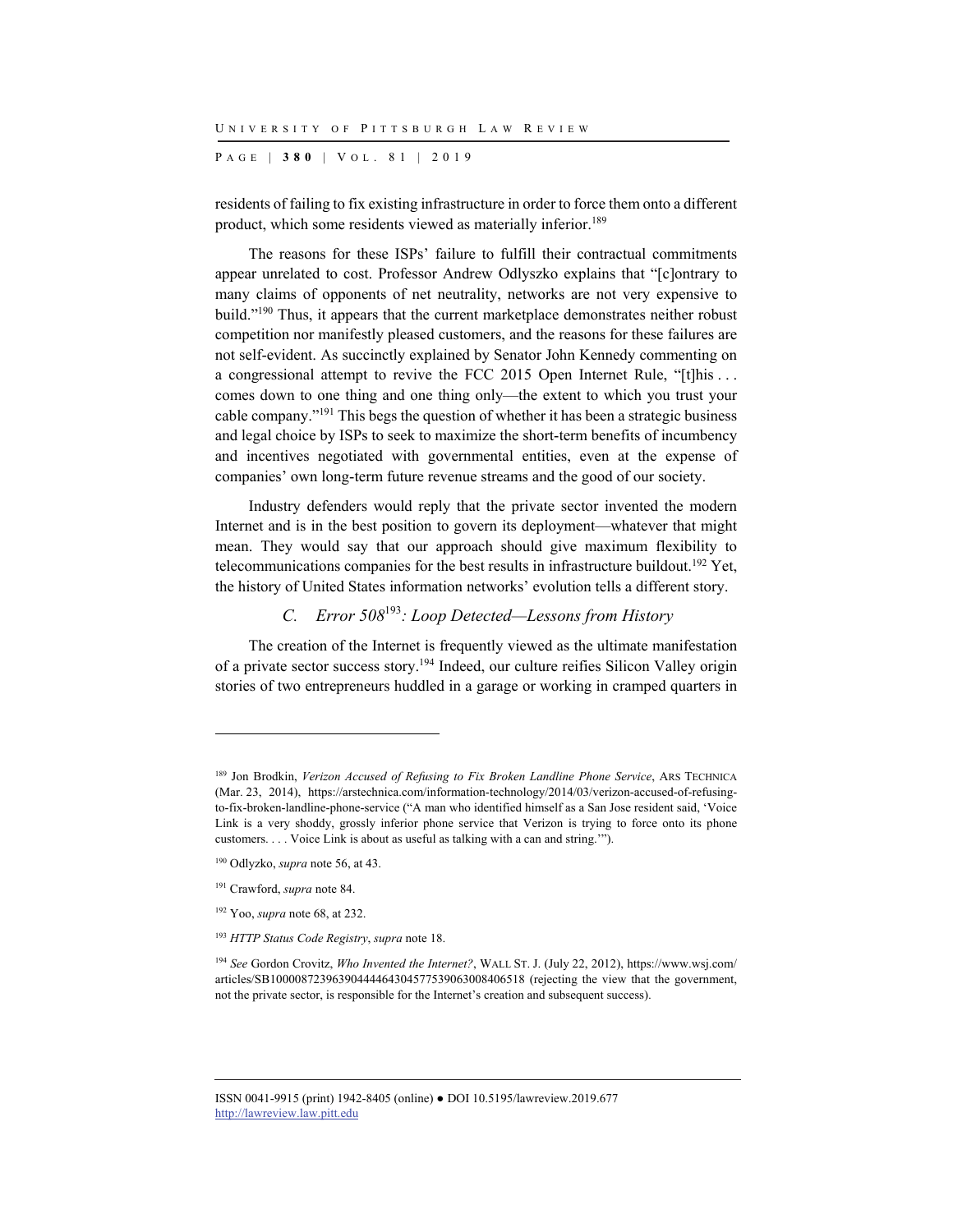a Silicon Valley incubator.195 Meanwhile, ISP executives sometimes speak of investments in "their pipes"<sup>196</sup> and that others should not get a "free ride" on them.<sup>197</sup> In reality, however, the history of the information transmission networks and their "incubation" in the United States reveals an origin story driven by government investment, academia, national security, and concrete national policy objectives. Two such case studies of information transmission networks include the United States Postal Service ("USPS") and its entry into parcel shipping and the creation of ARPANET, the predecessor network to the Internet.

#### 1. The Problem of Unavailability and USPS

Advocates of granting ISPs unregulated control over Internet access pricing structures frequently fall back on an argument stating something along the lines of "just as you can ship things slowly through the Post Office or more quickly through FedEx, the Internet can have fast and slow lanes, and telecoms should be able to institute pricing regimes that facilitate that."198 Meanwhile, in the public sector, calls for scaling back or eliminating the USPS in favor of greater reliance on private sector options occur with regularity.199 Both sets of critics appear unfamiliar with the full origin story of USPS, its current operations, and the critical role USPS plays in national security.

Instead, the evolution of USPS's services and role in our society demonstrates that private sector markets sometimes require governmental supplementation to advance the next iteration of economic development. While most of us are familiar with USPS's current parcel delivery capabilities, the key historical role that USPS played in launching new communication methods and modes of commerce is

<sup>195</sup> Rich Karlgaard, *Two Guys in a Garage*, FORBES (Dec. 19, 2005), https://www.forbes.com/ sites/digitalrules/2005/12/19/two-guys-in-a-garage/#657a97b21eff.

<sup>196</sup> Phil Shook, *What to Know About Net Neutrality*, RICE BUS. WISDOM (Dec. 20, 2017), https://business .rice.edu/wisdom/features/what-know-about-net-neutrality. An AT&T CEO famously stated: "Why should they be allowed to use my pipes?" *Id.*

<sup>197</sup> Jon Healey, *Will Wheeler's Net Neutrality Rules Lead to Online Toll Lanes?*, L.A. TIMES (Apr. 25, 2014), https://www.latimes.com/opinion/opinion-la/la-ol-net-neutrality-broadband-prices-20140425 story.html ("The Internet can't be free in that sense because we and the cable companies have made an investment, and for a Google or Yahoo or Vonage or anybody to expect to use these pipes [for] free is nuts!").

<sup>198</sup> *See, e.g.*, Christopher S. Yoo, *Network Neutrality and the Economics of Congestion*, 94 GEO. L.J. 1847 (2006).

<sup>199</sup> Eli Lehrer, *The Postal Service Should Go... Now*, HUFFPOST (Nov. 25, 2012), https://www.huffpost .com/entry/us-postal-service\_b\_2184645.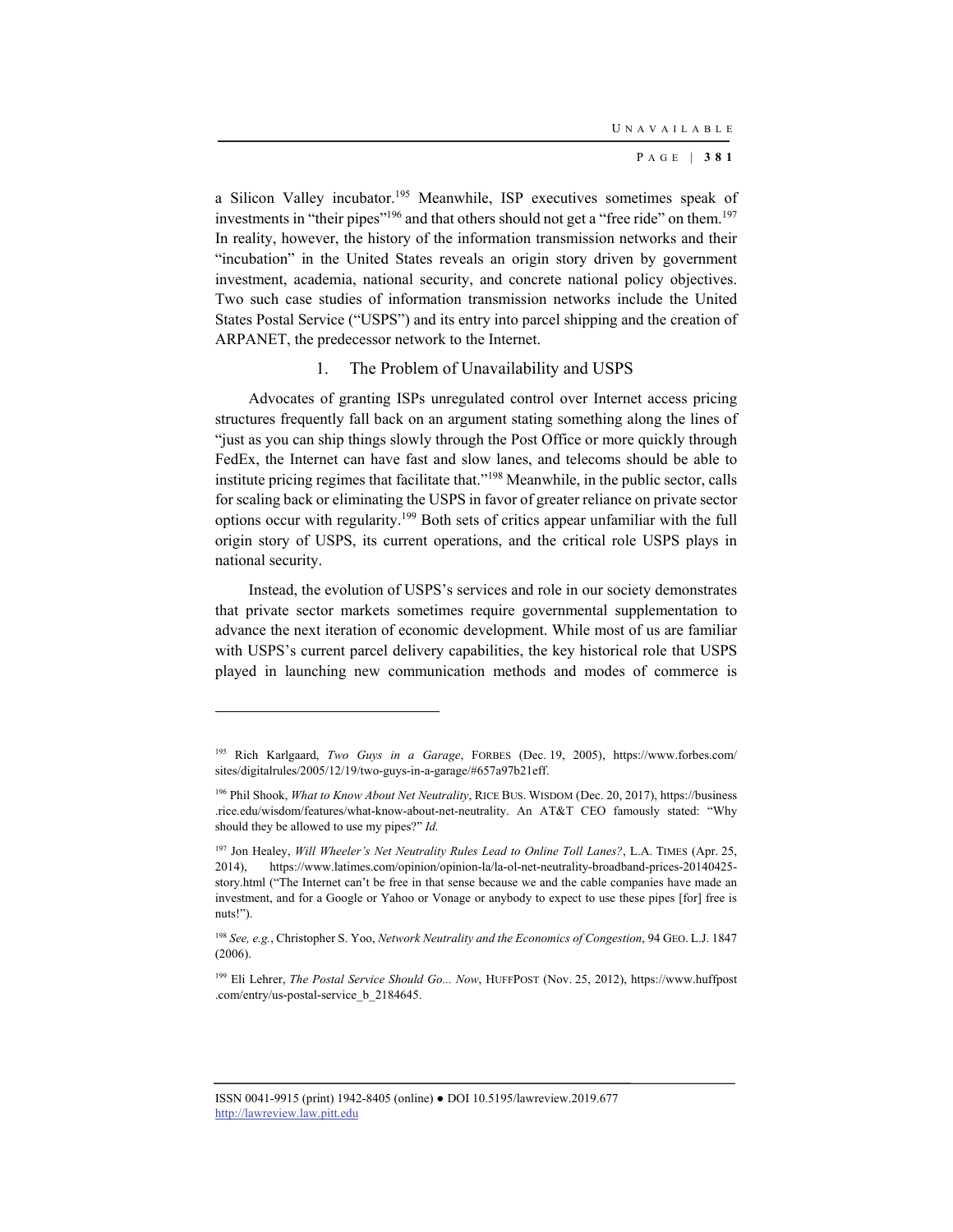P AGE | **382** | V O L . 8 1 | 2019

perhaps less familiar.200 The first post office was opened in 1775 in Philadelphia, and, at least initially, only delivered newsletters and personal correspondence.<sup>201</sup> Parcel delivery, in particular, was left to the private sector, and, for over a century, parcel delivery remained a solely private sector service.<sup>202</sup>

However, the private sector failed to successfully meet the needs of the population.203 Because of public outcry over consistently expensive and unreliable private sector service particularly in rural areas, in 1916, USPS expanded its service to include parcel delivery.204 This service expansion coincided with the rising popularity of the mail order catalog industry<sup>205</sup>—an industry which USPS assisted in reaching profitability through Rural Free Delivery of mail, including catalogs, in 1896.206 Through the creation of reliable parcel delivery, the USPS corrected socially inefficient choices of the private sector, $207$  enabled westward expansion of the

202 Rubio, *supra* note 201.

<sup>203</sup> *Id.*

l

<sup>204</sup> *Id.*

<sup>205</sup> As explained by the Sears Archives:

The time was right for mail order merchandise. Fueled by the Homestead Act of 1862, America's westward expansion followed the growth of the railroads. The postal system aided the mail order business by permitting the classification of mail order publications as aids in the dissemination of knowledge entitling these catalogs the postage rate of one cent per pound.

*History of the Sears Catalog*, SEARS ARCHIVES, http://www.searsarchives.com/catalogs/history.htm (last visited Apr. 8, 2019).

<sup>206</sup> *Id.* ("The advent of Rural Free Delivery in 1896 also made distribution of the catalog economical.").

<sup>207</sup> In addition to delivery companies' lack of interest in shipping to some rural destinations, certain populations, particularly minorities, benefited from mail order catalogs since they had difficulty getting access to goods because local shopkeepers lacked inventory or refused to sell to them. Gaby Del Valle, *How the Sears Catalog Transformed Shopping Under Jim Crow, Explained by a Historian*, VOX (Oct. 19, 2018), https://www.vox.com/the-goods/2018/10/19/18001734/sears-catalog-bankruptcy-jim-crow-

<sup>&</sup>lt;sup>200</sup> The creation of the United States Postal Service ("USPS") arises from congressional authority granted by Article I, Section 8 of the Constitution, which states "[t]he Congress shall have Power . . . to establish Post Offices and Post Roads." U.S. CONST. art. I, § 8.

<sup>201</sup> Kevin Kosar, *Do We Need a Postal Service?*, NEWSWEEK (Apr. 2, 2015), https://www.newsweek.com/ do-we-need-postal-service-319243; *see also* Rachel Pick, *Why is the Post Office Still a Thing?*, MOTHERBOARD (Feb. 19, 2016), https://motherboard.vice.com/en\_us/article/ pgkpzn/why-is-the-postoffice-still-a-thing-outdated-technology-mail-letters-usps; Philip F. Rubio, *Why We Need the Postal Service*, CNN (Sept. 12, 2011), https://www.cnn.com/2011/09/09/opinion/rubio-postal-service-matters/ index.html.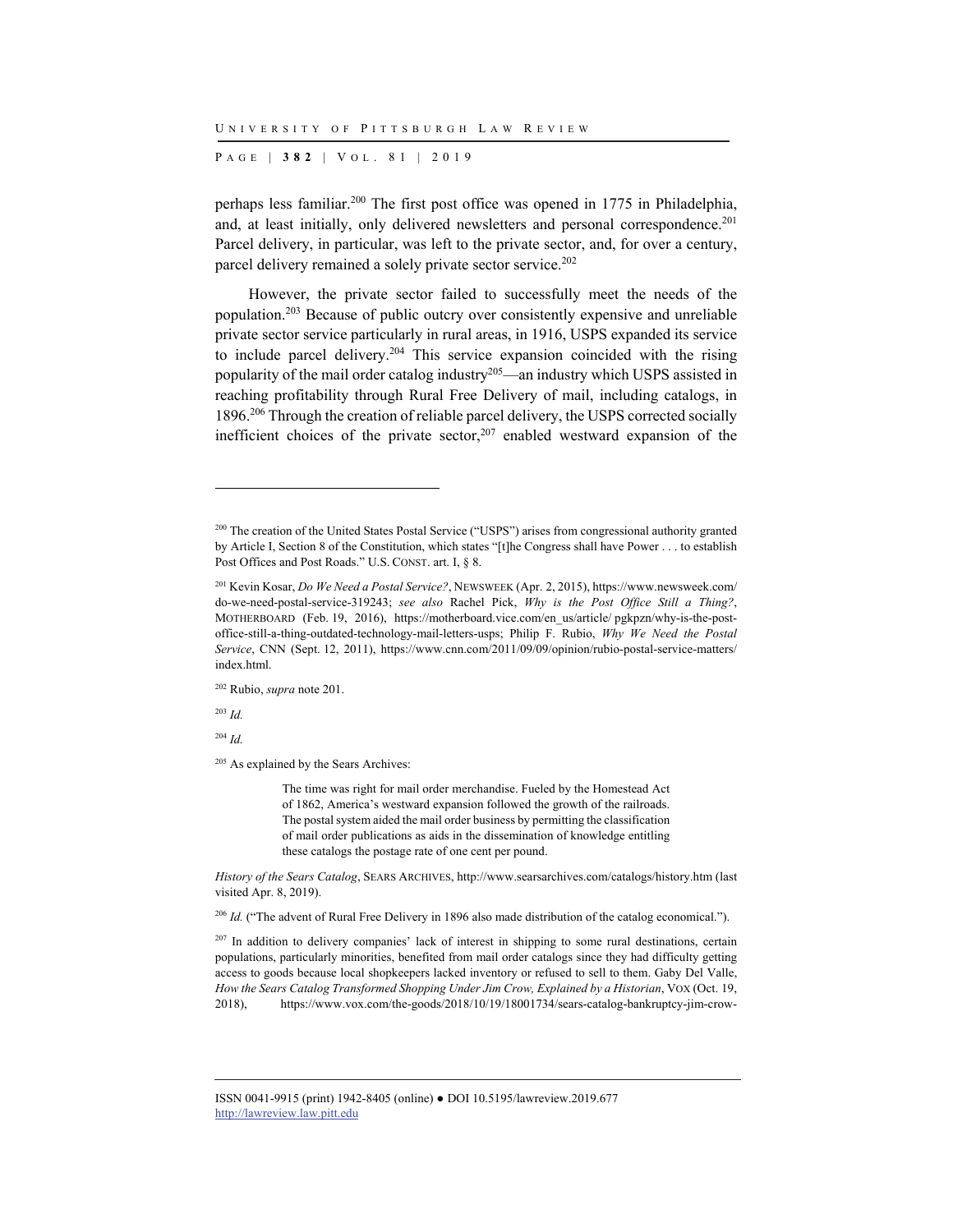country, and materially enabled the flourishing of remote product purchasing through mail order catalogs.

Perhaps most significantly, this major commerce design shift from in person purchasing to mail order catalog purchasing then ultimately served as partial inspiration for the advent of Internet commerce a century later. 208 Catalog orders for everything from Model H motor cars to chicken incubators were shipped nationally by Sears through USPS in the early 1900s,<sup>209</sup> and Sears credits the role that USPS played in its success.210 Later, USPS was also the first to offer expedited overnight mail, and it pioneered the creation of zip codes to facilitate faster delivery of parcels—an evolution that again spurred the growth of the private sector.211 In other words, USPS led in network innovation in ways that the private sector did not. Its innovation filled critical gaps left by the private sector and proved obvious to the progress of the United States both in its economy and in its residents' quality of life.

Today, perhaps surprisingly, USPS and its parcel delivery capability also play a critical national security role in defending the United States against bioterrorism. In 2009, President Barack Obama signed Executive Order 13527, which aimed to "sustain critical infrastructure" through creating a distribution system using USPS: USPS serves as a key component of national security countermeasures in case of a biological attack.212 In this way, USPS offers a vitally important backup distribution

racism-mail-order (interviewing Louis Hyman, a work historian at Cornell University and the director of the Institute for Workplace Studies).

<sup>208</sup> *See* Rebecca C. Ruiz, *Catalogs, After Years of Decline, Are Revamped for Changing Times*, N.Y. TIMES (Jan. 25, 2015), https://www.nytimes.com/2015/01/26/business/media/catalogs-after-years-of-declineare-revamped-for-changing-times.html (touting the Sears catalog as a precursor to the online purchasing model).

<sup>209</sup> *Chronology of the Sears Catalog*, SEARS ARCHIVES, http://www.searsarchives.com/catalogs/ chronology.htm (last visited Apr. 8, 2019).

<sup>210</sup> *History of Sears Catalog*, *supra* note 205.

<sup>211</sup> Rubio, *supra* note 201.

<sup>212</sup> The Executive Order states:

Section 1. Policy. It is the policy of the United States to plan and prepare for the timely provision of medical countermeasures to the American people in the event of a biological attack in the United States through a rapid Federal response in coordination with State, local, territorial, and tribal governments. This policy would seek to: (1) mitigate illness and prevent death; (2) sustain critical infrastructure; and (3) complement and supplement State, local, territorial, and tribal government medical countermeasure distribution capacity.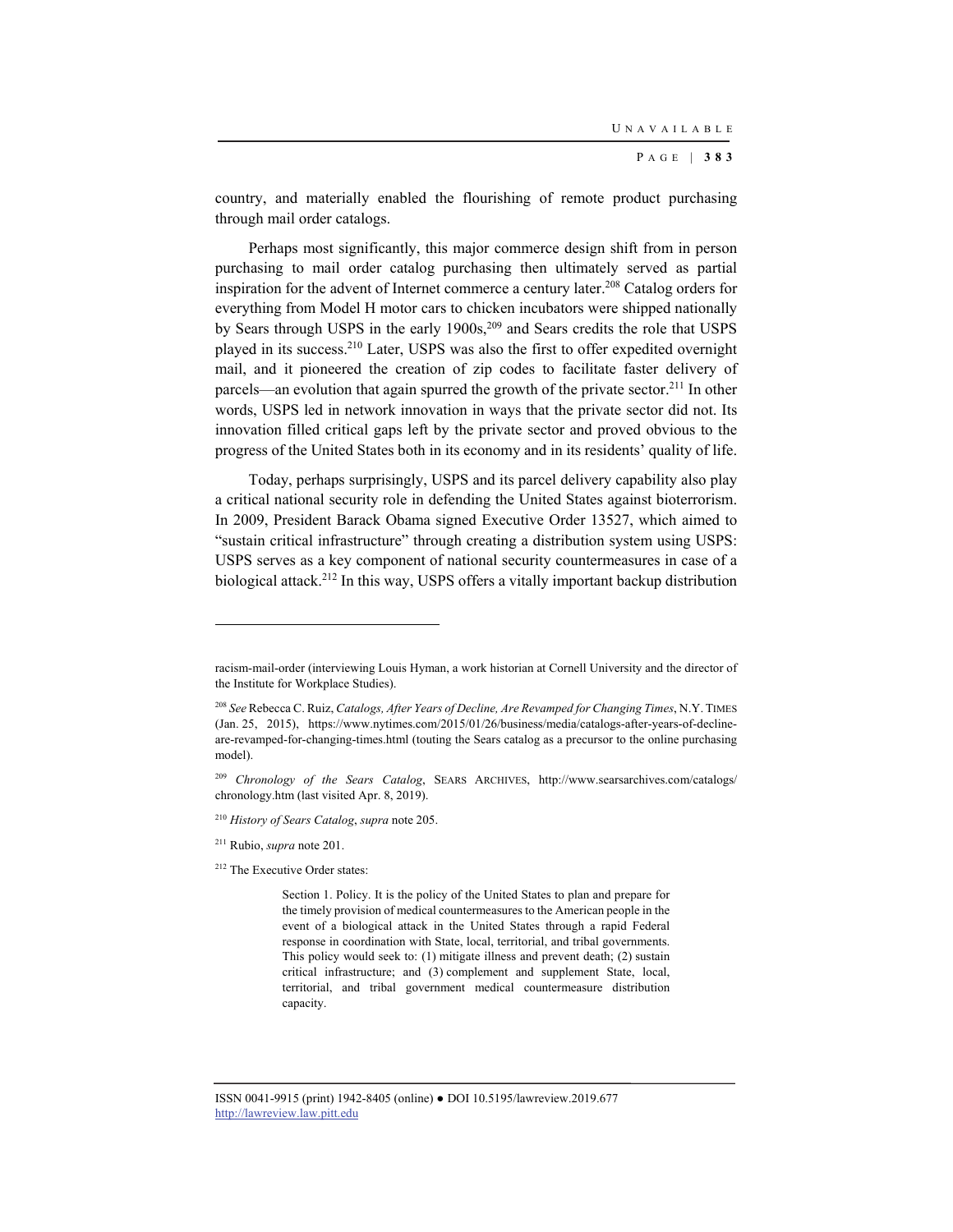P AGE | **384** | V O L . 8 1 | 2019

network as a redundancy<sup>213</sup> measure to supplement the countermeasure distribution capacity of other governmental organizations as part of bioterror response.

However, the Internet's own history also tells an origin story driven by national security policy, university-led innovation, and government funding. Again, history disputes the well-worn narrative of the "two entrepreneurs in a garage" model of innovation as the driving force behind the Internet.

### 2. The Problem of Redundancy and ARPANET

The earliest history of the Internet, i.e., the creation of ARPANET and its commercialization, is a national security story that again highlights the key role of government investment in stimulating innovation—not private sector leadership. During the 1970s, the Department of Defense sought to create a redundant, $2^{14}$  faster communications network to engage with its defense contractors and other national security-relevant parties.<sup>215</sup> ARPA, the research agency of the Department of Defense at the time, provided funding that enabled universities to collaborate with ARPA to jointly undertake this foundational research.<sup>216</sup> This research ultimately resulted in the Internet's backbone.<sup>217</sup>

In other words, through a collaboration with ARPA in the 1970s, university academics and other researchers built ARPANET—a distributed, decentralized

214 YASHA LEVINE, SURVEILLANCE VALLEY 57 (2018).

<sup>215</sup> *Id.*

l

Exec. Order No. 13,527, 3 C.F.R. § 327 (2010).

<sup>&</sup>lt;sup>213</sup> While redundancy may be understood to mean "an unnecessary duplication" in common parlance, in information security discussions, redundancy is a critical tool in risk mitigation and incident response planning. *See* Fahmida Y. Rashid, *A Lesson from Network Outage: Redundancy Matters*, INFOWORLD (Jan. 2, 2017), https://www.infoworld.com/article/3153357/a-lesson-from-network-outages-redundancymatters.html.

<sup>&</sup>lt;sup>216</sup> "When I had this idea about building a network—this was in 1966—it was kind of an 'Aha' idea, a 'Eureka!' idea. I went over to Charlie Herzfeld's office and told him about it. And he pretty much instantly made a budget change within his agency and took a million dollars away from one of his other offices and gave it to me to get started. It took about 20 minutes." Keenan Mayo & Peter Newcomb, *How the Web Was Won*, VANITY FAIR (Jan. 7, 2009), https://www.vanityfair.com/news/2008/07/internet200807.

<sup>217</sup> Michael Hauben, *Behind the Net: The Untold History of the ARPANET and Computer Science*, http://www.columbia.edu/~rh120/ch106.x07 (last updated Oct. 15, 1995).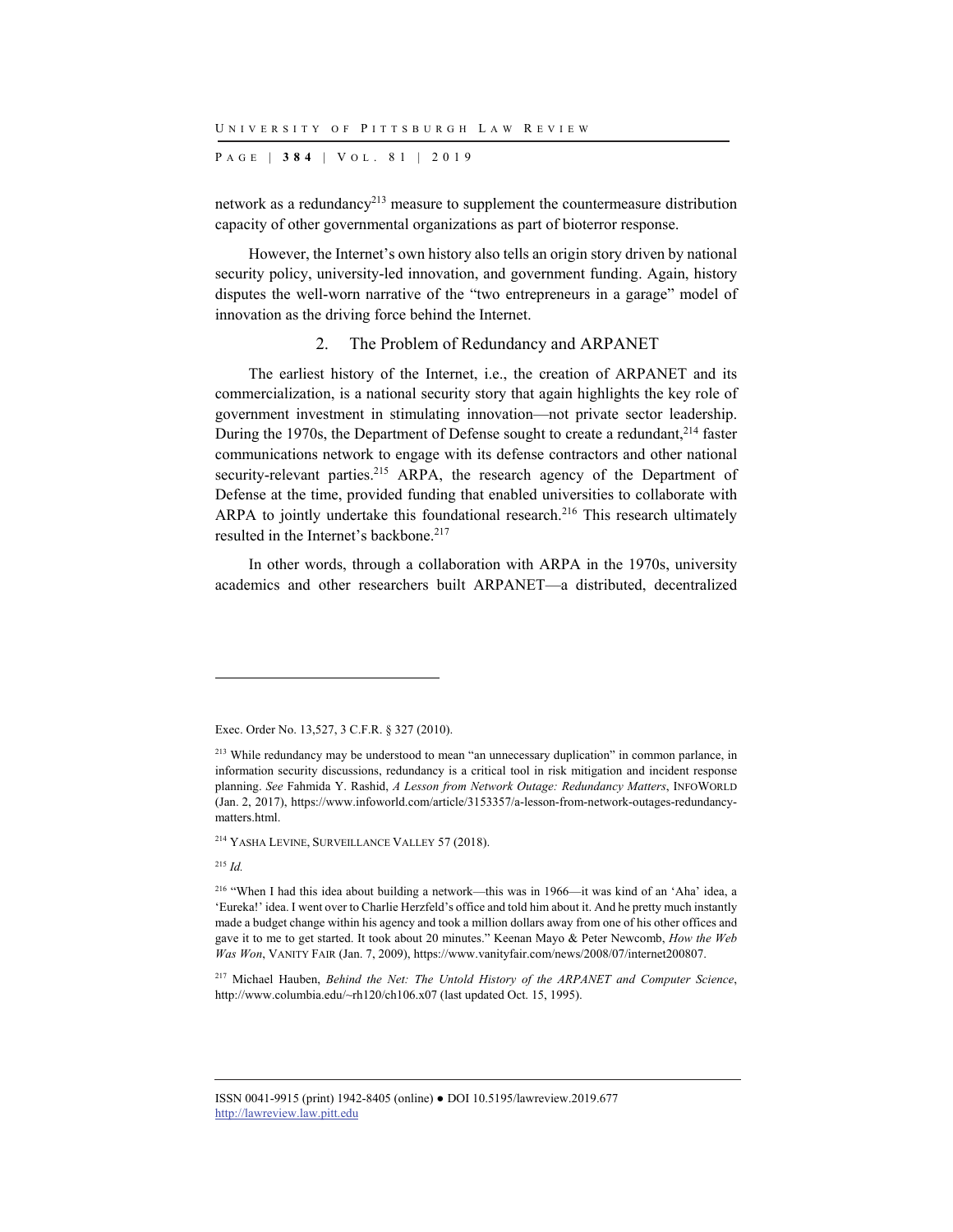digital network, i.e., the early Internet.<sup>218</sup> As a "packet-switched" network, it relied on a fundamentally different model of communication from the "circuit-switched" model used by telephone networks at the time.<sup>219</sup> Thus, it was internationally designed in explicit *contrast* to what existed in the private sector at the time because of national security communication needs. Because the new network could dynamically alter the flow of packets, it created both internally redundant methods of transmission and a redundant architecture to AT&T's centralized network.<sup>220</sup> A positive externality of this new structure was its resiliency to attack. Because of its distributed structure, it was likely to better withstand adversary attacks on United States communications infrastructure—an important national security advantage. Ultimately, ARPANET gave birth to the Internet as we know it today.

The part of the story that often remains unanalyzed, however, was a private sector dynamic happening in tandem—what might be termed the problem of "stagnovation."<sup>221</sup> The OECD defines "stagnovation" as the condition where a technological problem is temporarily postponed, delaying the systematic search for a new technology vision.222 In other words, the life span of existing dominant technologies is artificially prolonged without adequate planning for the development of next generation technologies.223

In reviewing the strategic business choices made by AT&T in the first decades of the Internet's existence and their relationship to the Computer I, II, and III FCC

l

<sup>222</sup> *Id.*

<sup>223</sup> *Id.*

<sup>&</sup>lt;sup>218</sup> The initial nineteen nodes on ARPANET included UCLA, SRI, UCSB, University of Utah, BBN, MIT, RAND, SDC, Harvard, Lincoln Lab, Stanford, University of Illinois (Urbana), Case Western Reserve, CMU, NASA-Ames. *Id.*

<sup>219</sup> *See* Lee Copeland, *Packet-Switched vs. Circuit-Switched Networks*, COMPUTERWORLD (Mar. 20, 2000), https://www.computerworld.com/article/2593382/networking-packet-switched-vs-circuitswitched-networks.html (explaining generally the differences between packet-switched and circuitswitched networks).

<sup>220</sup> *Id.*

<sup>&</sup>lt;sup>221</sup> As explained by the Organisation of Economic Co-Operation and Development ("OECD"), "the greatest danger of stagnovation is that it masks the relation between postponing a problem and exacerbating it." Meinolf Dierkes et al., OECD, *Technological Development and Organisational Change: Differing Patterns of Innovation*, 1ST CENTURY TECHNOLOGY PROMISES AND PERILS OF A DYNAMIC FUTURE 97, 106–07 (1998).

ISSN 0041-9915 (print) 1942-8405 (online) ● DOI 10.5195/lawreview.2019.677 http://lawreview.law.pitt.edu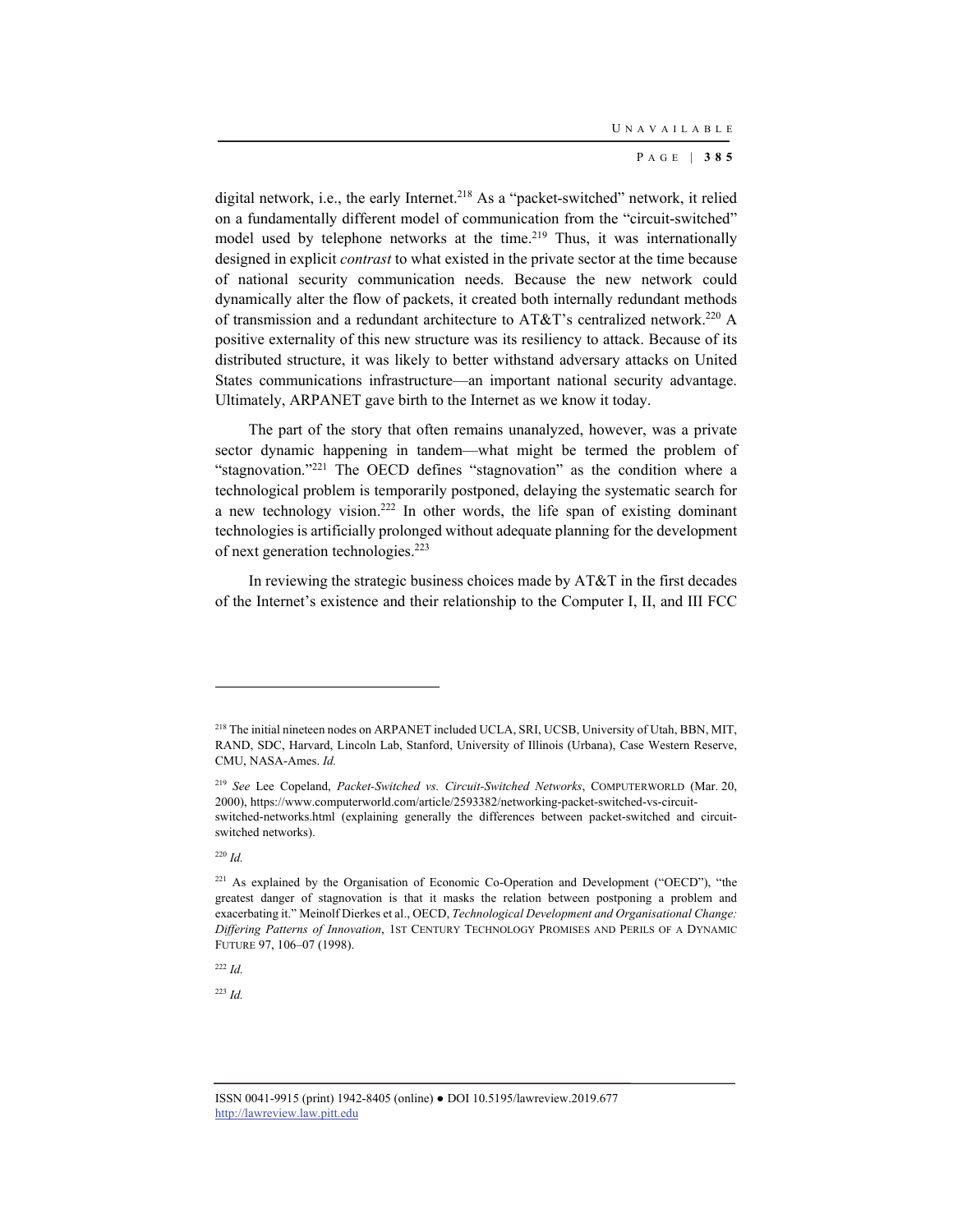P AGE | **386** | V O L . 8 1 | 2019

inquiries,  $224$  a story of stagnovation arguably becomes visible.  $225$  In the early days of the commercialization of APRANET, AT&T appears to have chosen to focus on short-term returns, seeking to maximize and exploit its incumbency in existing telephony. Consequently, the company appears to have misjudged the future impact of the next generation of technology—the looming commercial explosion of computing and the Internet.<sup>226</sup> Indeed, according to some histories of ARPANET, AT&T's shortsightedness was quite epic: DoD apparently offered to sell ARPANET to AT&T, remaining as an anchor tenant.<sup>227</sup> Allegedly, AT&T refused the deal, saying that the network was incompatible with its existing infrastructure and,

225 As explained by ARPA pioneer Bob Kahn:

AT&T probably said, Look, maybe we would have 50 or a hundred organizations, maybe a few hundred organizations, that could possibly partake of this in any reasonable time frame. Remember, the personal computer hadn't been invented yet. So, you had to have these big expensive mainframes in order to do anything.

Mayo & Newcomb, *supra* note 216.

<sup>226</sup> As explained by ARPA pioneer Paul Baran:

The one hurdle packet switching faced was AT&T. They fought it tooth and nail at the beginning. They tried all sorts of things to stop it. They pretty much had a monopoly in all communications. And somebody from outside saying that there's a better way to do it of course doesn't make sense. They automatically assumed that we didn't know what we were doing.

#### *Id.*

l

<sup>227</sup> As explained by ARPA pioneer Larry Roberts:

They wouldn't buy it when we were done. I went to AT&T and I made an official offer to them to buy the network from us and take it over. We'd give it to them basically. Let them take it over and they could continue to expand it commercially and sell the service back to the government. So they would have a huge contract to buy service back. And they had a huge meeting and they went through Bell Labs and they made a serious decision and they said it was incompatible with their network. They couldn't possibly consider it. It was not something they could use. Or sell.

Janus Rose, *AT&T Could Have Bought the Internet in 1971*, VICE (Jan. 17, 2012), https://www.vice.com/ en\_us/article/vvv3qy/remember-that-time-at-t-almost-bought-the-internet.

<sup>224</sup> FED. COMMC'N COMM'N, OET BULL. 93–62, UNDERSTANDING THE FCC REGULATIONS FOR COMPUTERS AND OTHER DIGITAL DEVICES (1996); Ameritech Petition for Waiver of Computer III Rules for Reverse Search Capability, 13 FCC Rcd. 8762 (1997); *see generally* Note, *The FCC Computer Inquiry: Interfaces of Competitive and Regulated Markets*, 71 MICH. L. REV. 172 (1972).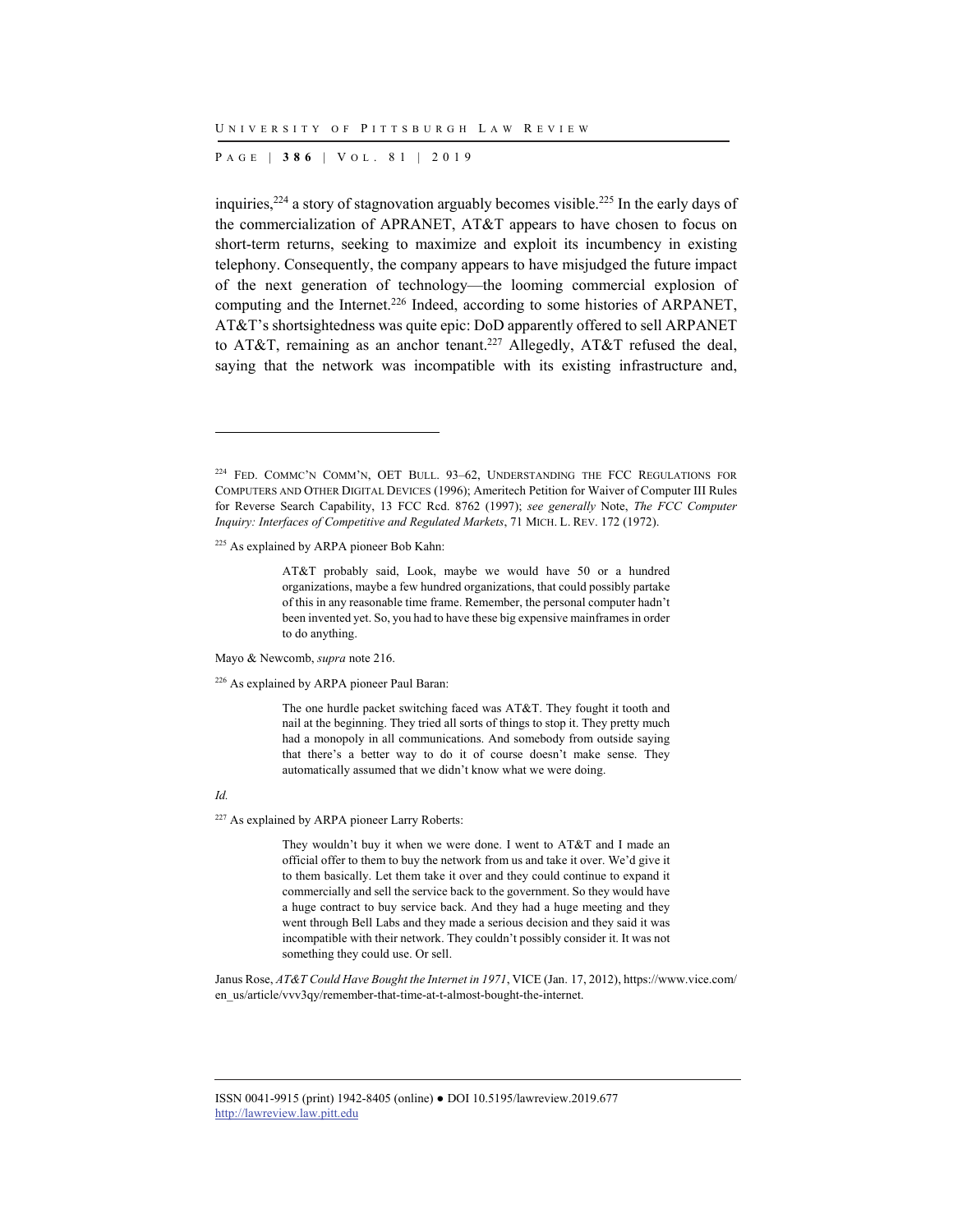therefore, not immediately commercializable.<sup>228</sup> As explained by one ARPANET pioneer, "[AT&T] said, There's no business there, and why should we waste our time until we can see that there's a business opportunity? That's why a place like ARPA is so important."229

AT&T's missed long-term opportunities were arguably not limited to external offers. During the early Internet era, AT&T also appears to have missed some opportunities for commercialization of internally-developed computing products coming out of its formidable research laboratory, Bell Labs.230 For example, the creation of the UNIX operating system<sup>231</sup> appears to have been largely financially unexploited by  $AT&T<sup>232</sup>$  But, what then explains  $AT&T$ 's willingness to absorb the expense of operating Bell Labs—a research lab producing Nobel Prize-level basic

Mayo & Newcomb, *supra* note 216.

l

<sup>229</sup> *Id.* Indeed, the story of the Minitel arriving in the United States offers perhaps a parallel historical example. Julien Mailland, *Minitel, the Open Network Before the Internet*, ATLANTIC (June 16, 2017), https://www.theatlantic.com/technology/archive/2017/06/minitel/530646/. Unlike in France, the state operated Minitel and remained agnostic about uses, in the United States a company in the private sector attempted to popularize the device. *Id.* Although the technology was identical to the French version, "when the private sector was fully in charge of administering the platform, it chose to limit rather than facilitate the marketplace." *Id.* The technology failed to become popularized. *Id.*

<sup>230</sup> The arrival of the Internet could have potentially reinvigorated prior AT&T product lines such as the "picture phone," which was previously prohibitively expensive for average consumers but arguably an impressive example of forward-looking technology that was ahead of its time in terms of United States innovation. PORTICUS CENTER, *Western Electric Products—Picturephone*, https://beatriceco.com/bti/ porticus/bell/telephones-picturephone.html (last visited Apr. 8, 2019).

<sup>231</sup> Interestingly, and perhaps unexpectedly, at least one author asserts that even the creation of UNIX was not due to a proactive attempt by AT&T to develop and launch new products, rather, it was due to regulatory pressure. Steve Chen, *The Dissemination of Unix, with a Focus on What Went on Within Bell*  Labs, http://www.princeton.edu/~hos/frs122/unixhist/chen.htm ("[T]he New York Public Service Commission and other such regulatory bodies began putting pressure on AT&T to solve what was termed as a 'service crises.' This pressure led AT&T in search of technological advances that would make its support operations more efficient. This search eventually led to Unix.").

<sup>232</sup> Id. ("Because AT&T was not in the business of selling operating systems, Unix soon became readily available to academic institutions at a very small charge.").

<sup>228</sup> *Id.* As explained by ARPA pioneer Bob Taylor:

Working with AT&T would be like working with Cro-Magnon man. I asked them if they wanted to be early members so they could learn technology as we went along. They said no. I said, Well, why not? And they said, Because packet switching won't work. They were adamant. As a result, AT&T missed out on the whole early networking experience.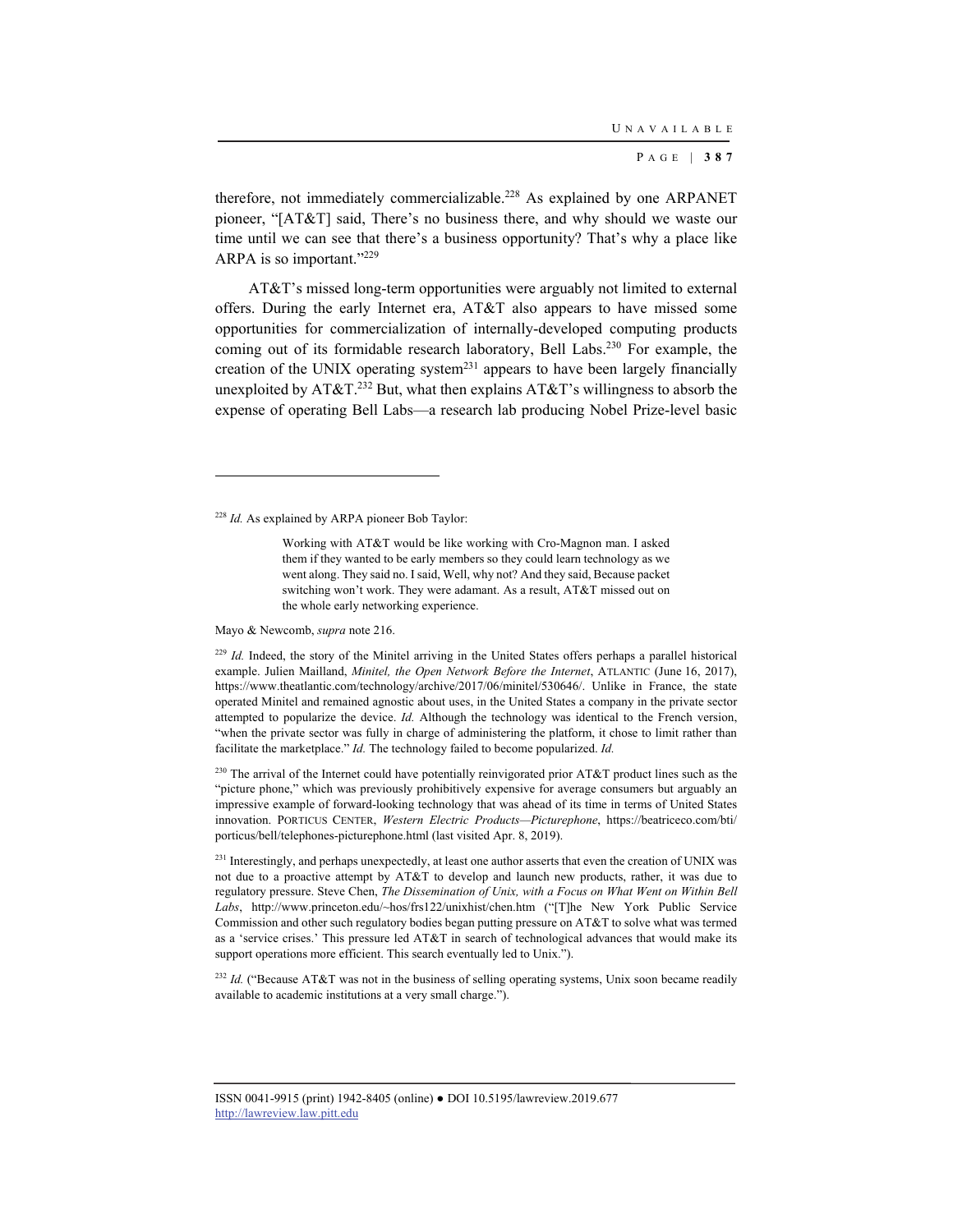P AGE | **388** | V O L . 8 1 | 2019

l

scientific research<sup>233</sup>—if its parent company engaged in only limited commercialization of the research emerging from it? From the perspective of some researchers who worked at Bell Labs at the time and other observers, Bell Labs' existence sometimes appeared to function primarily as a cost center—a way to demonstrate business expenses to the FCC and other regulators in the name of being able to charge existing telephone consumers higher rates.234 Again, the primary goal appears to have been short-term revenue maximization without an eye on the future of innovation. Similarly, the company sold off corporate assets that, in hindsight, may have proven useful to its own future business lines.235 In short, history appears to caution us to be wary of private sector stagnovation: Private sector companies will not always lead in innovation. Instead, sometimes they will lag behind and choose short-term wins, even at the expense of their own long-term future revenue streams.<sup>236</sup>

Stagnovation is also arguably visible in ISPs' conduct today, and it potentially explains a portion of ISPs' contract breaches and delays in infrastructure buildout.<sup>237</sup> A stagnovation-driven strategy could be similarly consistent with ISPs' filing lawsuits against local communities who seek to launch competitive network infrastructure. Indeed, in 2008, an ISP sued the city of Chattanooga, Tennessee to prevent it from building out its own municipal fiber network to offer faster Internet access to citizens and expand coverage for rural areas.238 Meanwhile, when looking

<sup>233</sup> NOKIA BELL LABS, *Global Recognition for Groundbreaking Discovery*, https://www.bell-labs.com/ about/recognition/ (last visited Nov. 12, 2019) (listing awards won by Bell Labs researchers).

<sup>234</sup> Robert Buderi, *Bell Labs is Dead, Long Live Bell Labs*, MIT TECH. REV. (Sept. 1, 1998), https://www .technologyreview.com/s/400241/bell-labs-is-dead-long-live-bell-labs/ ("Bell Labs was a regulated monopoly allowed to fold a 'research tax' into every phone call and sale. But the Bell System's 1984 court-ordered breakup into seven regional operating companies, AT&T's dramatic decentralization five years later into a series of business units, and then trivestiture, which saw roughly one-fourth of its researchers assigned to the new AT&T, forced a dramatic change in that outlook.").

<sup>235</sup> Daryl R. Gibson, *AT&T Long Lines Microwave Towers*, http://www.drgibson.com/towers (last updated 2003); Jordan Teicher, *The Abandoned Microwave Towers That Once Linked the US*, WIRED (Mar. 10, 2015), https://www.wired.com/2015/03/spencer-harding-the-long-lines.

<sup>&</sup>lt;sup>236</sup> Social psychologists view this as a form of bias against creativity. *See generally* JENNIFER S. MUELLER, CREATIVE CHANGE: CREATIVE CHANGE: WHY WE RESIST IT. . . HOW WE CAN EMBRACE IT (2017).

<sup>&</sup>lt;sup>237</sup> Having successfully extracted short-term concessions from municipalities to buttress quarterly returns, ISPs may be employing legal entrenchment and delay tactics as a strategy to postpone the need for incurring and reporting capital expenditures on their balance sheets, improving profitability in the short term. *See supra* notes 175–94 and accompanying text.

<sup>238</sup> *Comcast Sues EPB in Hamilton County on Eve of Bond Issue*, CHATTANOOGAN (Apr. 22, 2008), https://www.chattanoogan.com/2008/4/22/126367/Comcast-Sues-EPB-In-Hamilton-County.aspx. The

ISSN 0041-9915 (print) 1942-8405 (online) ● DOI 10.5195/lawreview.2019.677 http://lawreview.law.pitt.edu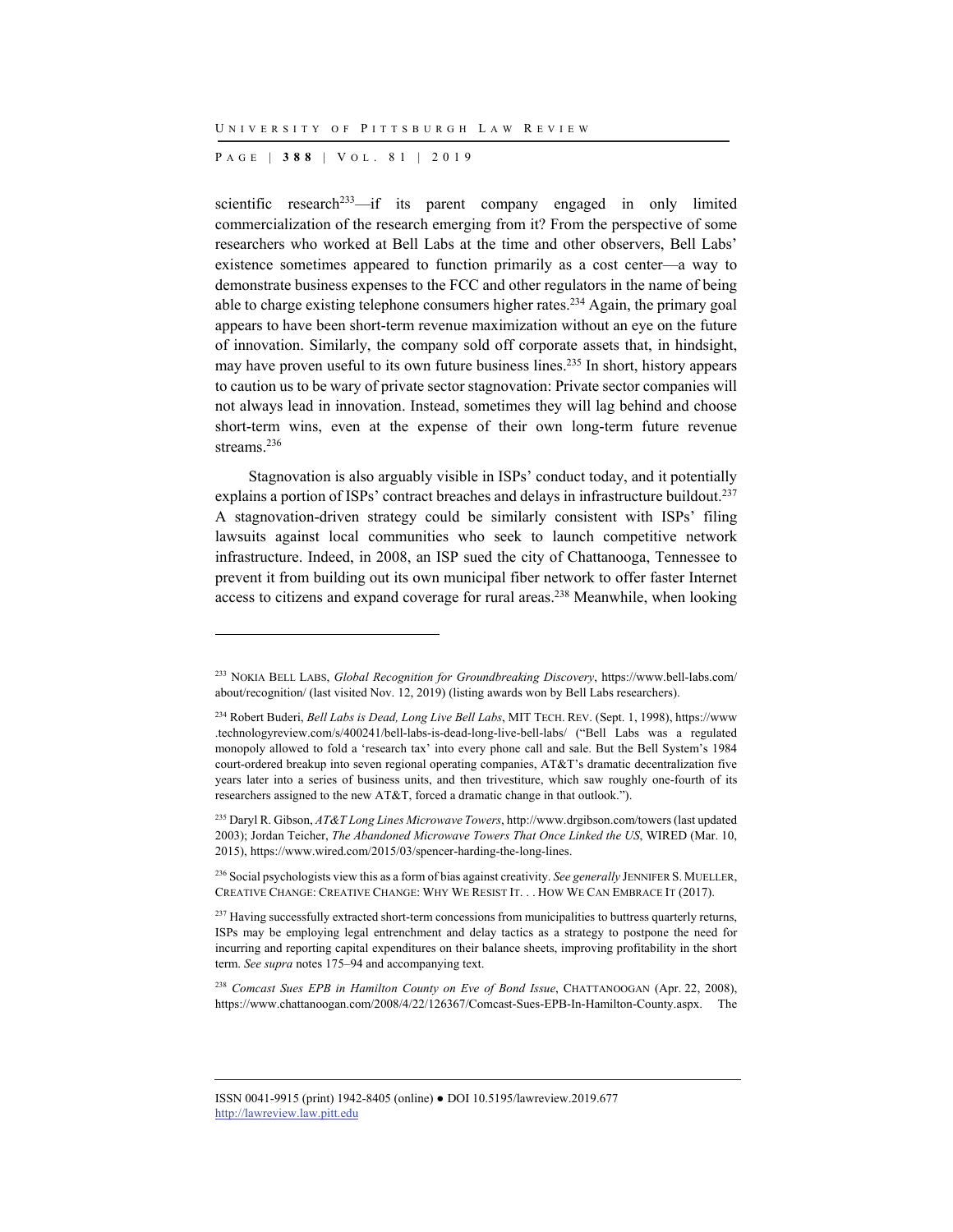at deployment strategies used by the major telecommunications companies, the most robust experimentation with future alternative network deployment structures such as mesh networks,<sup>239</sup> white space usage,<sup>240</sup> and other novel methods<sup>241</sup> usually originate from outside voices—civil society advocates, $242$  university academics, $243$ and companies who have traditionally not been part of the Internet infrastructure "pipes."<sup>244</sup> In other words, private sector stagnovation may be obstructing the creation of redundant infrastructure—a dynamic that harms both competition and national security.

Thus, the time has come for past to serve as prologue: in a manner parallel to USPS's creation of package delivery and DoD's creation of ARPANET in collaboration with universities, a governmental initiative appears to be required to

ISP lost in court and years later offered competitive Internet service to the fiber service offered by the City of Chattanooga since 2009. Jon Brodkin, *Comcast Brings Fiber to City That it Sued 7 Years Ago to Stop Fiber Rollout*, ARS TECHNICA (Apr. 30, 2015), https://arstechnica.com/information-technology/ 2015/04/comcast-brings-fiber-to-city-that-it-sued-7-years-ago-to-stop-fiber-rollout. After the city fiber network was installed, Amazon opened a regional facility in Chattanooga, potentially due to the high quality of Internet connectivity. Mike Pare, *Amazon's Chattanooga Distribution Center Plans to Expand*, TIMES FREE PRESS (Jan. 8, 2012), https://www.timesfreepress.com/news/news/story/2012/jan/08/ amazons-chattanooga-distribution-center-plans-expa/67750. The municipal network is credited with revitalizing the local economy. David Z. Morris, *Private Telecoms Get Another Win Over Municipal Broadband in Tennessee*, FORTUNE (Apr. 15, 2017), https://fortune.com/2017/04/15/private-telecomchattanooga-gig.

<sup>239</sup> Tim Fisher, *What Is a Mesh Network?*, LIFEWIRE (July 15, 2019), https://www.lifewire.com/meshnetwork-4175202.

<sup>240</sup> FED. COMC'N COMM'N, *White Space*, https://www.fcc.gov/general/white-space (last visited Apr. 8, 2019); MICROSOFT WHITESPACES DATABASE, http://whitespaces.microsoftspectrum.com/ (last visited Apr. 8, 2019).

<sup>&</sup>lt;sup>241</sup> For example, Google Project Loon has experimented with balloons to deliver internet connectivity. Alastair Westgarth, *Turning on Project Loon in Puerto Rico*, MEDIUM (Oct. 20, 2017), https://medium .com/loon-for-all/turning-on-project-loon-in-puerto-rico-f3aa41ad2d7f.

<sup>242</sup> Mark Kaufman, *Mesh Networks: An Alternative Way to Connect to the Internet Gains Steam*, MASHABLE (Jan. 9, 2018), https://mashable.com/2018/01/09/mesh-networks-provide-alternative-intenetconnection/.

<sup>243</sup> David Coldewey, *A Mesh Network Spontaneously Erupts in the US and Helps Connect Puerto Rico*, TECHCRUNCH (Nov. 14, 2017), https://techcrunch.com/2017/11/14/a-mesh-network-spontaneouslyerupts-in-the-us-and-helps-connect-puerto-rico/.

<sup>244</sup> Paul Garnett & Sid Roberts, *Overview of Internet Service Provider Technology Considerations for Rural Broadband Deployments*, MICROSOFT (June 2018), http://download.microsoft.com/download/6/ C/9/6C955541-5053-4A1C-BF0E-22F3BA34CE0F/Microsoft\_Rural\_ISP\_Technology\_Considerations .pdf.

ISSN 0041-9915 (print) 1942-8405 (online) ● DOI 10.5195/lawreview.2019.677 http://lawreview.law.pitt.edu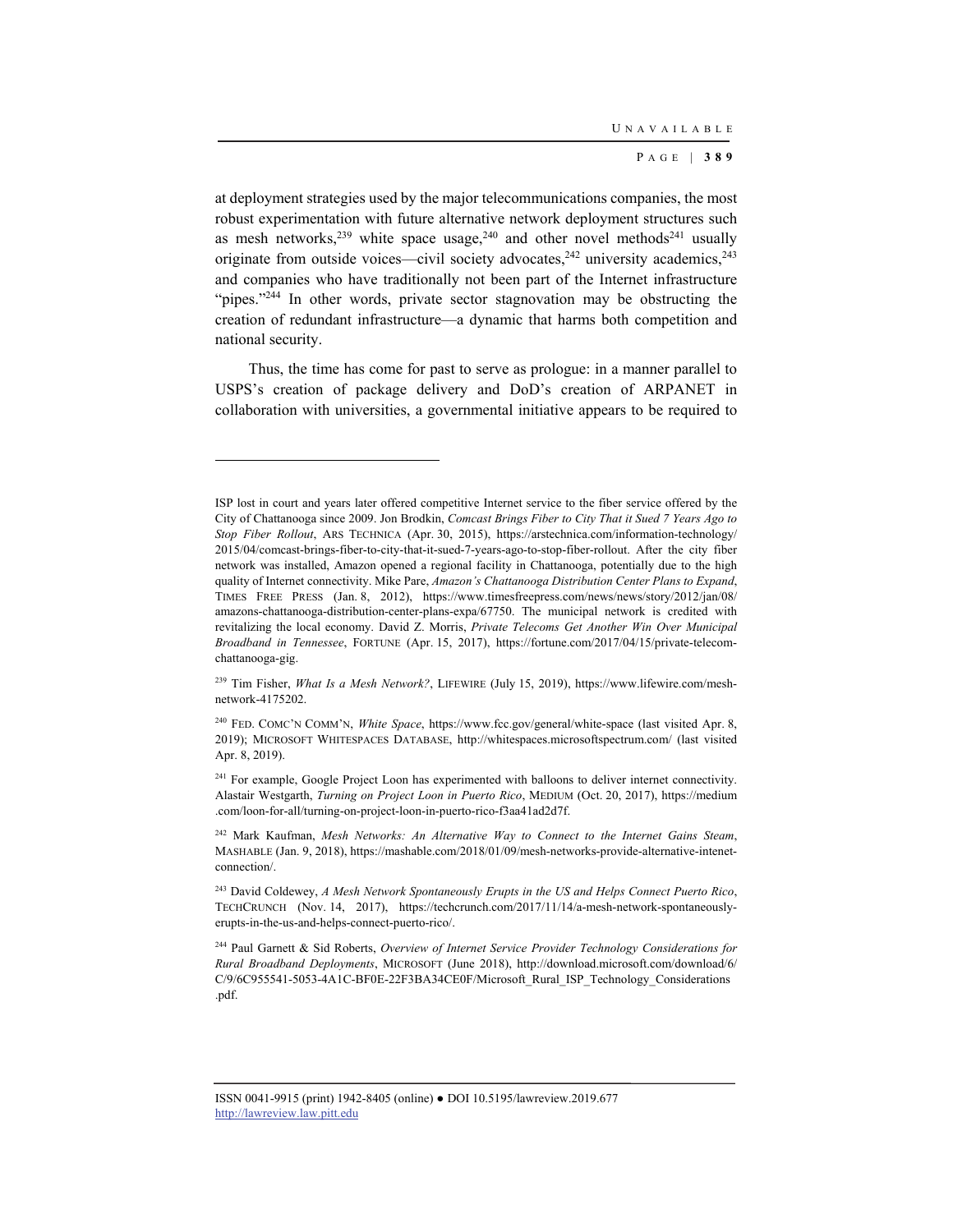P AGE | **390** | V O L . 8 1 | 2019

stimulate the next generation of Internet infrastructure creation. The first step in this initiative involves accurately assessing the full scope of the availability problem.

# **IV. STATUS 303**<sup>245</sup>**: SEE OTHER—THE NEW METRIC OF "INTERNET ACCESS INSECURITY"**

"The issue is, what is chicken?"<sup>246</sup>

As the last section explained, the Internet now constitutes a component of our critical infrastructure. This evolution has fundamentally recast Internet access availability as an economic necessity and national security issue. Yet, the present state of United States Internet availability is comparatively suboptimal, and the full extent of the technology hatching problem remains under-quantified. Indeed, the United States currently lacks even basic, trusted metrics on point. Current FCC tallies of the number of United States residents living without reliable, high-quality Internet access are viewed by experts as potentially suspect.<sup>247</sup> While the FCC suggests that the number is approximately 25 million Americans who lack access to a broadband connection, other studies using multiple different sources of data put the figure as high as 128 million.<sup>248</sup>

Despite inventing the Internet, the United States has steadily fallen behind other countries in both Internet access quality and technology workforce development.<sup>249</sup> The average United States Internet speed in 2017 was only 18.7 megabytes per second—only the tenth fastest in the world.<sup>250</sup> While the FCC and telecoms are

l

<sup>245</sup> *HTTP Status Code Registry*, *supra* note 18.

<sup>&</sup>lt;sup>246</sup> Frigaliment Importing Co. v. B.N.S. Int'l Sales Corp., 190 F. Supp. 116, 117 (S.D.N.Y. 1960) (finding the meaning of chicken to be ambiguous).

<sup>247</sup> Kahan, *supra* note 4.

<sup>248</sup> *Id.*

<sup>&</sup>lt;sup>249</sup> Our markets, regulatory structures, and the venture capital ecosystem have often rewarded technology business models that ship product fast and extract maximum short-term financial revenue, instead of rewarding those companies that help build a technologically sustainable, more secure society through encouraging long-term benefits and safer products. *See, e.g.*, Matwyshyn, *supra* note 17, at 127 (discussing the costs of current technology business models).

<sup>250</sup> Gaby Galvin, *Countries Where People are the Most Wired In*, U.S. NEWS & WORLD REP. (Aug. 22, 2017), https://www.usnews.com/news/best-countries/slideshows/10-countries-with-the-fastest-Internetspeeds?onepage. According to the FCC, the United States ranked tenth out of twenty-eight countries for download speed in 2018. FED COMMC'N COMM'N, *2018 Broadband Deployment Report* (Feb. 2, 2018),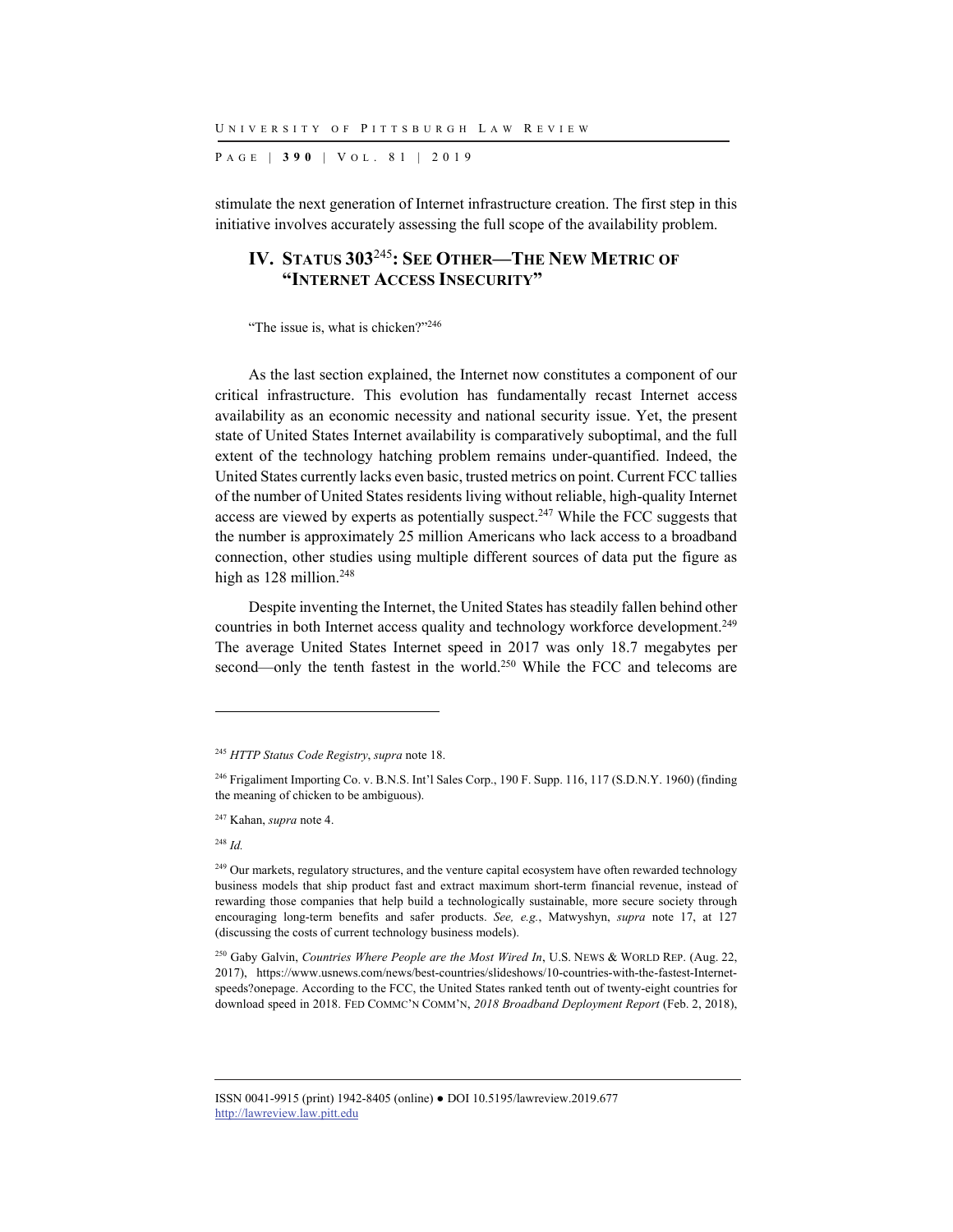currently heralding the arrival of 5G networks<sup>251</sup> that promise average speeds of 50Mbps or higher,<sup>252</sup> the implemented reality of this improvement in Internet access quality will be a boon to only a limited number of households.<sup>253</sup> Most consumers will not be able to benefit from this access improvement for years, if ever; the rollout of 5G has been slow and limited to densely-populated areas.<sup>254</sup> As these new generations of 5G technology are starting to be rolled out, South Korea leads on deployment,<sup>255</sup> not the United States. And, the history of prior Internet service rollouts is a harbinger of the need for tempered expectations.256 Indeed, the schedule and scope of availability of 5G to United States users is not publicly well-known,<sup>257</sup> and concerns about underinvestment by Internet Service Providers in developing United States Internet infrastructure persist.258

We have also fallen behind on computer security concerns in our Internet infrastructure. Because of multiple security vulnerabilities, all  $4G^{259}$  and  $5G$ 

l

257 Elizabeth Zima, *What Is 5G, and Why Will It Take So Long to Arrive*, GOV'T TECH. (Apr. 12, 2018), https://www.govtech.com/network/What-is-5G-and-Why-Will-it-Take-So-Long-to-Arrive.html.

258 James Titcomb, *Scientists Create Internet Cables 50,000 Times Faster Than Superfast Broadband*, TELEGRAPH (Feb. 11, 2016), https://www.telegraph.co.uk/technology/2016/02/11/scientists-create-Internet-cables-50000-times-faster-than-superf.

259 Zack Whittaker, *Security Flaw Shows 3G, 4G LTE Networks Are Just as Prone to Stingray Phone Tracking*, ZDNET (July 26, 2017), https://www.zdnet.com/article/stingray-security-flaw-cell-networksphone-tracking-surveillance.

https://www.fcc.gov/reports-research/reports/broadband-progress-reports/2018-broadband-deploymentreport.

<sup>251</sup> *FCC's 5G Fast Plan*, FED. COMMC'N COMM'N, https://www.fcc.gov/5G (last visited Apr. 8, 2019).

<sup>252</sup> Simon Hill, *Is 5G as Fast as They're Saying? We Break Down the Speeds*, DIGITAL TRENDS (Jan. 22, 2019), https://www.digitaltrends.com/mobile/how-fast-is-5g.

<sup>253</sup> Jacob Kastrenakes, *AT&T's 5G Network Goes Live in 12 Cities—But You Can't Use It Yet*, VERGE (Dec. 18, 2018), https://www.theverge.com/2018/12/18/18146246/att-5g-us-launch-hotspot-serviceplan-price.

<sup>254</sup> Aaron Pressman, *Data Sheet—Are the First Customers of 5G the Winners or Losers?*, FORTUNE (Dec. 18, 2018), http://fortune.com/2018/12/18/data-sheet-5g-wireless-verizon-att-tmobile.

<sup>255</sup> Elaine Ramirez, *In the Race for 5G, South Korea Shows Off Its Tech Prowess at the Winter Olympics*, FORBES (Feb. 23, 2018), https://www.forbes.com/sites/elaineramirez/2018/02/23/in-the-race-for-5gsouth-korea-shows-off-its-tech-prowess-at-the-winter-olympics/#366add6f2853.

<sup>256</sup> Matthew Miller, *Verizon Announces 4G Rollout, but Are Any of These US Systems Really 4G?*, ZDNET (Dec. 1, 2010), https://www.zdnet.com/article/verizon-announces-4g-rollout-but-are-any-of-these-ussystems-really-4g.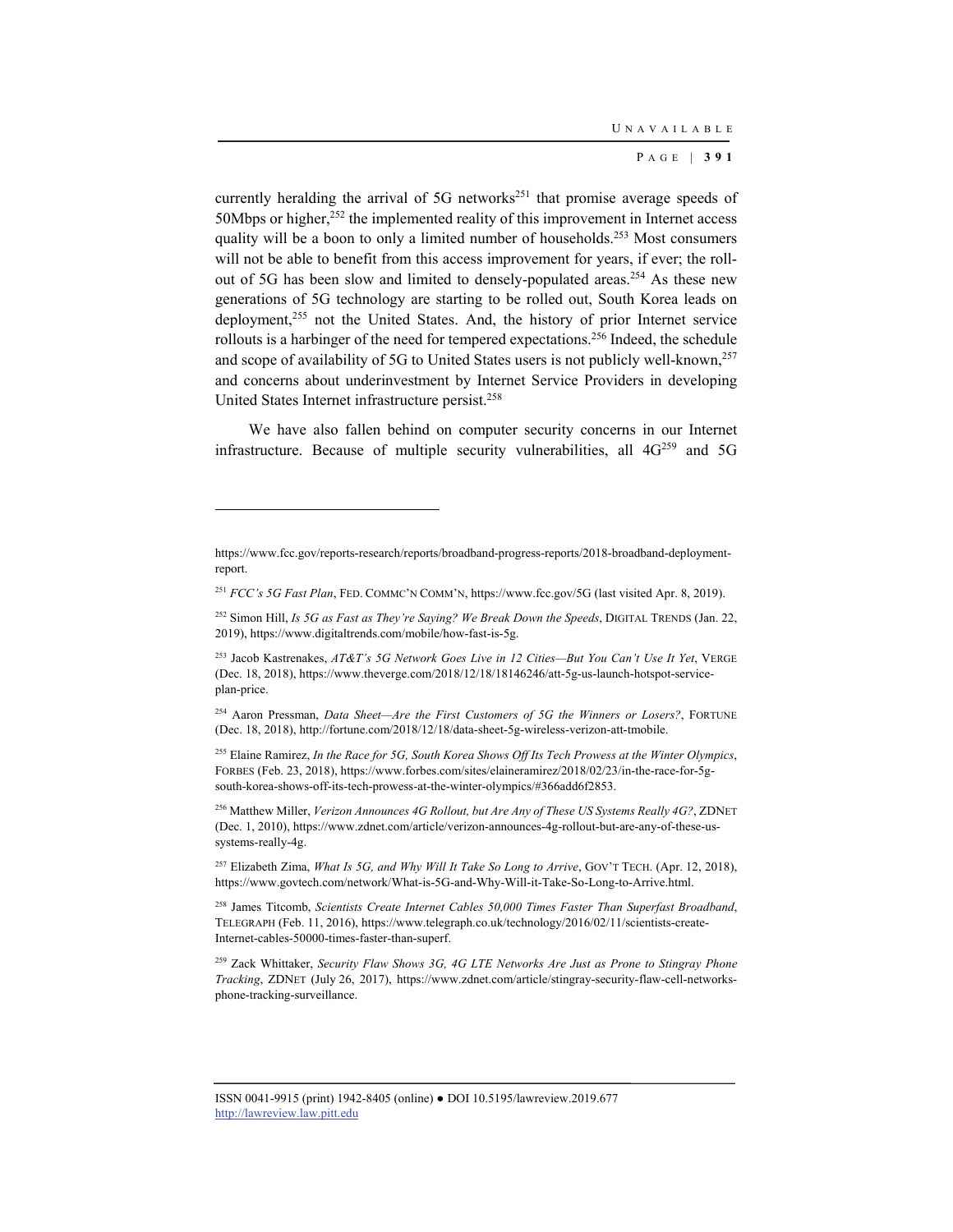P AGE | **392** | V O L . 8 1 | 2019

communications suffer from the possibility of adversary interception.<sup>260</sup> The more we connect our society, the more vulnerable we become to national security threats from this Internet connectivity; our adversaries will inevitably seek to disrupt our communications networks, our economy, and our population's safety.

While debates over network neutrality may have been predicated on the appropriate mental model for 2002's Internet, the technical reality and attack vectors of 2020's Internet look starkly different. Professor Wu's original model of network neutrality was focused on

giv[ing] users the right to use non-harmful network attachments or applications, and giv[ing] innovators the corresponding freedom to supply them . . . [because s]uch a regime avoids some of the costs of structural regulation by allowing for efficient vertical integration so long as the rights granted to the users of the network are not compromised.261

While this model engages with a portion of the relevant Internet availability issues today, it ultimately falls short. It neglects to expressly consider the technology hatching problem—the potentially devastating national security and economic consequences of the mismatch between our current (unwise) structural (over)reliance on always-on Internet availability and the existing inadequacies of Internet infrastructure.<sup>262</sup>

To wit, this section offers a new framework: The model of "Internet Access Insecurity." Inspired by the USDA and FDA's concept of food insecurity,263 the term Internet Access Insecurity refers to a household-level economic and social condition of limited or uncertain Internet access. The model explicitly blends national security and human safety concerns with considerations of next generation commerce into a single metric aimed at tracking Internet availability and redundancy. Effective implementation of an Internet Access Insecurity model will require congressional action—an act that might be called the Internet Infrastructure Availability Act

<sup>260</sup> Catalin Cimpanu, *New Security Flaw Impacts 5G, 4G, and 3G Telephony Protocols*, ZDNET (Jan. 31, 2019), https://www.zdnet.com/article/new-security-flaw-impacts-5g-4g-and-3g-telephony-protocols.

<sup>261</sup> Wu, *supra* note 28, at 143 (emphasis omitted).

<sup>262</sup> Goodman, *supra* note 59, at 84. As Professor Goodman argues, a conception of innovation focused on the provider edge of networks "overlooks digital divide issues and user economic constraint." *Id.*

<sup>263</sup> *See infra* note 268 and accompanying text.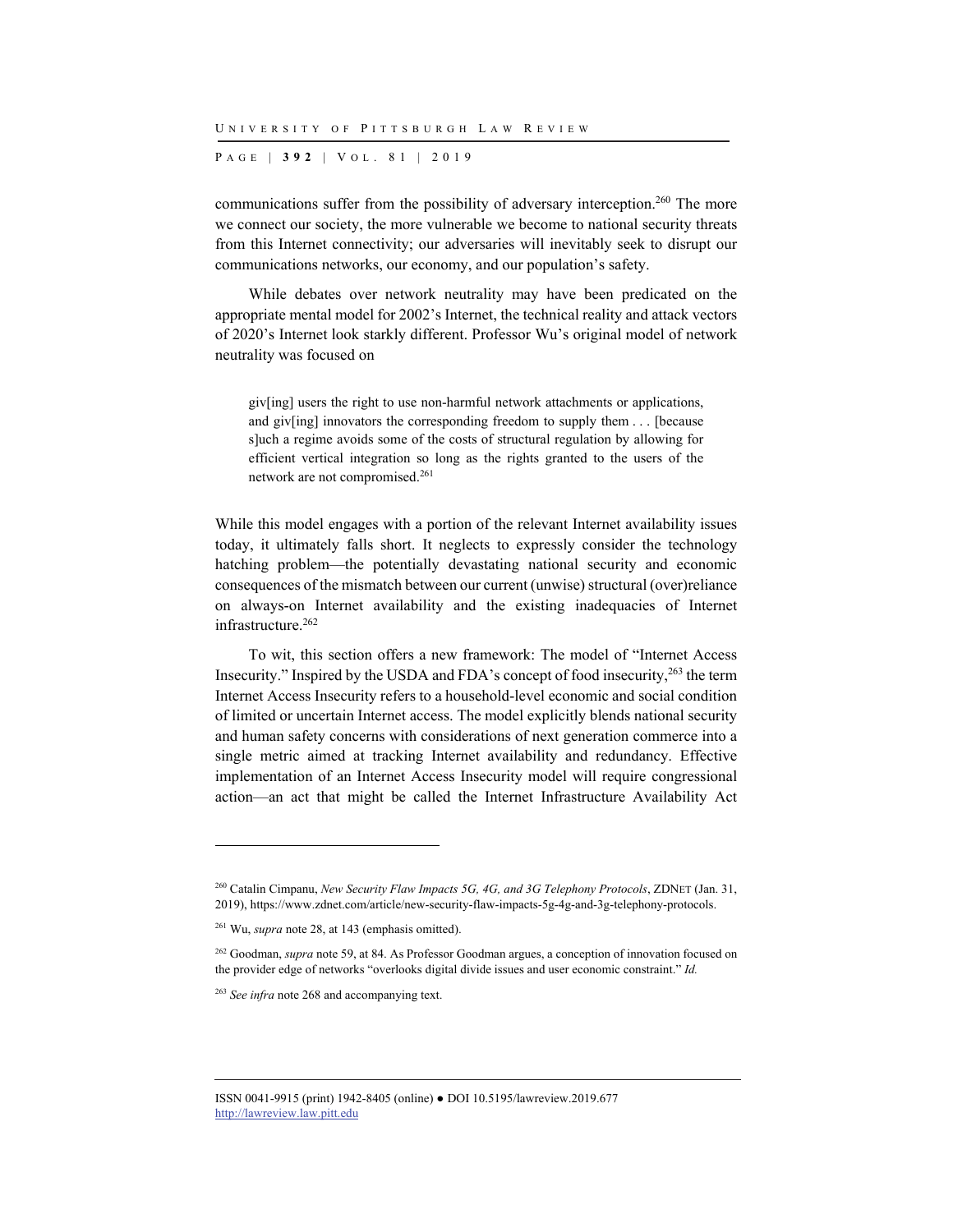("IIAA"). The IIAA should (1) authorize the creation of a blue ribbon commission for next generation infrastructure planning and information security vulnerability correction, (2) direct that multiple agencies outside the FCC engage in enforcement activity to ensure market transparency in Internet availability, and (3) direct the appropriation of funds to the Department of Homeland Security ("DHS") and other agencies to collaborate with state, municipal, and citizen groups in efforts to maximize deployment (and maintenance) of redundant networks on the local level for national security and workforce development purposes.

# *A. Error 426*<sup>264</sup>*: Terminology Upgrade Required*

As explained in the introduction, the technology hatching problem refers to the disconnect between the frenetic pace of technology development and the deficit of sufficient technological infrastructure in the United States to support this development in the long term. A critical component of this disconnect involves the availability of reliable and affordable Internet access across the United States, particularly in rural and de-industrializing areas. While even telephone penetration does not reach a perfect 100%,<sup>265</sup> current Internet access in the United States does not meet the benchmarks for availability and redundancy expected of critical infrastructure. Indeed, the metrics for reliably measuring the extent of Internet access inadequacy have not been formalized even for national security purposes.

Therefore, a new metric of "Internet Access Insecurity" will assist with tracking progress toward the goal of fully redundant, universally available, reliable Internet access throughout the United States. As Section III explained, this type of redundancy and availability are essential pre-requisites both for the next stage of innovation in the United States and our national defense. Specifically, inspired by the USDA's and FDA's concept of "food insecurity,"266 *the term "Internet Access Insecurity" refers to the condition where an Internet (human or corporate) end user is forced to reduce Internet use or normal use patterns are disrupted*<sup>267</sup> *because of* 

<sup>264</sup> *HTTP Status Code Registry*, *supra* note 18.

<sup>265</sup> FED. COMMC'N COMM'N, TELEPHONE PENETRATION BY INCOME BY STATE (May 2010), https://www .fcc.gov/reports-research/reports/telephone-penetration-reports/telephone-penetration-report-throughmarch.

<sup>266</sup> Economic Research Service, *Definitions of Food Security*, U.S. DEP'T OF AGRIC., https://www.ers.usda .gov/topics/food-nutrition-assistance/food-security-in-the-us/definitions-of-food-security.aspx (last updated Sept. 4, 2019).

<sup>&</sup>lt;sup>267</sup> A specific availability minimum and uptime should be attached to the meaning of "disrupted" as context requires.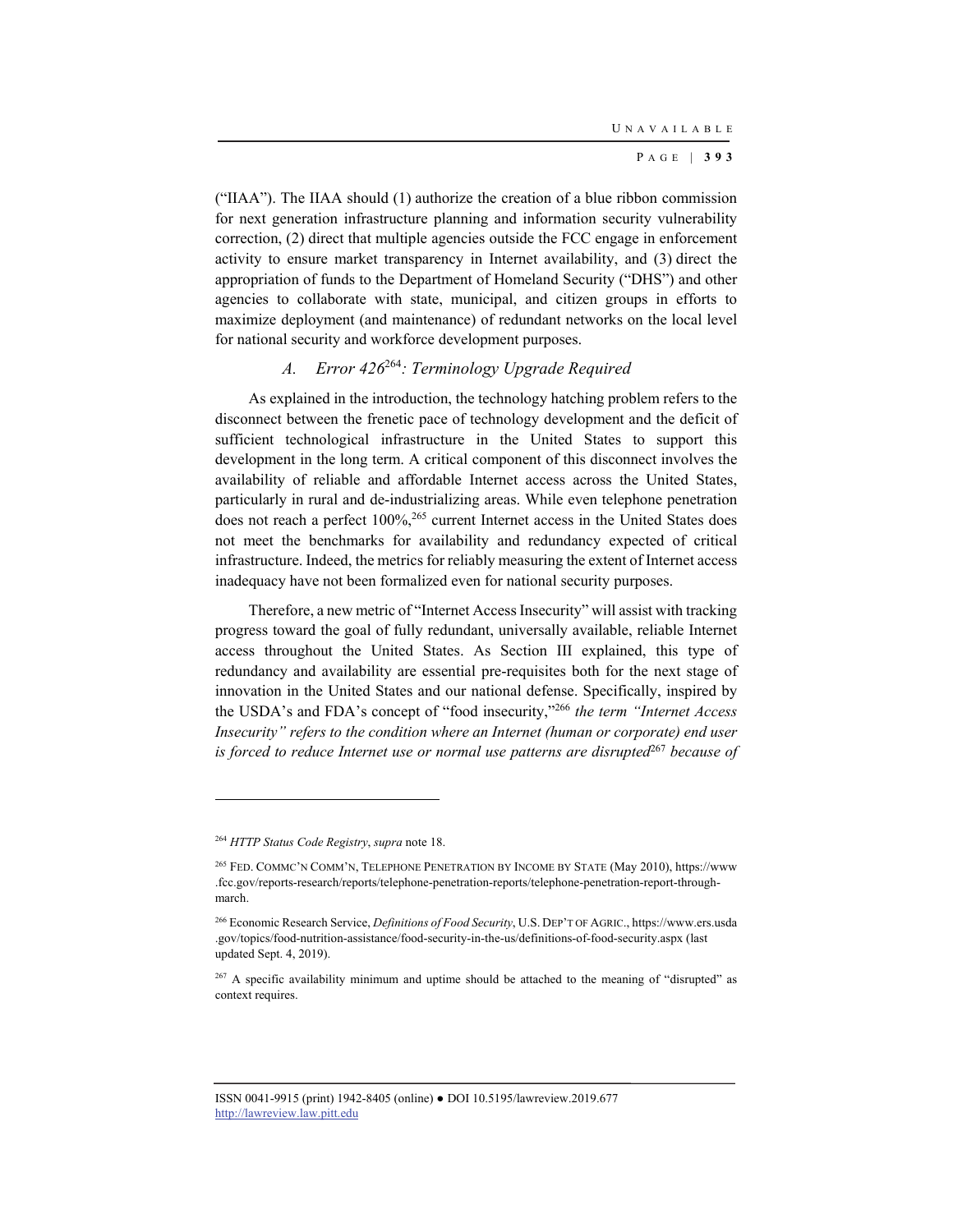P AGE | **394** | V O L . 8 1 | 2019

*(1) the lack of high-quality, reliably-available*<sup>268</sup> *Internet access as a technical matter, (2) unfair surprise arising from the terms of service or other business conduct of the provider,*<sup>269</sup> *or (3) because of the inability to pay for high-quality, reliably-available access.*

Internet Access Insecurity provides an explicitly broader reframing of the various (legitimate) consumer and entrepreneur protection concerns raised by net neutrality advocates. Yet, it offers two key implementation differences. First, it quantifies Internet deployment success based on end user reality, instead of the current structure of ISP self-reporting,<sup>270</sup> eliminating at least a portion of the current opportunities for gaming in Internet deployment statistics.271 Second, it acknowledges the role that the Internet plays in critical infrastructure, national defense, and the continued success of our economy. As such, it does not rely on the FCC alone but, instead, relies on an effort across the public and private sector to correct the current Internet infrastructure inadequacies of the United States. Regardless of where the policy and legal battles over the FCC's authority over net neutrality end, a broader approach driven by the technology hatching problem is complementary. In other words, monitoring Internet Access Insecurity will assist in the creation of a robust, redundant Internet infrastructure. However, this new model of Internet Access Insecurity requires an implementing statute—the Internet Infrastructure Availability Act.

## *B. Status 300*<sup>272</sup>*: Multiple Choices—The Internet Infrastructure Availability Act*

To implement the goal of universally available, redundant, reliable Internet access in the United States, the proposed Internet Infrastructure Availability Act

<sup>272</sup> *HTTP Status Code Registry*, *supra* note 18.

<sup>&</sup>lt;sup>268</sup> "Availability" is a term of art in computing that means "ensuring timely and reliable access to and use of information." Computer Security Resource Center, *Availability*, NAT'L INST. OF STANDARDS & TECH., https://csrc.nist.gov/glossary/term/availability (last visited Apr. 8, 2019).

<sup>&</sup>lt;sup>269</sup> The use of "unfair surprise" here is an intentional linkage to the long-standing doctrines of unconscionability, which are due for resuscitation in light of the unsustainable trajectory of end user license agreements. *See, e.g.*, Pascquale, *supra* note 59, at 72.

<sup>270</sup> *Who Must File Form 477?*, FED COMMC'N COMM'N, https://transition.fcc.gov/form477/ WhoMustFileForm477.pdf (last visited Apr. 8, 2019).

<sup>&</sup>lt;sup>271</sup> Karl Bode, *Big ISPs Lobby to Kill Attempts at More Accurate Broadband Mapping*, TECHDIRT (Oct. 18, 2017), https://www.techdirt.com/articles/20171017/10292938419/big-isps-lobby-to-killattempts-more-accurate-broadband-mapping.shtml.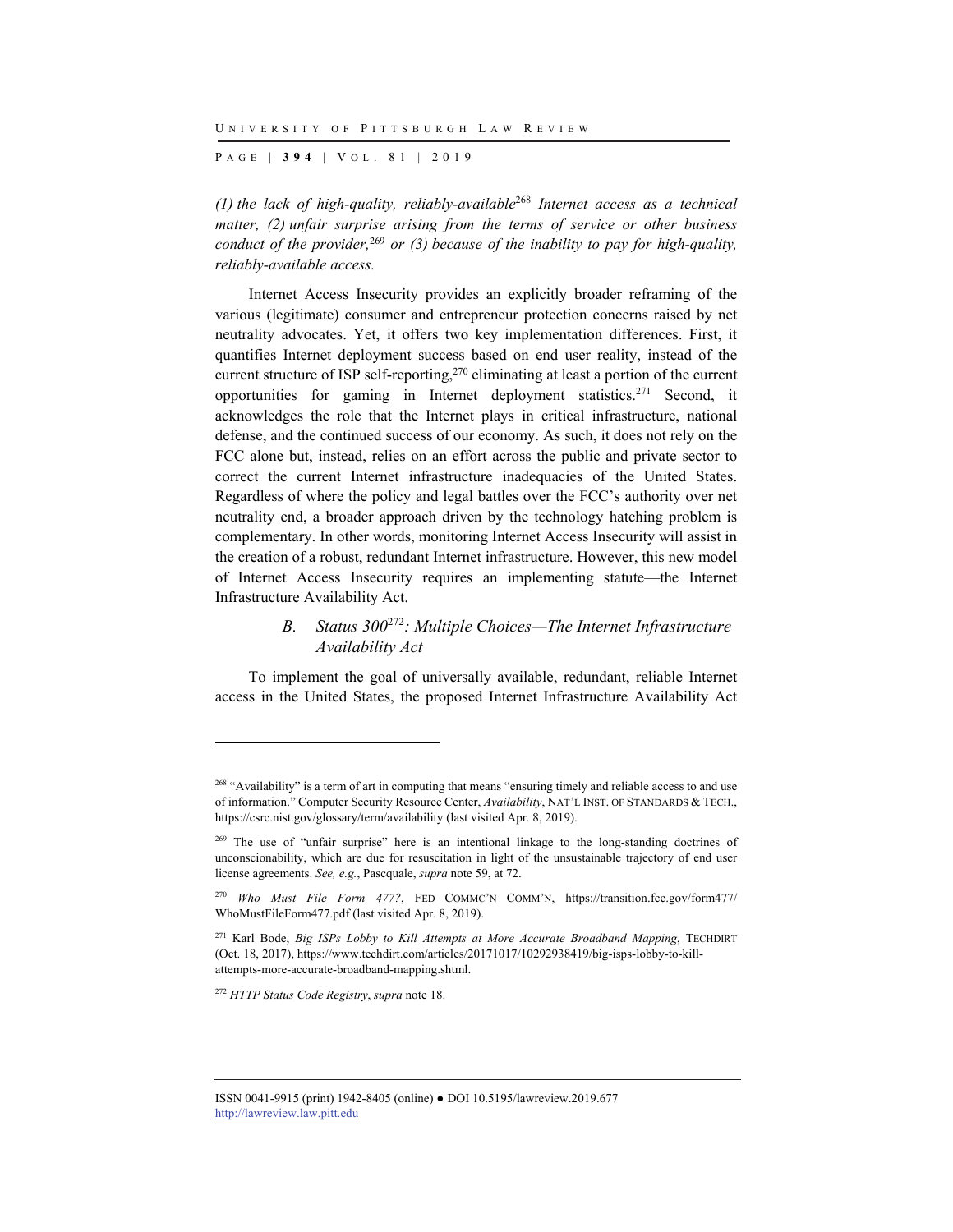should contain at least three separate components. First, the IIAA should create a blue ribbon commission of academic, technical, legal, and policy experts with the explicit instruction of Internet "futures planning"—an exercise that is commonplace among other countries' governments.<sup>273</sup> Second, the IIAA should explicitly direct agencies beyond the FCC to become involved in aspects of ensuring improved market transparency around the provision of private sector Internet access. Specifically, the FDA, Federal Trade Commission ("FTC"), Department of Justice ("DOJ"), DHS, Consumer Financial Protection Bureau ("CFPB"), Securities Exchange Commission ("SEC"), and Government Accountability Office ("GAO") should be directed to contribute toward the goal of improving market transparency and fair business practices in Internet access in a manner consonant with their respective traditional missions. Third, Congress should appropriate a local infrastructure innovation fund administered by DHS. The goal of this fund would be to explicitly collaborate with state and local governments and community groups to encourage as many different deployments of redundant Internet infrastructure as possible.

### 1. The Blue-Ribbon Commission: Improving Sustainability and Security

In the Internet Infrastructure Availability Act (IIAA), Congress should borrow historical insights from ARPA's successful engagement with universities and academic experts.<sup>274</sup> Specifically, the IIAA should direct the creation of a blue ribbon commission composed of two academic<sup>275</sup> expert teams—a technical experts team on the one hand, and legal and policy experts on the other. Working consecutively and then merging their visions jointly, these teams' charge should focus on planning a trajectory for the United States to achieve universally available, reliable, affordable, maximally redundant Internet access by 2030, coast to coast.

The explicit charge to the technology experts should include initially exploring all technically possible options—those currently known and those theoretically possible with future research—without concern for legal and policy implementation challenges. For example, forms of white space usage and mesh network deployment have not been exhaustively investigated as potentially viable options for large-scale, redundant network deployment on the local level. In other words, the explicit charge is blue sky technological planning, and the report should be made publicly available

<sup>273</sup> *See, e.g.*, EUROPEAN COMM'N, *White Paper on the Future of Europe* (Mar. 1, 2017), https://ec.europa .eu/commission/sites/beta-political/files/white\_paper\_on\_the\_future\_of\_europe\_en.pdf (explaining Europe's five goal areas for achievement by 2025).

<sup>274</sup> *See supra* notes 216–38 and accompanying text (discussing ARPANET).

<sup>275</sup> Academics continue to lead research in Internet infrastructure. *See, e.g.*, Titcomb, *supra* note 258.

ISSN 0041-9915 (print) 1942-8405 (online) ● DOI 10.5195/lawreview.2019.677 http://lawreview.law.pitt.edu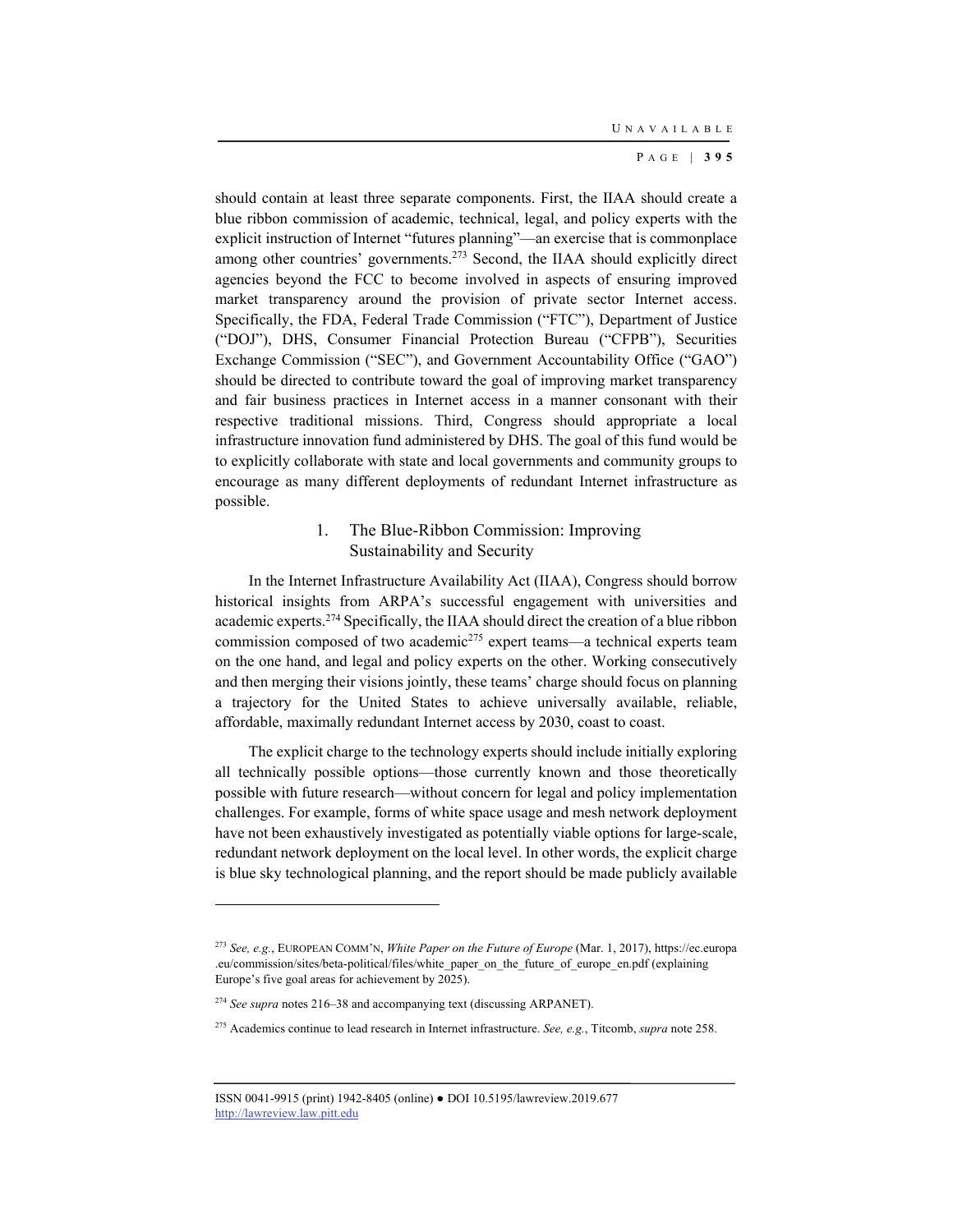P AGE | **396** | V O L . 8 1 | 2019

l

to allow for civil society engagement and oversight. After this stage, the legal and policy team should convene, review the technical team's work product and identify implementation obstacles to each proposed technical pathway, develop solutions, and contribute additional ideas. Finally, jointly, the experts of the blue-ribbon commission might debate the results of these two reports, and provide a set of shared findings on paths forward. For example, the experts might debate the merits of a "Best Minus X%" minimum floor of Internet quality—where the floor of slowest permissible speed legally categorized as "broadband" continually increases as the fastest top speeds sold at a premium also increases.

In particular, the blue-ribbon commission should conduct a comparative international assessment of Internet access availability and deployment models outside the United States. In light of the severity of the technology hatching problem in the United States, the commission should explore unconventional directions for building and repurposing existing human and technical capacity in novel directions. For example, in addition to determining the best method for collecting accurate household-level data on Internet Access Insecurity, the commission should develop a new set of national labs, modeled on those run by the Department of Energy,  $276$ whose mission will focus on civic interests and the technology hatching problem in an interdisciplinary manner.277 Similarly, in light of USPS's commitment to universal service<sup>278</sup> and its current role in bioterrorism defense, perhaps USPS could also be reimagined as a scale-free network $279$  of hubs to assist with local network deployment in Internet infrastructure defense. Perhaps every mail truck and mailbox could be turned into a node in a national mesh network. Perhaps the postal carrier recruitment program might be expanded to create a set of "technical carrier" roles

<sup>276</sup> U.S. DEP'T OF ENERGY, *National Laboratories*, https://www.energy.gov/national-laboratories (last visited Apr. 8, 2019).

<sup>277</sup> *See supra* notes 216–38 and accompanying text (discussing interdisciplinary cooperation in the creation of ARPANET). Again, the United States lags has fallen behind other countries in the creation of this type of national research structure. *See, e.g.*, FRENCH NATIONAL CENTRE FOR SCIENTIFIC RESEARCH (CNRS), http://www.cnrs.fr/en (last visited Apr. 8, 2019).

<sup>278</sup> Rubio, *supra* note 201 ("Today the nation relies on a vast mailing industry that operates primarily for profit. But that network is underpinned by the United States Postal Service—a self-supporting quasicorporate government agency that remains committed to universal service by constitutional and congressional mandate.").

<sup>&</sup>lt;sup>279</sup> For a discussion of scale-free networks, see, for example, Albert Laszlo-Barabasi & Eric Bonabeu, *Scale-Free Networks*, SCIENTIFIC AMERICAN (May 2003), http://barabasi.com/f/124.pdf; *see also generally* Andrea M. Matwyshyn, *Material Vulnerabilities: Data Privacy, Corporate Information Security, and Securities Regulation*, 3 BERKELEY BUS. L.J. 129 (2005).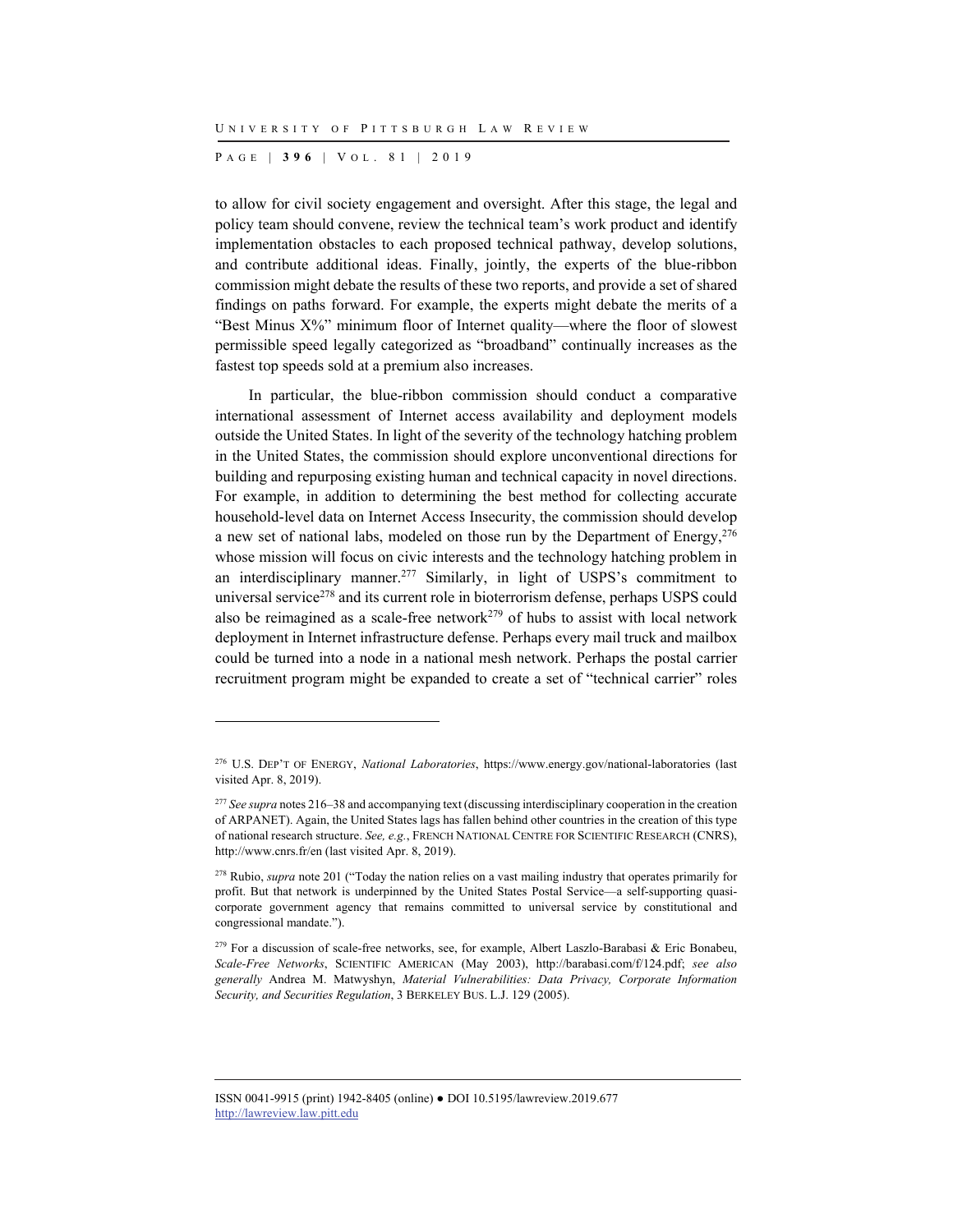who simultaneously obtain training to maintain the mesh network as they deliver (snail)mail and parcels during their routes. Or perhaps a "junior postal inspector" program could build a corps of vetted, trained youths in their late teens and early twenties to make house calls and operate a "help-desk" to assist older populations and others in their communities with Internet problems, helping to protect them from fraud.280 Perhaps USPS could evolve to become an entry-level technology workforce development program for youth from communities where access to technology mentorship and training are unavailable.<sup>281</sup> Just as USPS solved the "last mile" problem for people in rural areas for their catalog deliveries, perhaps USPS can reprise its historical role as the catalyst for another information network's expansion.

### 2. The Agencies: Improving Transparency and Suitability

A wise adage cautions, "don't put all your eggs in one basket."282 Yet, historically, we have left Internet availability enforcement solely in the hands of the FCC.<sup>283</sup> But, the FCC is not the only possible arbiter of Internet access deployment and practice.284 Indeed, the single-minded policy focus on the FCC as the legal lynchpin of Internet availability for United States end users is misplaced. Particularly because of the FCC's paralysis, the creation, maintenance, and policing of a robust Internet infrastructure is a task too formidable for a single regulator. In light of the changed role of the Internet as part of our national security and critical infrastructure, through the IIAA, Congress should specifically empower agencies and government offices outside of the FCC to contribute to enforcement activity and oversight of deployment, marketing, and trade practices in connection with Internet access. In particular, the FDA, FTC, DOJ, DHS, CFPB, SEC, and GAO should be

<sup>&</sup>lt;sup>280</sup> Indeed, the postal inspector service is interested in youth outreach initiatives, even sponsoring a television program in a cost-effective manner—using asset forfeiture revenue and not tax dollars. David Robb, *U.S. Government Spending Millions to Fund "The Inspectors"; Kids Show Airs on CBS*, DEADLINE (Aug. 15, 2016), https://deadline.com/2016/08/the-inspectors-government-spends-millions-to-fund-cbskids-show-1201803819. Future asset forfeiture revenue could be directed toward the new junior inspectors program.

<sup>&</sup>lt;sup>281</sup> Peer and adult technology mentorship have been demonstrated to be significantly correlated with teen interest in technology entrepreneurship and careers. *See* Matwyshyn, *supra* note 9, at 73.

<sup>282</sup> *Don't Put all Your Eggs in One Basket*, DICTIONARY.COM, https://www.dictionary.com/browse/dont-put-all-your-eggs-in-one-basket (last updated 2005).

<sup>283</sup> *See supra* note 268 and accompanying text.

<sup>&</sup>lt;sup>284</sup> Although "someone should mediate conflicts over alleged deviations from abstract neutrality principles," it is not clear whether "that arbitrator [should] be an inherently political body like FCC" or an "independent, apolitical arbitrators like the Internet Engineering Task Force." Berin Szoka & Adam Thierer, *Net Neutrality, Slipper Slopes & High-Tech Mutually Assured Destruction*, PROGRESS & FREEDOM FOUND. 1, 5 (Oct. 2009), http://www.pff.org/issues-pubs/ps/2009/pdf/ps5.11-net-neutrality-MAD-policy.pdf.

ISSN 0041-9915 (print) 1942-8405 (online) ● DOI 10.5195/lawreview.2019.677 http://lawreview.law.pitt.edu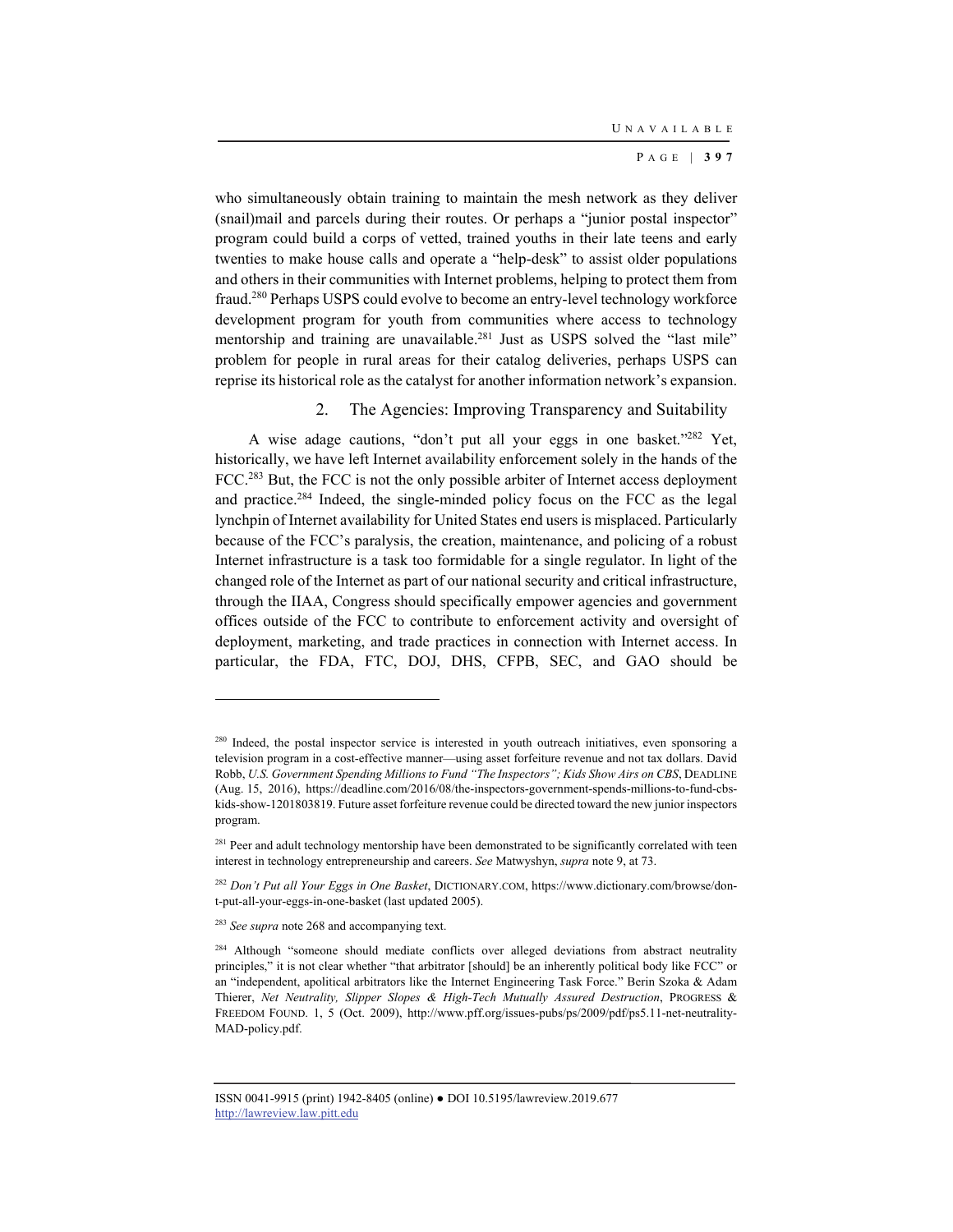P AGE | **398** | V O L . 8 1 | 2019

congressionally directed to contribute to the mission of mitigating and, ultimately, eliminating Internet Access Insecurity.

a. FDA

The United States FDA is responsible for oversight of medical devices and their safety.<sup>285</sup> As part of this mission, the FDA has issued both pre-market and post market "cybersecurity guidance" creating minimum standards of care to which manufacturers attest they adhere prior to releasing a medical device into the market.286 Because the next generation of IoB medical devices rely on the Internet for key aspects of their functionality, whether the devices can function as designed without consistently available Internet access is a key safety consideration. Therefore, Congress should instruct the FDA to borrow from its model from the USDA's food security labeling system<sup>287</sup> and to create a new labeling system for medical device Internet access requirements. Device manufacturers would then include this labeling information with their devices, indicating to consumers the minimum availability and quality of Internet access required for safe operation of the device. ISPs would then need to make affirmative representations to consumers about whether their services map to the new FDA standards. The FDA should also be instructed to provide an annual report to Congress regarding collaborations with medical device manufacturers, hospitals, and ISPs, describing what steps are in progress to ensure that patient care is not impacted due to unavailability of Internet access.

#### b. FTC

Although the Federal Trade Commission has historically been the agency leading enforcement activity with respect to businesses' Internet conduct, this leadership has not occurred in the context of Internet availability because of the FCC's overlapping authority. However, FCC Chairman Ajit Pai recently asserted that the FTC should step in to become the primary enforcer for questions of ISP conduct,<sup>288</sup> Congress should heed this advice and direct the FTC to begin robust

l

<sup>285</sup> FOOD & DRUG ADMIN., *What Does FDA Regulate?*, https://www.fda.gov/about-fda/fda-basics/whatdoes-fda-regulate (last updated Mar. 28, 2018).

<sup>&</sup>lt;sup>286</sup> U.S. FOOD & DRUG ADMIN., DRAFT GUIDANCE: CONTENT OF PREMARKET SUBMISSIONS FOR MANAGEMENT OF CYBERSECURITY IN MEDICAL DEVICES (Oct. 18, 2018), https://www.fda.gov/ regulatory-information/search-fda-guidance-documents/content-premarket-submissions-managementcybersecurity-medical-devices.

<sup>287</sup> *See* Economic Research Service, *supra* note 266.

<sup>288</sup> *FCC Chairman Responds to Critics of Net Neutrality Rollback, Vows to Stop "Bad Apples"*, CBS NEWS (June 11, 2018), https://www.cbsnews.com/news/fcc-ajit-pai-net-neutrality-rollback-vowsconsumers-will-be-protected/.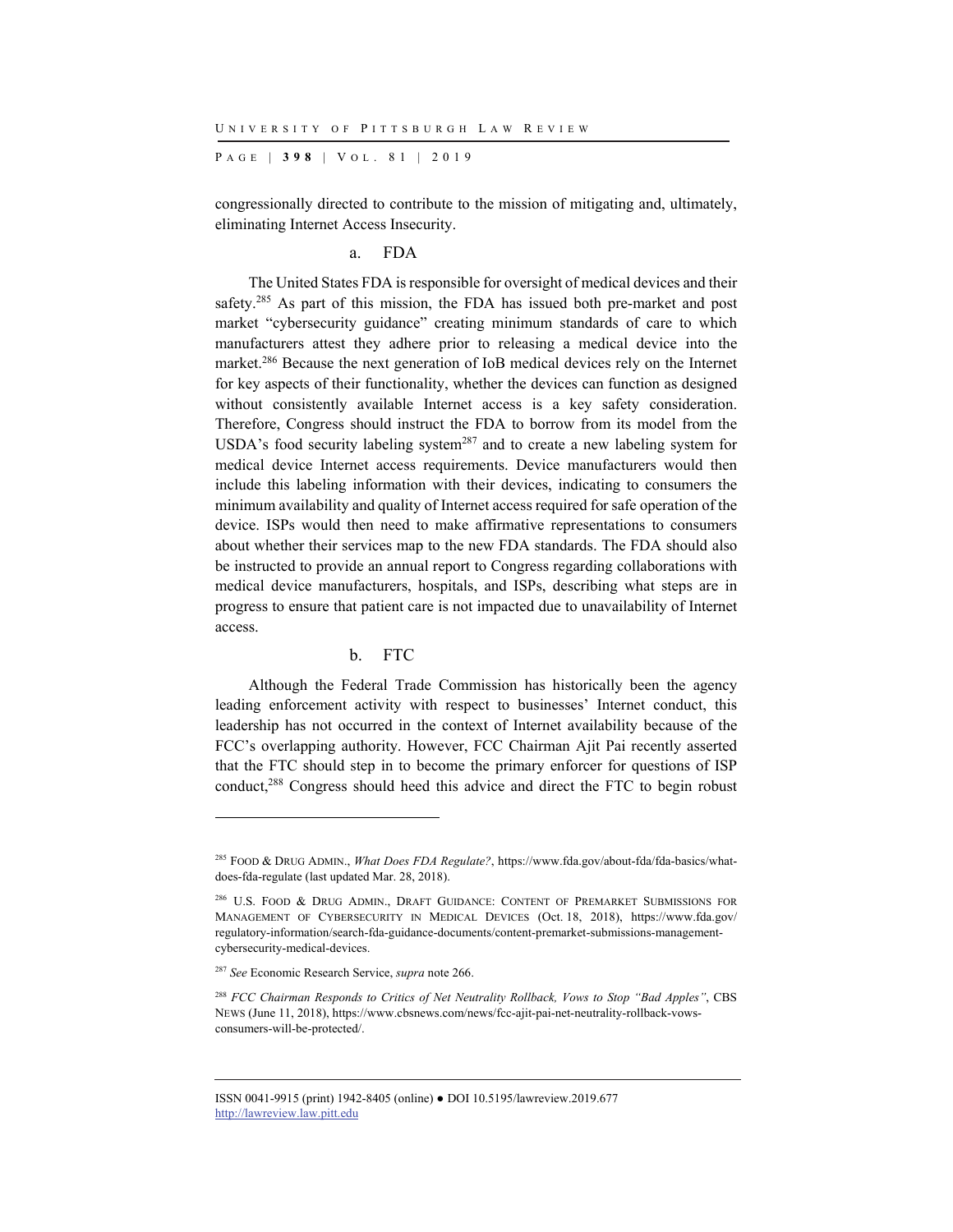enforcement activity (and appropriate initial resources accordingly). Specifically, Congress should instruct the FTC to create a new technology practices group, whose mission will be to oversee, among other things, the business conduct of ISPs in offering Internet access to consumers. The new FTC technology practices group should also be granted express fining and rulemaking authority and directed to take such action as needed to stimulate more robust competition among Internet Service Providers and more truthful advertising practices in Internet access.

The new FTC technology practices group should write rules explaining that selective throttling can constitute an unfair and deceptive practice actionable under section 5 of the FTC Act or an anticompetitive practice under antitrust law. The group should also be explicitly instructed by Congress to write rules for use of the word "unlimited" in marketing and advertisements,<sup>289</sup> rules extending requirements of substantiation for any assertions of Internet speed,<sup>290</sup> and such other rules as consumer protection and competition stimulation may require. An ISP's unexpected throttling should be construed as cause for possible enforcement action and to be an admission of the ISP's selling access in excess of its capacity—a type of conduct that would be considered potentially a form of consumer fraud in non-Internet contexts or an unfair and deceptive trade practice.

### c. DOJ (and FTC)

The IIAA should further direct DOJ to enter into a memorandum of understanding with the FTC around behaviors by Internet Service Providers that may constitute presumptive violations of antitrust laws, such as throttling of websites offering competing content services. Similarly, throttling behavior that knowingly endangers human life should be deemed worthy not only of enforcement action but also potentially worthy of criminal sanction. DOJ and the FTC have already entered into similar memoranda of understanding on other categories of antitrust

ISSN 0041-9915 (print) 1942-8405 (online) ● DOI 10.5195/lawreview.2019.677 http://lawreview.law.pitt.edu

<sup>&</sup>lt;sup>289</sup> Each of these techniques has been used by the FTC in other contexts with success; for example, the FTC has standing guidance around the use of the word "free" in marketing. 16 C.F.R. § 251.1 (2018). A parallel approach would make sense for Internet access marketing.

<sup>&</sup>lt;sup>290</sup> In cases where technical medical claims are made, the FTC requires that an advertiser making those claims previously conduct such tests as to generate a record of substantiated results to back up the veracity of the claims made in the advertisements. FED. TRADE COMM'N, *Advertising Substantiation Principles*, https://www.ftc.gov/sites/default/files/attachments/training-materials/substantiation.pdf (last visited Mar. 23, 2019).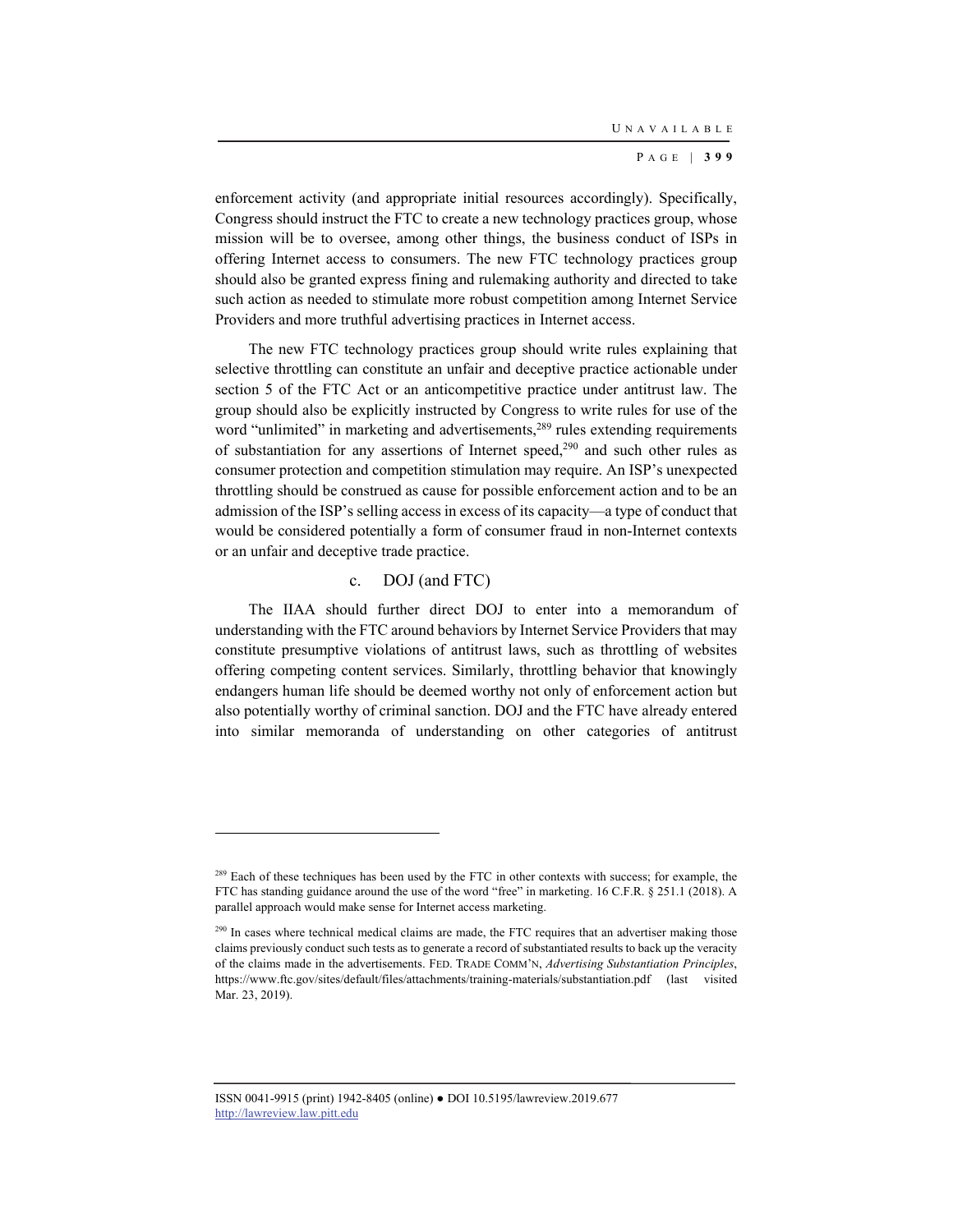P AGE | **400** | V O L . 8 1 | 2019

enforcement, in particular in the context of corporate information sharing practices and information security.<sup>291</sup> As such, the model is a familiar one to both agencies.<sup>292</sup>

## d. DHS

Because of its reclassification by presidential policy directive, United States Internet infrastructure now exists under the supervision of DHS and not merely the FCC.<sup>293</sup> Again, this change highlights the need for a recalibration of the FCC's historically outsized role in Internet availability oversight. DHS, the agency primarily responsible for defense of our domestic critical infrastructure, should more aggressively embrace its new role as steward of Internet infrastructure for national security purposes. In particular, the IIAA should appropriate funds and instruct DHS to create a program that matches municipal and private dollars allocated to local Internet deployment initiatives. Similarly, through IIAA, Congress should direct DHS to launch and appropriate funds for a new program that allows community groups to apply for infrastructure development grants in their communities. For example, imagine a local Girl Scout troop that decided to sell and help deploy mesh network kits alongside its usual cookie initiative.294 Such a program would assist the community in launching a redundant network and simultaneously assist teens in developing professional skills in technology deployment.<sup>295</sup>

#### e. CFPB

l

The IIAA should also instruct the CFPB to issue guidance creating classifications of Internet availability suitable for financial transactions, requiring

<sup>291</sup> FED. TRADE COMM'N, *FTC, DOJ Issue Antitrust Policy Statement on Sharing Cybersecurity Information* (Apr. 10, 2014), https://www.ftc.gov/news-events/press-releases/2014/04/ftc-doj-issueantitrust-policy-statement-sharing-cybersecurity.

<sup>292</sup> *See Guidelines and Policy Statements*, DEP'T OF JUSTICE, https://www.justice.gov/atr/guidelines-andpolicy-statements-0 (last updated Dec. 11, 2018).

<sup>&</sup>lt;sup>293</sup> Directive on Critical Infrastructure Security and Resilience, 1 PUB. PAPERS 112 (Feb. 12, 2013). As a result of this presidential directive, the FCC was instructed to work collaboratively with the Department of Homeland Security. *Id.*

<sup>294</sup> Andrea Matwyshyn (@amatwyshyn), TWITTER (Mar. 13, 2019, 3:32 PM), https://twitter.com/ amatwyshyn/status/1105959813132050432.

<sup>&</sup>lt;sup>295</sup> Additionally, the Library of Congress might serve an important collaborative role, assisting DHS and private sector groups in building online educational materials and resources and connecting learners to resources in their local libraries.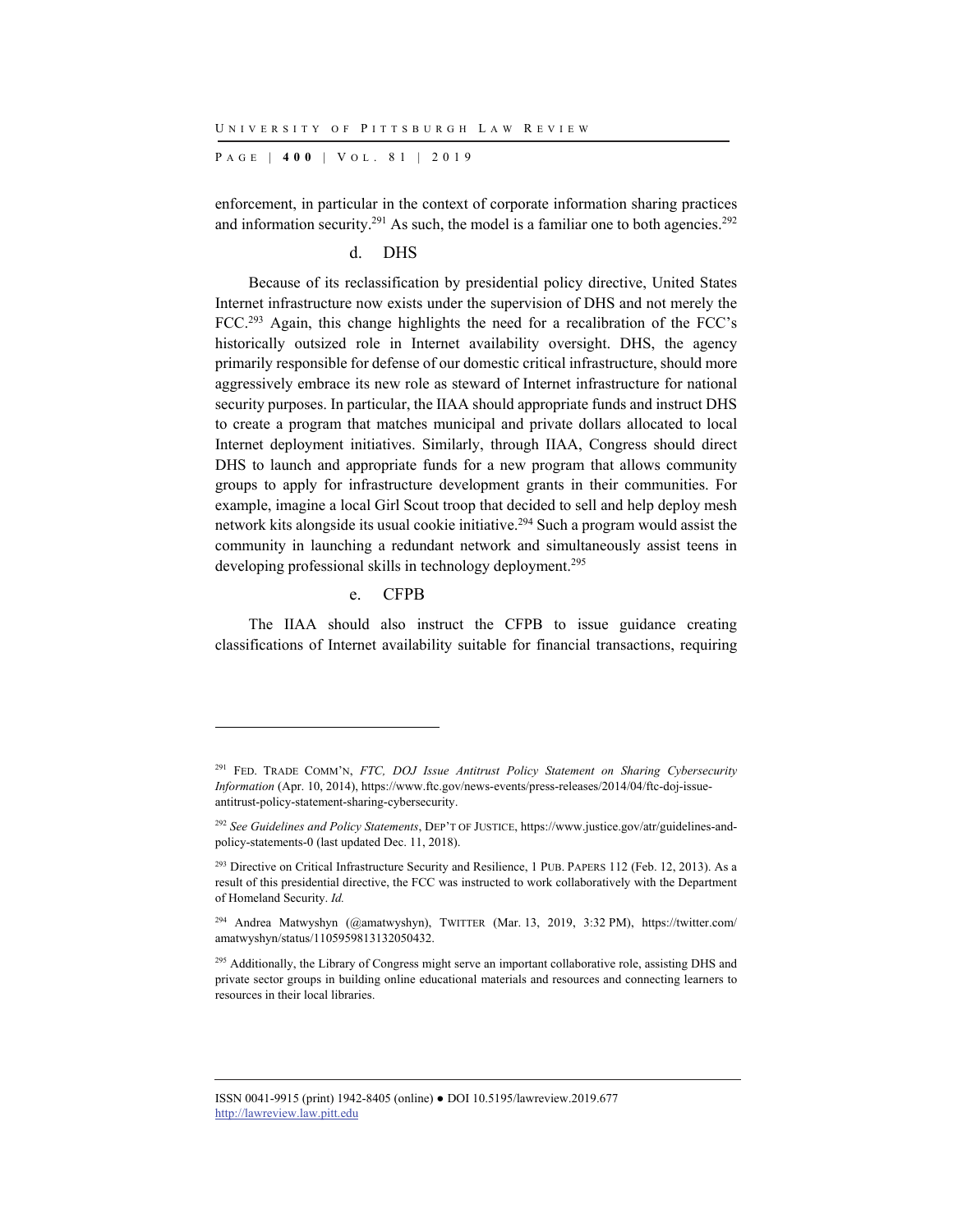that entities under its supervisory authority<sup>296</sup> maintain and provide substantiation documentation explaining all Internet outages impacting consumer access to their services. CFPB should then require annual reporting on these outages and publish the reports on its website. Similarly, this CFPB guidance should require that all of its regulated entities insert contractual "throttling riders" into contracts with Internet Service Providers to prohibit their business partners from degrading the quality of Internet access for their consumers. Failure by a regulated entity to do so should be classified by the IIAA to qualify as an abusive act under the CFPB's unfair, deceptive and abusive acts and practices authority.297

f. SEC

Historically many ISPs have been unwilling to disclose their network management and other traffic practices to shareholders, asserting that net neutrality is not "a significant policy issue."298 However, the largest Internet Service Providers are publicly traded companies, and investors appear to view this information as material to their investment decisions. This high level of investor interest in understanding Internet traffic practices, $299$  in turn, will potentially have a material impact on market perception of ISPs and their share price. As such, the SEC should be instructed by Congress in the IIAA to issue guidance that requires specific disclosures by ISPs in their annual 10K filings about their traffic management practices (and how they deviate from a zero-throttling baseline), historical data on service interruptions, and such other matters as the SEC believes investors may require.

### g. GAO

Finally, the GAO should be instructed by the IIAA to provide an annual report to Congress tracking the status of Internet Access Insecurity in the United States, both in terms of individual agencies' initiatives and levels of access insecurity experienced by end users. The report should summarize all enforcement activity by agencies intended to improve the quality and extent of Internet access in the United States. It should also provide an international comparative assessment of United

l

<sup>296</sup> CONSUMER FIN. PROT. BUREAU, CFPB DEPOSITORY INSTITUTIONS (BASED ON 9/30/18 TOTAL ASSETS) (2018).

<sup>297 12</sup> U.S.C. § 5491 (2018).

<sup>&</sup>lt;sup>298</sup> As explained by one publicly traded Internet service provider: "The proponents of prior proposals on net neutrality issues have argued that net neutrality is a significant public policy issue . . . the Company continues to believe it is not and reserves its right to challenge such an assertion." AT&T Inc., SEC No-Action Letter, 2013 WL 11080762 (Jan. 15, 2013).

<sup>299</sup> *Id.*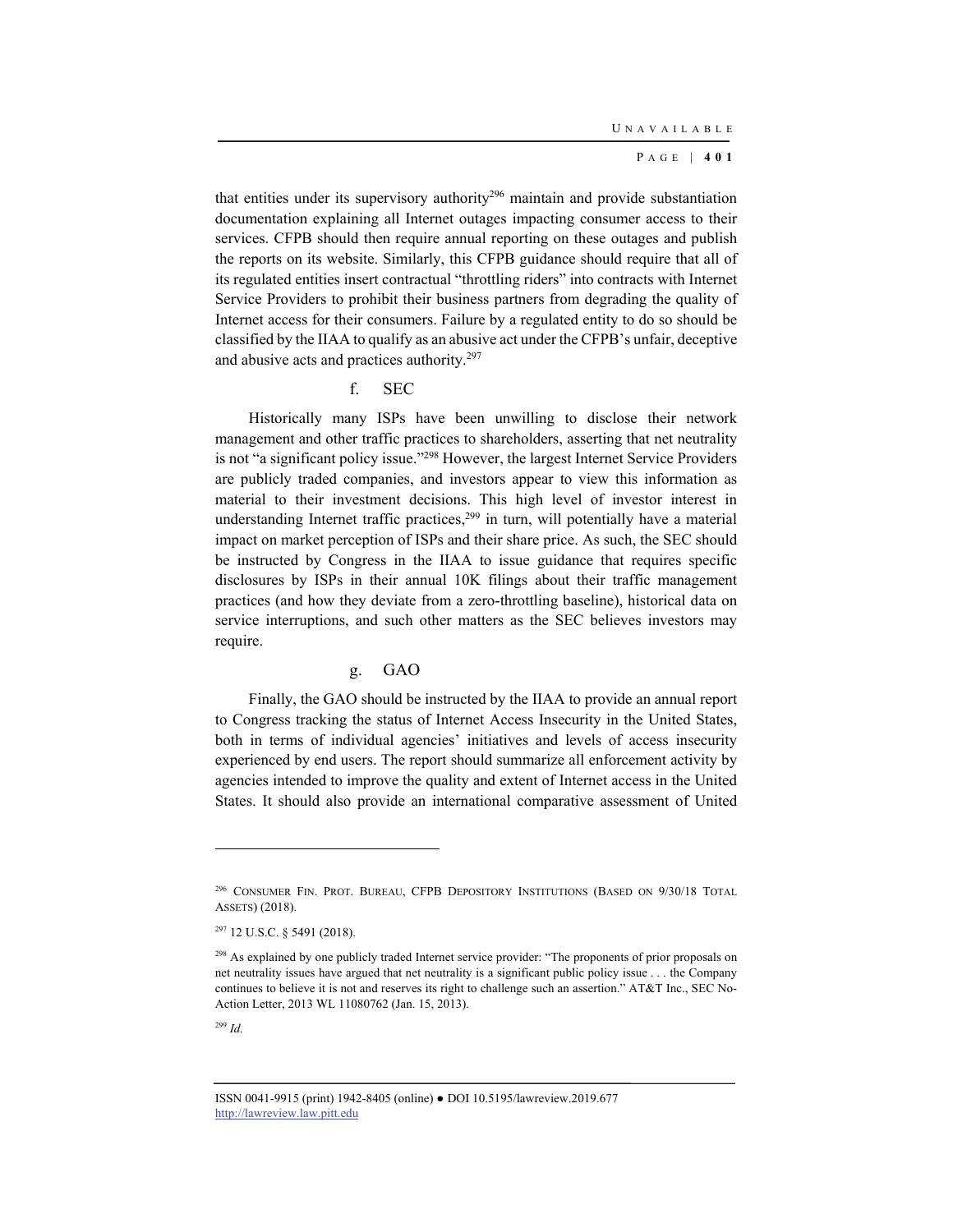P AGE | **402** | V O L . 8 1 | 2019

States progress on eliminating Internet Access Insecurity and on remediating the larger technology hatching problem in the United States. This GAO report should also be made public to allow for third-party scrutiny and debate.

### 3. The State and Local Level: Improving Competition and Redundancy

The third component of the IIAA involves congressional clarification of the importance of municipal Internet access as a national security redundancy measure. Redundant networks ensure that critical communications about national security and public safety reach local communities expeditiously. These life-and-death communications should not be contingent on a single company or a single point of failure, such as whether a particular end-user has purchased the "correct" Internet access plan from a private sector entity. Therefore, IIAA should explicitly preempt state authority to take actions that prevent municipalities or citizens from taking (otherwise lawful) steps to improve Internet availability.

Congress' mandate in Section 706 of the Telecommunications Act of 1996, which aimed to encourage broadband deployment, has been undercut by Internet Service Providers on the local level as part of legal efforts that appear to be intended to restrain local competition. For example, ISPs battled to prevent the City of Chattanooga from expanding its highly successful municipal fiber known as The Gig to surrounding rural areas.<sup>300</sup> In particular, in 2016, the states of Tennessee and North Carolina sued to prevent the FCC from assisting municipalities with broadband expansion.301 The Sixth Circuit sided with Tennessee and North Carolina, stating the following:

The legislatures of Tennessee and North Carolina have passed laws either forbidding or putting onerous restrictions on such expansion by municipal telecommunications providers. The Federal Communications Commission (FCC), citing its statutory mandates to remove barriers to broadband service and to promote competition in the telecommunications market, has issued an order purporting to preempt these state statutory provisions. Tennessee and North Carolina now seek review of the FCC's order. The FCC order essentially serves to re-allocate decision-making power between the states and their municipalities. This is shown by the fact that no federal statute or FCC regulation requires the municipalities to expand or otherwise to act in contravention of the preempted

l

<sup>300</sup> Tenn. v. FCC, 832 F.3d 597, 600 (6th Cir. 2016).

<sup>301</sup> *Id.*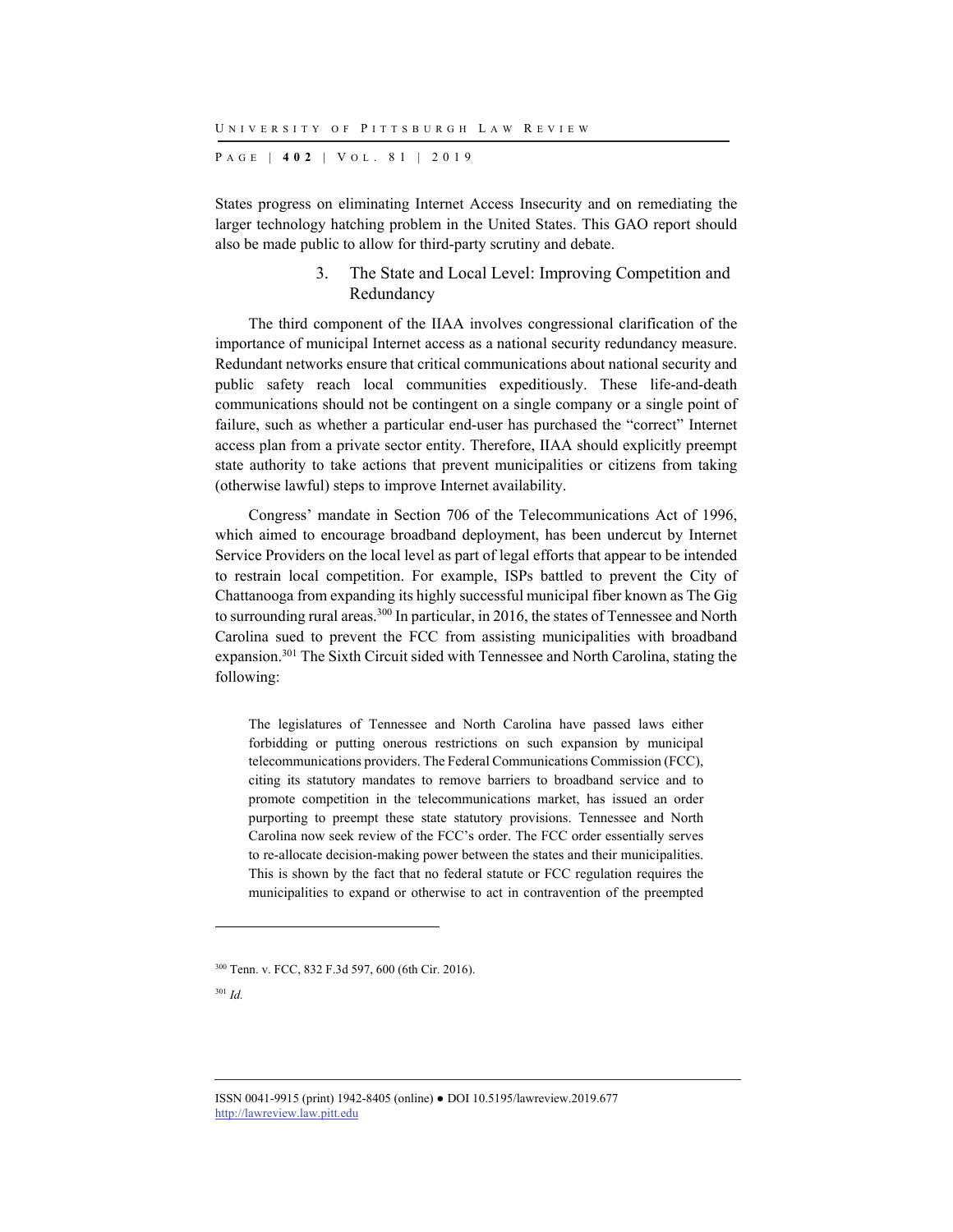state statutory provisions. This preemption by the FCC of the allocation of power between a state and its subdivisions requires at least a clear statement in the authorizing federal legislation. The FCC relies upon § 706 of the Telecommunications Act of 1996 for the authority to preempt in this case, but that statute falls far short of such a clear statement. The preemption order must accordingly be reversed.302

Thus, the IIAA should clearly amend Section 706 of the Telecommunications Act of 1996 to expressly preempt state and local restrictions that anti-competitively hinder Internet infrastructure deployment. As a precautionary measure, Congress should also expressly limit the FCC's ability to engage in acts that hinder local deployment, as decided by the FTC and DOJ (while preserving the FCC's ability to assist with this deployment).303

## **V. CONCLUSION**

The Internet is now part of our critical infrastructure and the absence of national redundancy—meaning the existence of "backup" Internet availability uniformly across the United States—presents a real and avoidable national security risk. Our (highly Internet-reliant) economy<sup>304</sup> and governance structures<sup>305</sup> are prime targets for attackers sponsored by other countries, and public safety breakdowns have already occurred due to particular ISPs' throttling of Internet access.<sup>306</sup> As explained above, the current rate of deployment and availability are unlikely to be adequate to sustain the next generation of innovation, particularly as human bodies increasingly

<sup>302</sup> *Id.*

<sup>&</sup>lt;sup>303</sup> As explained by Professor Tejas N. Narechania, Section 706 of the Telecommunications Act of 1996 "explicitly vests state commissions with the authority to encourage the deployment of broadband to all Americans . . . [and t]his concurrent grant of jurisdiction to the FCC and to state commissions has important implications . . . [because it] allows local regulators to act where the FCC has declined to do so." Tejas N. Narechania, *Federal and State Authority for Broadband Regulation*, 18 STAN. TECH. L. REV. 456, 456, 495 (2015). In this way, he argues, "states may exercise their own section 706 authority to promote 'infrastructure investment'" through net neutrality regulations. *Id.* at 495–96.

<sup>304</sup> Alice M. Rivlin & Robert E. Litan, *The Economy and the Internet: What Lies Ahead?*, BROOKINGS INST. (Dec. 1, 2001), https://www.brookings.edu/research/the-economy-and-the-Internet-what-liesahead.

<sup>305</sup> AARON SMITH, GOVERNMENT ONLINE, PEW RESEARCH CTR. (Apr. 27, 2010), https://www .pewInternet.org/2010/04/27/government-online.

<sup>306</sup> Matt Stevens, *Verizon Throttle California Firefighters' Internet Speeds Amid Blaze*, N.Y. TIMES (Aug. 22, 2018), https://www.nytimes.com/2018/08/22/us/verizon-throttling-california-fire-netneutrality.html.